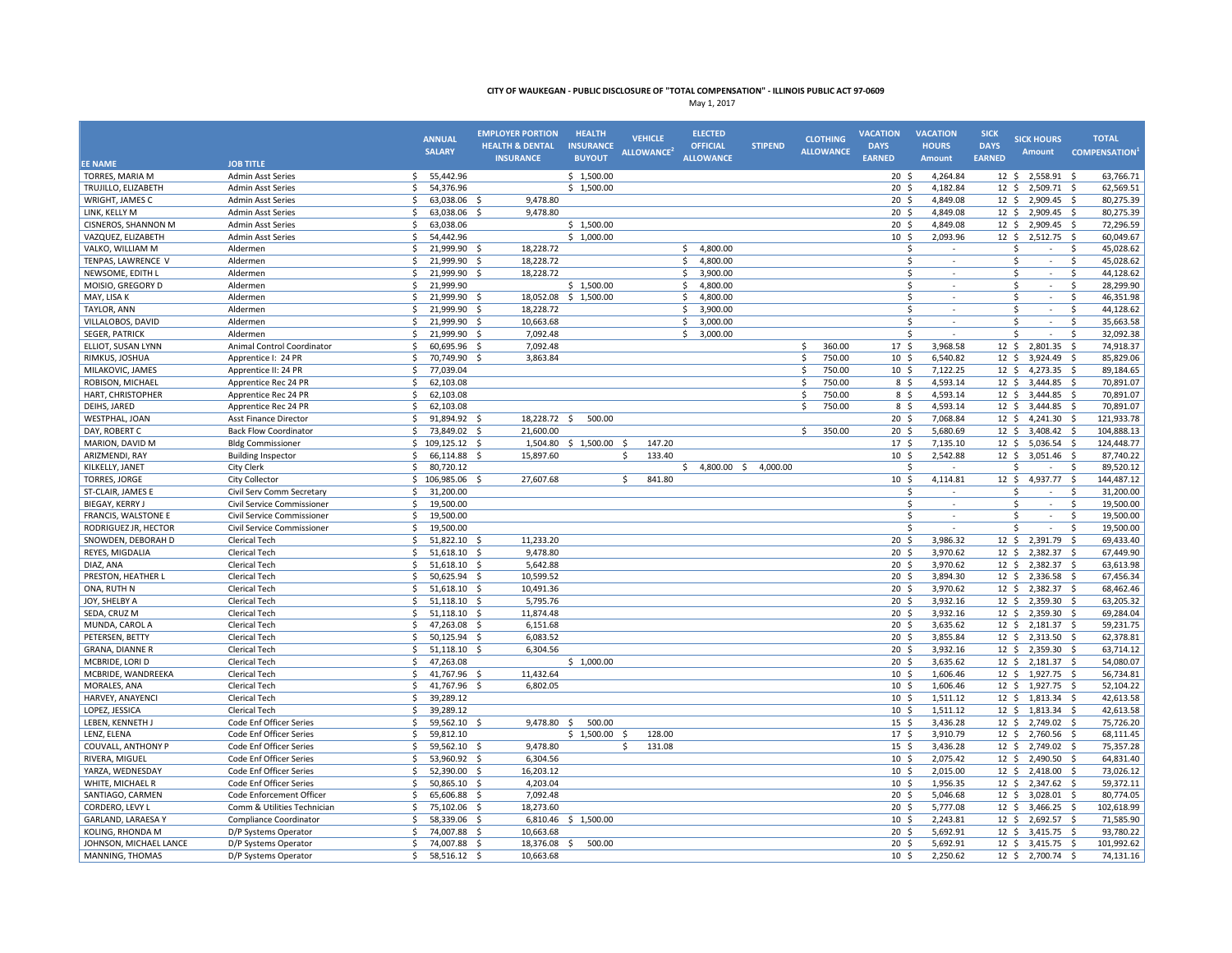|                            |                                       | <b>ANNUAL</b><br><b>SALARY</b> | <b>EMPLOYER PORTION</b><br><b>HEALTH &amp; DENTAL</b><br><b>INSURANCE</b> | <b>HEALTH</b><br><b>INSURANCE</b><br><b>BUYOUT</b> | <b>VEHICLE</b><br>ALLOWANCE <sup>2</sup> | <b>ELECTED</b><br><b>OFFICIAL</b><br><b>ALLOWANCE</b> | <b>STIPEND</b> | <b>CLOTHING</b><br><b>ALLOWANCE</b> | <b>VACATION</b><br><b>DAYS</b><br><b>EARNED</b> | <b>VACATION</b><br><b>HOURS</b><br><b>Amount</b> | <b>SICK</b><br><b>DAYS</b><br><b>EARNED</b> | <b>SICK HOURS</b><br><b>Amount</b> | <b>TOTAL</b><br><b>COMPENSATION</b> |
|----------------------------|---------------------------------------|--------------------------------|---------------------------------------------------------------------------|----------------------------------------------------|------------------------------------------|-------------------------------------------------------|----------------|-------------------------------------|-------------------------------------------------|--------------------------------------------------|---------------------------------------------|------------------------------------|-------------------------------------|
| <b>EE NAME</b>             | <b>JOB TITLE</b>                      |                                |                                                                           |                                                    |                                          |                                                       |                |                                     |                                                 |                                                  |                                             |                                    |                                     |
| LATZ, BRIAN                | Deputy City Clerk                     | 65,899.08 \$<br>\$             | 18,228.72                                                                 |                                                    |                                          |                                                       |                | 360.00<br>\$                        | $15 \; \S$                                      | 3,801.87                                         |                                             | 12 \$ 3,041.50 \$                  | 91,331.17                           |
| DECKER, GENE M             | Deputy Fire Chief 8H                  | $$124,142.90$ \$               | 18,228.72                                                                 |                                                    |                                          |                                                       |                | \$1,000.00                          | 20 <sup>5</sup>                                 | 9,549.45                                         |                                             | 12 \$ 5,729.67                     | -\$<br>158,650.75                   |
| STEVENSON, MARK A          | Deputy Police Chief                   | \$131,664.96                   | 20,869.68                                                                 |                                                    |                                          |                                                       |                | \$1,000.00                          | 20 <sup>5</sup>                                 | 10,128.07                                        |                                             | 12 \$ 6,076.84 \$                  | 169,739.56                          |
| ZUPEC, KEITH ALLEN         | Deputy Police Chief                   | \$128,857.08                   | 20,869.68<br>- \$                                                         |                                                    |                                          |                                                       |                | \$1,000.00                          | 20 <sub>5</sub>                                 | 9,912.08                                         | 12 <sup>5</sup>                             | 5,947.25 \$                        | 166,586.09                          |
| SMIGIELSKI, TINA M         | Dir Finance & Admin Services          | \$149,965.92\$                 | 1,180.80                                                                  | \$1,500.00                                         |                                          |                                                       |                |                                     | 17 <sup>5</sup>                                 | 9,805.46                                         |                                             | 12 \$ 6,921.50 \$                  | 169,373.69                          |
| ROBINS, EZELL G            | <b>Director Community Block Grant</b> | \$<br>86,694.96 \$             | 10,663.68                                                                 |                                                    | \$<br>276.00                             |                                                       |                |                                     | 20 <sub>5</sub>                                 | 6,668.84                                         | $12 \cdot 5$                                | 4,001.31 \$                        | 108,304.79                          |
| MOTLEY, DAVID WAYNE        | Director Of Communication             | \$<br>107,985.06               | - \$<br>11,520.48                                                         | \$1,000.00                                         |                                          |                                                       |                |                                     | 20 <sup>5</sup>                                 | 8,306.54                                         | $12 \cdot 5$                                | 4,983.93                           | 133,796.01<br>- \$                  |
| BORJON, MARIA              | <b>Executive Secretary</b>            | 68,330.10<br>Ŝ.                | 27,607.68<br>- S                                                          |                                                    |                                          |                                                       |                |                                     | $20 \frac{2}{3}$                                | 5,256.16                                         | $12 \div$                                   | 3,153.70 \$                        | 104,347.64                          |
| GALLEGOS, MARIA            | <b>Executive Secretary</b>            | \$<br>64,911.10                | -Ś<br>20,869.68                                                           |                                                    |                                          |                                                       |                |                                     | 20 <sup>5</sup>                                 | 4,993.16                                         | 12 <sup>5</sup>                             | 2,995.90                           | 93,769.84<br>- Ś                    |
| REINHARDT, KATHRYN         | <b>Executive Secretary</b>            | \$<br>51,802.92                |                                                                           | \$1,000.00                                         |                                          |                                                       |                |                                     | 10 <sup>5</sup>                                 | 1,992.42                                         | $12 \div$                                   | 2,390.90                           | 57,186.24<br>-\$                    |
| GARCIA LOPEZ, ITZEL        | Executive Secretary                   | \$<br>49,792.08                | 5,478.84<br>-\$                                                           |                                                    |                                          |                                                       |                |                                     | 10 <sup>5</sup>                                 | 1,915.08                                         | $12 \div$                                   | 2,298.10                           | 59,484.10<br>-\$                    |
| STONE, PATRICIA            | <b>Executive Secretary</b>            | 48,816.04 \$<br>\$             | 3,797.65                                                                  |                                                    |                                          |                                                       |                |                                     | 10 <sup>5</sup>                                 | 1,877.54                                         |                                             | 12 \$ 2,253.05 \$                  | 56,744.28                           |
| GATES, VICTORIA            | <b>Finance Coordinator</b>            | Ś.<br>50,787.88 \$             | 12,637.20                                                                 |                                                    |                                          |                                                       |                |                                     | 10 <sup>5</sup>                                 | 1,953.38                                         |                                             | 12 \$ 2,344.06 \$                  | 67,722.52                           |
| RUSSELLE, TERRY            | <b>Finance Coordinator</b>            | \$<br>49,792.08 \$             | 7,553.44                                                                  |                                                    |                                          |                                                       |                |                                     | 10 <sup>5</sup>                                 | 1,915.08                                         |                                             | 12 \$ 2,298.10 \$                  | 61,558.70                           |
| STICKELS, BRETT A          | Fire Bat/Bur Chief/Marshal            | \$113,018.92\$                 | 20,869.68                                                                 |                                                    |                                          |                                                       |                | \$1,000.00                          | 20 <sup>5</sup>                                 | 8,693.76                                         | $12 \cdot 5$                                | 5,216.26                           | -\$<br>148,798.62                   |
| DEROSE, MARK X             | <b>Fire Battalion Chief</b>           | \$115,510.12\$                 | 27,607.68                                                                 |                                                    |                                          |                                                       |                | \$1,000.00                          | 14S                                             | 6,219.78                                         |                                             | 12 \$ 5,331.24 \$                  | 155,668.81                          |
| CAMARATO, DOUGLAS D        | <b>Fire Battalion Chief</b>           | \$113,018.92\$                 | 20,869.68                                                                 |                                                    |                                          |                                                       |                | \$1,000.00                          | 14 <sub>5</sub>                                 | 6,085.63                                         | $12 \cdot 5$                                | $5,216.26$ \$                      | 146,190.49                          |
| ERDAL, DAVID P             | Fire Captain 24Hrs                    | \$110,361.94                   | - \$<br>27,607.68                                                         |                                                    |                                          |                                                       |                | 850.00<br>Š.                        | 14 <sub>5</sub>                                 | 14,284.13                                        | $12 \cdot 5$                                | $6,121.77$ \$                      | 159,225.53                          |
| WELCH, JEFFREY A           | Fire Captain 24Hrs                    | \$11,950.02                    | 20,869.68<br>- Ś                                                          |                                                    |                                          |                                                       |                | Ś.<br>850.00                        | 14S                                             | 14,489.68                                        | $12 \div$                                   | $6,209.86$ \$                      | 154,369.24                          |
| LYONS, ERIC                | Fire Captain 24Hrs                    | \$<br>111,950.02               | 20,869.68<br>-\$                                                          |                                                    |                                          |                                                       |                | 850.00<br>Ś                         | 14S                                             | 14,489.68                                        | 12 <sup>5</sup>                             | 6,209.86                           | 154,369.24<br>- Ś                   |
| <b>BRIDGES, GEORGE</b>     | Fire Chief 8Hrs                       | $$139,544.90$ \$               | 20,869.68                                                                 |                                                    |                                          |                                                       |                | \$1,000.00                          | 20 <sup>5</sup>                                 | 10,734.22                                        | $12 \div$                                   | $6,440.53$ \$                      | 178,589.34                          |
| <b>BURKMAN, STEVEN A</b>   | Fire Lieutenant 24Hr                  | \$104,803.92\$                 | 27,607.68                                                                 |                                                    |                                          |                                                       |                | \$<br>750.00                        | $14 \text{ }$                                   | 13,564.76                                        | $12 \div$                                   | 5,813.47 \$                        | 152,539.83                          |
| <b>VERBRICK, JOEL A</b>    | Fire Lieutenant 24Hr                  | \$104,803.92\$                 | 18,228.72                                                                 |                                                    |                                          |                                                       |                | \$<br>750.00                        | $14 \quad$ \$                                   | 13,564.76                                        |                                             | 12 \$ 5,813.47 \$                  | 143,160.87                          |
| RIGNEY, DAVID M            | Fire Lieutenant 24Hr                  | \$104,803.92\$                 | 26,750.64                                                                 |                                                    |                                          |                                                       |                | \$<br>750.00                        | 14S                                             | 13,564.76                                        | $12 \cdot 5$                                | 5,813.47                           | -\$<br>151,682.79                   |
| KUBLANK, DANIEL F          | Fire Lieutenant 24Hr                  | \$104,803.92\$                 | 20,869.68                                                                 |                                                    |                                          |                                                       |                | \$<br>750.00                        | 14 <sub>5</sub>                                 | 13,564.76                                        | $12 \div$                                   | 5,813.47 \$                        | 145,801.83                          |
| PAFF, DAVID B              | Fire Lieutenant 24Hr                  | \$104,803.92                   | 27,607.68<br>- S                                                          |                                                    |                                          |                                                       |                | \$<br>750.00                        | 14 <sub>5</sub>                                 | 13,564.76                                        | $12 \cdot 5$                                | 5,813.47 \$                        | 152,539.83                          |
| PEASE, MICHAEL E           | Fire Lieutenant 24Hr                  | \$104,803.92                   |                                                                           | \$1,500.00                                         |                                          |                                                       |                | \$<br>750.00                        | 14 <sub>5</sub>                                 | 13,564.76                                        |                                             | 12 \$ 5,813.47 \$                  | 126,432.15                          |
| MAYFIELD, KENNETH S        | Fire Lieutenant 24Hr                  | $$102,422.06$ \$               | 20,869.68                                                                 |                                                    |                                          |                                                       |                | Ŝ.<br>750.00                        | 14 <sub>5</sub>                                 | 13,256.48                                        |                                             | 12 \$ 5,681.35 \$                  | 142,979.56                          |
| <b>KONCKI, RYAN M</b>      | Fire Lieutenant 24Hr                  | Ŝ.<br>99,246.94                | -\$<br>18,744.26                                                          |                                                    |                                          |                                                       |                | Ś<br>750.00                         | 12 <sup>5</sup>                                 | 11,010.45                                        |                                             | 12 \$ 5,505.22                     | 135,256.87<br>- \$                  |
| <b>BROWN, JEREMY S</b>     | Fire Lieutenant 24Hr                  | \$102,422.06                   | 20,869.68<br>- Ś                                                          |                                                    |                                          |                                                       |                | 750.00<br>.S                        | 12 <sup>5</sup>                                 | 11,362.69                                        | 12 <sup>5</sup>                             | $5,681.35$ \$                      | 141,085.78                          |
| <b>BUNTROCK, BRADLEY J</b> | Fire Lieutenant 24Hr                  | \$104,803.92                   | 19,911.84<br>-\$                                                          |                                                    |                                          |                                                       |                | \$<br>750.00                        | $12 \;$ \$                                      | 11,626.94                                        | $12 \div$                                   | 5,813.47                           | 142,906.17<br>-\$                   |
| LOYAL, BARRY R             | Fire Lieutenant 24Hr                  | \$104,803.92\$                 | 10,339.68                                                                 |                                                    |                                          |                                                       |                | \$<br>750.00                        | 12 <sup>5</sup>                                 | 11,626.94                                        | $12 \div$                                   | 5,813.47                           | - \$<br>133,334.01                  |
| PAISER, GREGG M            | Fire Lieutenant 24Hr                  | \$102,422.06                   | 27,607.68<br>-\$                                                          |                                                    |                                          |                                                       |                | \$<br>750.00                        | $12 \; \text{S}$                                | 11,362.69                                        | $12 \div$                                   | 5,681.35                           | 147,823.78<br>-\$                   |
| SOLER, ANTHONY M           | Fire Lieutenant 24Hr                  | \$104,803.92\$                 | 20,869.68                                                                 |                                                    |                                          |                                                       |                | Ś<br>750.00                         | 12 <sup>5</sup>                                 | 11,626.94                                        |                                             | 12 \$ 5,813.47 \$                  | 143,864.01                          |
| SWITALSKI, JOHN S          | Fire Lieutenant 24Hr                  | \$104,803.92\$                 |                                                                           |                                                    |                                          |                                                       |                | Ŝ.<br>750.00                        | 12 <sup>5</sup>                                 | 11,626.94                                        | 12 <sup>5</sup>                             | 5,813.47 \$                        |                                     |
| VAZQUEZ, MARCO A           | Fire Lieutenant 24Hr                  | \$104,803.92\$                 | 20,869.68<br>20,869.68                                                    |                                                    |                                          |                                                       |                | \$<br>750.00                        | 12 <sup>5</sup>                                 | 11,626.94                                        | 12 <sup>5</sup>                             | 5,813.47 \$                        | 143,864.01<br>143,864.01            |
| KRUSE, JOHN E              | Fire Lieutenant 24Hr                  | \$<br>99,246.94 \$             | 19,806.97                                                                 |                                                    |                                          |                                                       |                | \$<br>750.00                        | 12 <sup>5</sup>                                 | 11,010.45                                        | $12 \cdot 5$                                | 5,505.22                           | - \$<br>136,319.58                  |
| <b>BURLESON, MATTHEW A</b> | Fire Lieutenant 24Hr                  |                                | 19,231.44                                                                 |                                                    |                                          |                                                       |                | \$<br>750.00                        | 12 <sup>5</sup>                                 | 11,626.94                                        |                                             |                                    | 142,225.77                          |
|                            |                                       | \$104,803.92\$                 |                                                                           |                                                    |                                          |                                                       |                | 750.00<br>Ŝ.                        |                                                 |                                                  |                                             | 12 \$ 5,813.47 \$                  |                                     |
| DAVIS, STEVEN G            | Fire Lieutenant 24Hr                  | \$<br>99,246.94 \$<br>Ś.       | 16,213.54                                                                 |                                                    |                                          |                                                       |                | 750.00<br><b>S</b>                  | 12 <sup>5</sup><br>12 <sup>5</sup>              | 11,010.45                                        | $12 \cdot 5$                                | 5,505.22 \$                        | 132,726.15                          |
| WARD, SCOTT D              | Fire Lieutenant 24Hr                  | 104,803.92                     | - Ś<br>20,869.68                                                          |                                                    |                                          |                                                       |                | Ŝ.                                  |                                                 | 11,626.94                                        | $12 \div$                                   | 5,813.47                           | 143,864.01<br>- Ś                   |
| <b>MUDRAK, STEVEN S</b>    | Fire Lieutenant 24Hr                  | $$102,422.06$ \$               | 20,869.68                                                                 |                                                    |                                          |                                                       |                | 750.00                              | 12 <sup>5</sup>                                 | 11,362.69                                        |                                             | 12 \$ 5,681.35                     | 141,085.78<br>- S                   |
| PIETRASZAK, MARK E         | Fire Lieutenant 24Hr                  | \$<br>104,803.92               | 20,869.68<br>-\$                                                          |                                                    |                                          |                                                       |                | \$<br>750.00                        | $12 \;$ \$                                      | 11,626.94                                        | $12 \div$                                   | 5,813.47                           | 143,864.01<br>-S                    |
| CARRIER, JOHN M            | Fire Lieutenant 24Hr                  | $$102,422.06$ \$               | 20,869.68                                                                 |                                                    |                                          |                                                       |                | \$<br>750.00                        | 12 <sup>5</sup>                                 | 11,362.69                                        | $12 \div$                                   | $5,681.35$ \$                      | 141,085.78                          |
| TEN PAS, LAWRENCE J        | Fire Prevention Inspector             | \$<br>77,602.60                | -\$<br>17,094.72                                                          |                                                    |                                          |                                                       |                |                                     | 17 <sup>5</sup>                                 | 5,074.02                                         | $12 \div$                                   | 3,581.66 \$                        | 103,352.99                          |
| JONES, SHAKIRA             | <b>HR</b> Generalist                  | \$<br>59,686.90 \$             | 7,092.48                                                                  |                                                    |                                          |                                                       |                |                                     | 10 <sup>5</sup>                                 | 2,295.65                                         |                                             | 12 \$ 2,754.78 \$                  | 71,829.81                           |
| JONES, TAMEIKA S           | Human Resources Director              | Ŝ.<br>88,325.90 \$             | 20,869.68                                                                 |                                                    |                                          |                                                       |                |                                     | 10 <sup>5</sup>                                 | 3,397.15                                         |                                             | 12 \$ 4,076.58                     | 116,669.31<br>- S                   |
| LENZI, STEVEN G            | <b>Interim Fire Marshal</b>           | \$113,018.92                   | 20.869.68<br>- Ś                                                          |                                                    |                                          |                                                       |                | 5 1.000.00                          | 20 <sub>5</sub>                                 | 8,693.76                                         | 12 <sup>5</sup>                             | $5,216.26$ \$                      | 148,798.62                          |
| ZUPEC, TODD M              | Journeyman FF 8 PR                    | \$<br>92,894.88                | 18,551.04<br>-\$                                                          |                                                    |                                          |                                                       |                | \$<br>750.00                        | 20 <sup>5</sup>                                 | 7,145.76                                         | 12 <sup>5</sup>                             | 4,287.46 \$                        | 123,629.14                          |
| DELONCKER, WAYNE M         | Journeyman FF 24 PR                   | Ś.<br>88,924.94                | 17,699.52<br>- \$                                                         |                                                    |                                          |                                                       |                | \$<br>750.00                        | 14 <sup>5</sup>                                 | 11,509.55                                        | $12 \cdot 5$                                | 4,932.66 \$                        | 123,816.67                          |
| CARSTENS, SCOTT G          | Journeyman FF 24 PR                   | \$<br>92,894.88                | Ŝ.<br>12,174.48                                                           |                                                    |                                          |                                                       |                | Ŝ.<br>750.00                        | 14S                                             | 12,023.37                                        |                                             | 12 \$ 5,152.87                     | -\$<br>122,995.61                   |
| DAWSON, PAUL F             | Journeyman FF 24 PR                   | Ś<br>92,894.88                 |                                                                           | \$1,500.00                                         |                                          |                                                       |                | Ś<br>750.00                         | $14 \quad$ \$                                   | 12,023.37                                        |                                             | 12 \$ 5,152.87                     | 112,321.13<br>-\$                   |
| <b>SQUIRES, GREGORY L</b>  | Journeyman FF 24 PR                   | 92,894.88<br>\$                | 24,540.48<br>-S                                                           |                                                    |                                          |                                                       |                | Ŝ.<br>750.00                        | 14 <sub>5</sub>                                 | 12,023.37                                        |                                             | 12 \$ 5,152.87 \$                  | 135,361.61                          |
| BROWN, DANIEL P            | Journeyman FF 24 PR                   | Ś<br>92,894.88                 | 12,174.48<br>-Ś                                                           |                                                    |                                          |                                                       |                | Ś<br>750.00                         | $14 \;$ \$                                      | 12,023.37                                        | $12 \div$                                   | 5,152.87                           | 122,995.61<br>-\$                   |
| MCGRAIN, TIMOTHY R         | Journeyman FF 24 PR                   | \$<br>92,894.88                | - \$<br>6,304.56                                                          |                                                    |                                          |                                                       |                | \$<br>750.00                        | 14S                                             | 12,023.37                                        |                                             | 12 \$ 5,152.87                     | -\$<br>117,125.69                   |
| VAN HORN, RICHARD C        | Journeyman FF 24 PR                   | 92,894.88<br>Ś                 | 17,094.72<br>-\$                                                          |                                                    |                                          |                                                       |                | Ś<br>750.00                         | 14S                                             | 12,023.37                                        |                                             | 12 \$ 5,152.87                     | 127,915.85<br>-\$                   |
| HUTCHISON, ROBERT A        | Journeyman FF 24 PR                   | 92,894.88 \$<br>\$             | 5,795.76                                                                  |                                                    |                                          |                                                       |                | Ś<br>750.00                         | 12 <sup>5</sup>                                 | 10,305.75                                        |                                             | 12 \$ 5,152.87 \$                  | 114,899.26                          |
| HARVEY, ROBERT K           | Journeyman FF 24 PR                   | 92.894.88 \$<br>Ŝ.             | 9.478.80                                                                  |                                                    |                                          |                                                       |                | 750.00<br>Ŝ.                        | 12 <sup>5</sup>                                 | 10,305.75                                        |                                             | 12 \$ 5,152.87 \$                  | 118,582.30                          |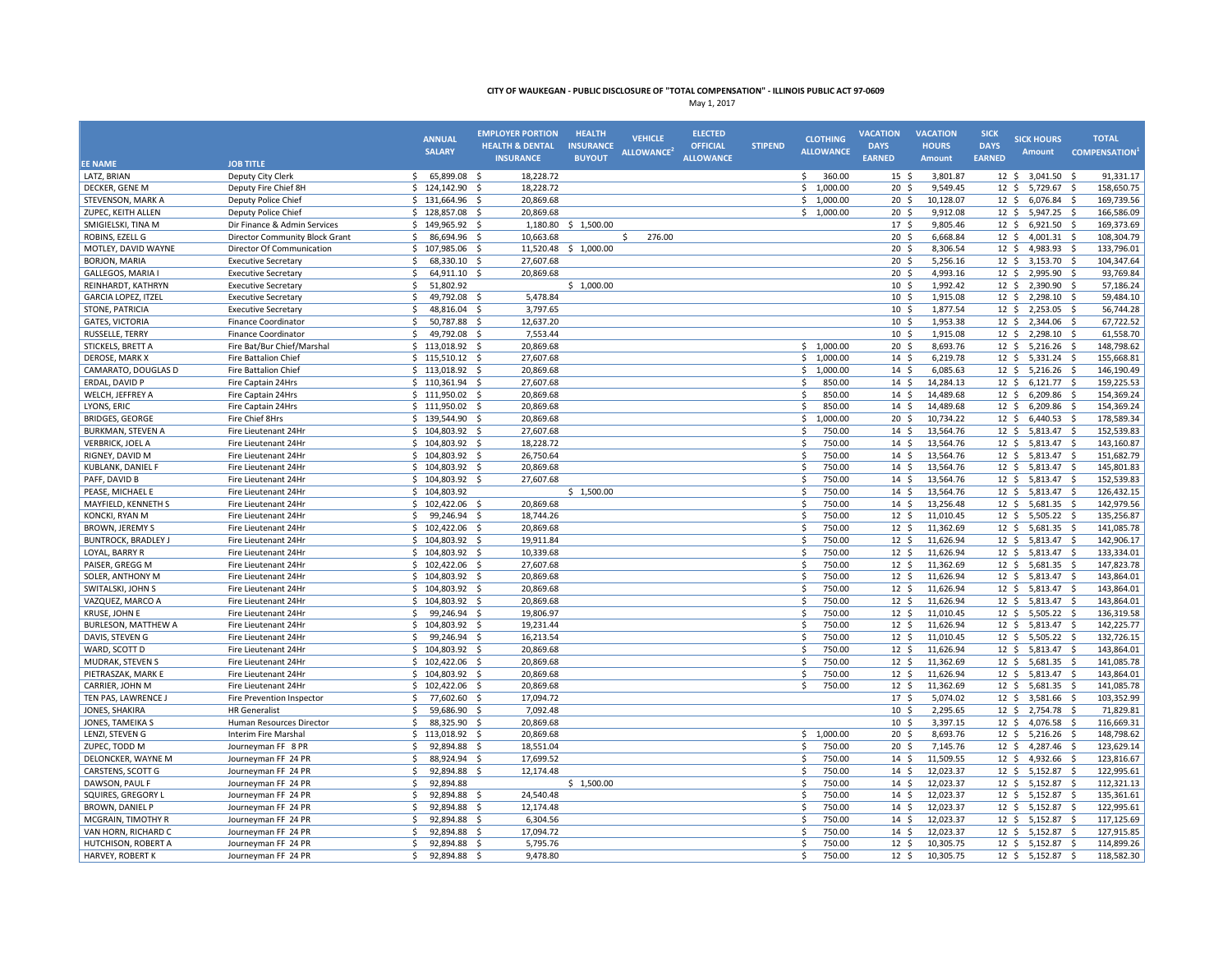| <b>INSURANCE</b><br><b>BUYOUT</b><br><b>ALLOWANCE</b><br><b>EARNED</b><br><b>EARNED</b><br><b>Amount</b><br><b>EE NAME</b><br><b>JOB TITLE</b><br>RAU, BRIAN G<br>Journeyman FF 24 PR<br>\$<br>89,617.06 \$<br>6,304.56<br>\$<br>750.00<br>9,942.11<br>12 \$ 4,971.05 \$<br>111,584.78<br>$12 \,$ \$<br>\$<br>750.00<br>12 <sup>5</sup><br>9,942.11<br>RAMOS, ALFONSO<br>Journeyman FF 24 PR<br>Ś.<br>89,617.06<br>- \$<br>12,174.48<br>12 <sup>5</sup><br>4,971.05<br>117,454.70<br>- S<br>17,488.28<br>750.00<br>12 <sup>5</sup><br>9,942.11<br>12 <sup>5</sup><br>4,971.05 \$<br>122,768.50<br>PAWLIK, MARK C<br>Journeyman FF 24 PR<br>\$<br>89,617.06 \$<br>Ś.<br>$\mathsf{s}$<br>89,617.06<br>Š.<br>750.00<br>12 <sup>5</sup><br>9.942.11<br>4,971.05 \$<br>123,069.26<br>JOSEPH, MICHAEL S<br>Journeyman FF 24 PR<br>- Ś<br>17,789.04<br>$12 \cdot 5$<br>\$<br>9,478.80<br>\$<br>750.00<br>$12 \div$<br>9,942.11<br>$12 \div$<br>4,971.05 \$<br>114,759.02<br>SCHMIDT, ROBERT A<br>Journeyman FF 24 PR<br>89,617.06 \$<br>\$<br>18,551.04<br>750.00<br>9,942.11<br>4,971.05<br>123,831.26<br>RICE, PAUL A<br>Journeyman FF 24 PR<br>89,617.06 \$<br>\$<br>$12 \; \text{S}$<br>$12 \div$<br>-\$<br><b>BJORING, LYLE S</b><br>92,894.88 \$<br>6,304.56<br>Ś<br>750.00<br>12 <sup>5</sup><br>10,305.75<br>$5,152.87$ \$<br>115,408.06<br>Journeyman FF 24 PR<br>\$<br>$12 \div$<br>MCCARTHY, THOMAS W<br>Journeyman FF 24 PR<br>\$<br>92,894.88<br>12,180.00<br>Ś<br>750.00<br>12 <sup>5</sup><br>10,305.75<br>$12 \div$<br>$5,152.87$ \$<br>121,283.50<br>- \$<br>O'LEAR, JAMES<br>Journeyman FF 24 PR<br>Ś.<br>92,894.88<br>- Ś<br>18,551.04<br>\$<br>750.00<br>$12 \div$<br>10,305.75<br>12 \$ 5,152.87 \$<br>127,654.54<br>MOUNT, JACOB C<br>92,894.88<br>18,551.04<br>\$<br>750.00<br>$12 \cdot 5$<br>10,305.75<br>$12 \cdot 5$<br>5,152.87<br>127,654.54<br>Journeyman FF 24 PR<br>\$<br>- \$<br>- \$<br>Ś<br><b>FUDGE, MICHAEL S</b><br>Journeyman FF 24 PR<br>Ś.<br>92,894.88<br>17,699.52<br>750.00<br>$12 \cdot 5$<br>10,305.75<br>$12 \cdot 5$<br>$5,152.87$ \$<br>126,803.02<br>- \$<br>750.00<br>12 <sup>5</sup><br>115,252.06<br>THOMAS, LAURALEA<br>Journeyman FF 24 PR<br>\$<br>92,894.88 \$<br>6,148.56<br>Ś.<br>10,305.75<br>$12 \cdot 5$<br>$5,152.87$ \$<br>$\mathsf{s}$<br>SCHEJBAL, MICHAEL C<br>92,894.88<br>18,551.04<br>Š.<br>750.00<br>12 <sup>5</sup><br>12 \$ 5,152.87 \$<br>127,654.54<br>Journeyman FF 24 PR<br>- S<br>10,305.75<br>\$<br>5,795.76<br>Ś.<br>750.00<br>12 <sup>5</sup><br>10,305.75<br>12 \$ 5,152.87 \$<br>114,899.26<br>REPEC, SCOTT R<br>Journeyman FF 24 PR<br>92,894.88 \$<br>\$<br>Ś<br>132,306.22<br>FERGUSON, CHRISTOPHER M<br>Journeyman FF 24 PR<br>92,894.88<br>23,202.72<br>750.00<br>12 <sup>5</sup><br>10,305.75<br>12 <sup>5</sup><br>5,152.87<br>-Ś<br>- S<br>750.00<br>127,654.54<br>MARKS, BRIAN E<br>Journeyman FF 24 PR<br>\$<br>92,894.88 \$<br>18,551.04<br>Ś.<br>$12 \div$<br>10,305.75<br>$12 \div$<br>$5,152.87$ \$<br>SLADE, ADAM M<br>\$<br>92,894.88 \$<br>18,551.04<br>Ś<br>750.00<br>12 <sup>5</sup><br>10,305.75<br>$12 \div$<br>$5,152.87$ \$<br>127,654.54<br>Journeyman FF 24 PR<br>CASPER, TED N<br>Journeyman FF 24 PR<br>\$<br>92,894.88 \$<br>18,551.04<br>Š.<br>750.00<br>12 <sup>5</sup><br>10,305.75<br>12 \$ 5,152.87 \$<br>127,654.54<br>SHAFFER, JOSEPH J<br>Journeyman FF 24 PR<br>\$<br>92,894.88<br>\$1,500.00<br>Ś.<br>750.00<br>12 <sup>5</sup><br>10,305.75<br>12 \$ 5,152.87 \$<br>110,603.50<br>\$1,500.00<br>750.00<br>110,603.50<br>JACOBI, BRIAN E<br>Journeyman FF 24 PR<br>\$<br>92,894.88<br>Ś.<br>12 <sup>5</sup><br>10,305.75<br>12 \$ 5,152.87 \$<br>GONWA, CHAD D<br>Journeyman FF 24 PR<br>\$<br>92,894.88<br>18,551.04<br>\$<br>750.00<br>$12 \cdot 5$<br>10,305.75<br>12 \$ 5,152.87 \$<br>127,654.54<br>- S<br>Ś.<br>Ś.<br>750.00<br>127,654.54<br>MCCLINTON, DAMIEN L<br>Journeyman FF 24 PR<br>92,894.88<br>-Ś<br>18,551.04<br>$12 \cdot 5$<br>10,305.75<br>$12 \cdot 5$<br>$5,152.87$ \$<br>\$<br>18,551.04<br>Ś<br>750.00<br>12 <sup>5</sup><br>12 \$ 5,152.87 \$<br>127,654.54<br>BARBOSA, SEAN C<br>Journeyman FF 24 PR<br>92,894.88 \$<br>10,305.75<br>750.00<br>Journeyman FF 24 PR<br>Ś.<br>87,258.08<br>24,540.48<br>Ś<br>12 <sup>5</sup><br>9,680.40<br>$12 \cdot 5$<br>4,840.20<br>127,069.16<br>DINICOLA, JONATHAN E<br>-\$<br>- S<br>750.00<br>8,588.12<br>131,926.36<br>JOHNSON, EARLE J<br>Journeyman FF 24 PR<br>92,894.88 \$<br>24,540.48<br>Ś<br>10 <sup>5</sup><br>12 \$ 5,152.87 \$<br>Ŝ.<br>\$<br>92,894.88 \$<br>Ś<br>750.00<br>$10 \frac{2}{3}$<br>986.67<br>12 \$ 5,152.87 \$<br>124,324.90<br>WOLCZYZ, MICHAEL W<br>Journeyman FF 24 PR<br>24,540.48<br>BORDONARO, DANIEL P<br>Journeyman FF 24 PR<br>\$<br>89,617.06 \$<br>16,334.40<br>Ś.<br>750.00<br>$10 \; \text{S}$<br>8,285.09<br>$12 \div$<br>4,971.05 \$<br>119,957.60<br>750.00<br>BANDEL, BRIAN G<br>Journeyman FF 24 PR<br>\$<br>89,617.06 \$<br>16,243.20<br>Ś.<br>10 <sup>5</sup><br>8,285.09<br>$12 \div$<br>4,971.05 \$<br>119,866.40<br>750.00<br>131,926.36<br><b>BAKKE, ERIC H</b><br>Journeyman FF 24 PR<br>Ś.<br>92,894.88 \$<br>24,540.48<br>\$<br>10 <sup>5</sup><br>8,588.12<br>12 \$ 5,152.87 \$<br>92,894.88 \$<br>750.00<br>8,588.12<br>5,152.87 \$<br>125,936.92<br>MOSS, ELIZABETH A<br>Journeyman FF 24 PR<br>Ś.<br>18,551.04<br>Ŝ.<br>10 <sup>5</sup><br>$12 \cdot 5$<br>\$<br>Ś.<br>750.00<br>4,971.05 \$<br>BABB, J M<br>Journeyman FF 24 PR<br>89,617.06 \$<br>6,304.56<br>10 <sup>5</sup><br>8,285.09<br>$12 \cdot 5$<br>109,927.76<br>12,174.48<br>Ś.<br>750.00<br>8,285.09<br>$12 \div$<br>4,971.05 \$<br>115,797.68<br>HEINTZ, KEVIN<br>Journeyman FF 24 PR<br>\$<br>89,617.06 \$<br>10 <sup>5</sup><br>Ś<br>750.00<br>JACKSON, MARCUS G<br>Journeyman FF 24 PR<br>Ś<br>89,617.06<br>5,795.76<br>10 <sup>5</sup><br>8,285.09<br>12 <sup>5</sup><br>4,971.05<br>109,418.96<br>- \$<br>- \$<br>Ś<br>750.00<br>8,285.09<br>4,971.05 \$<br>109,927.76<br>KOHNKE, CHRIS<br>Journeyman FF 24 PR<br>\$<br>89,617.06 \$<br>6,304.56<br>10 <sup>5</sup><br>$12 \cdot 5$<br>$\mathsf{\hat{S}}$<br>89,617.06<br>23,688.96<br>Ś.<br>750.00<br>10 <sup>5</sup><br>8,285.09<br>12 <sup>5</sup><br>4,971.05<br>127,312.16<br>KOCH, JEFFREY R<br>Journeyman FF 24 PR<br>- \$<br>- S<br>\$<br>18,551.04<br>Ś.<br>750.00<br>$10 \;$ \$<br>8,067.00<br>$12 \div$<br>4,840.20 \$<br>119,466.32<br>SKEWES, NATHAN<br>Journeyman FF 24 PR<br>87,258.08 \$<br>CALABRESE, JOHN<br>Journeyman FF 24 PR<br>\$<br>87,258.08<br>- \$<br>18,551.04<br>Ś.<br>750.00<br>10 <sup>5</sup><br>8,067.00<br>$12 \div$<br>4,840.20 \$<br>119,466.32<br>750.00<br>119,466.32<br>WINTERCORN, MICHAEL J<br>Journeyman FF 24 PR<br>\$<br>87,258.08<br>- \$<br>18,551.04<br>Ś.<br>10 <sup>5</sup><br>8,067.00<br>12 <sup>5</sup><br>4,840.20 \$<br><b>KOLAR, MARK T</b><br>87.258.08<br>Ŝ.<br>750.00<br>$10 \frac{2}{3}$<br>8,067.00<br>12 <sup>5</sup><br>4,840.20 \$<br>117,118.40<br>Journeyman FF 24 PR<br>Ś.<br>- Ś<br>16,203.12<br><b>IHLEN, PETER J</b><br>Journeyman FF 24 PR<br>Š.<br>87.258.08<br>24.540.48<br>Š.<br>750.00<br>10 <sup>5</sup><br>8,067.00<br>4.840.20 \$<br>125,455.76<br>- S<br>12S<br>750.00<br>ZAHN, GREGORY K<br>Journeyman FF 24 PR<br>\$<br>89,617.06 \$<br>17,789.04<br>Ŝ.<br>10 <sup>5</sup><br>8,285.09<br>$12 \div$<br>$4,971.05$ \$<br>121,412.24<br>CLASEN, THOMAS W<br>Ś.<br>89,617.06<br>24,540.48<br>Ś<br>750.00<br>10 <sup>5</sup><br>8,285.09<br>4,971.05<br>128,163.68<br>Journeyman FF 24 PR<br>- \$<br>$12 \cdot 5$<br>- S<br>10,970.68<br>Ś<br>750.00<br>8,285.09<br>4,971.05 \$<br>114,593.88<br>LYNCH, TROY A<br>Journeyman FF 24 PR<br>\$<br>89,617.06 \$<br>10 <sup>5</sup><br>12 <sup>5</sup><br>\$<br>Ś<br>87,258.08<br>18,551.04<br>750.00<br>10 <sup>5</sup><br>8,067.00<br>12 <sup>5</sup><br>4,840.20<br>119,466.32<br>SHEAHAN, MATTHEW J<br>Journeyman FF 24 PR<br>- \$<br>- S<br>\$<br>LARSON, TRAVIS M<br>\$<br>87,258.08 \$<br>24,540.48<br>750.00<br>$10 \;$ \$<br>8,067.00<br>$12 \div$<br>4,840.20 \$<br>125,455.76<br>Journeyman FF 24 PR<br>FREEMAN JR, DAVID E<br>Journeyman FF 24 PR<br>\$<br>87,258.08<br>17,699.52<br>Ś.<br>750.00<br>$10 \;$ \$<br>8,067.00<br>$12 \div$<br>4,840.20 \$<br>118,614.80<br>- \$<br>750.00<br>JOHNSON, JUSTIN A<br>Journeyman FF 24 PR<br>\$<br>87,258.08<br>- \$<br>17,094.72<br>Ś.<br>10 <sup>5</sup><br>8,067.00<br>$12 \cdot 5$<br>4,840.20 \$<br>118,010.00<br>87,258.08<br>23,778.48<br>Ŝ.<br>750.00<br>10 <sup>5</sup><br>8,067.00<br>12 <sup>5</sup><br>4,840.20 \$<br>124,693.76<br>OLSON, NEAL A<br>Journeyman FF 24 PR<br>\$<br>- Ś<br>DIAZ JR., RENE A<br>Journeyman FF 24 PR<br>Ś.<br>84,899.88<br>17,094.72<br>Ŝ.<br>750.00<br>8 \$<br>6,279.19<br>4,709.39 \$<br>113,733.18<br>- S<br>12 <sup>5</sup><br>RYNDERS, DUSTIN R<br>Journeyman FF 24 PR<br>\$<br>84,899.88<br>23,147.20<br>750.00<br>6,279.19<br>12 <sup>5</sup><br>4,709.39<br>119,785.66<br>- \$<br>Ŝ.<br>8\$<br>- S<br>Ś<br>Ś.<br>750.00<br>8 \$<br>6,104.80<br>4,578.60<br>110,218.53<br>MCDONALD, ROBERT<br>Journeyman FF 24 PR<br>82,541.94<br>- \$<br>16,243.20<br>$12 \cdot 5$<br>- \$<br>Ś<br>750.00<br>102,943.02<br><b>GALLAGHER, MICHAEL</b><br>Journeyman FF 24 PR<br>84,899.88 \$<br>6,304.56<br>8 \$<br>6,279.19<br>$12 \cdot 5$<br>4,709.39 \$<br>Ŝ.<br>$\mathsf{\hat{S}}$<br>84,899.88<br>9,478.80<br>Ś.<br>750.00<br>8 \$<br>6,279.19<br>4,709.39<br>106,117.26<br>UGALDE, GEORGE A<br>Journeyman FF 24 PR<br>- \$<br>$12 \cdot 5$<br>- S<br>\$<br>84,899.88 \$<br>6,304.56 \$ 1,000.00<br>\$<br>750.00<br>8\$<br>6,279.19<br>$12 \div$<br>4,709.39<br>-\$<br>103,943.02<br>VALENTINE, JONATHAN M<br>Journeyman FF 24 PR<br>\$<br>\$1,000.00<br>Ś<br>750.00<br>8 <sup>5</sup><br>6,104.80<br>94,975.33<br>SHCHEKIN, ALEKSANDER<br>Journeyman FF 24 PR<br>82,541.94<br>$12 \div$<br>4,578.60<br>- S<br><b>GRUDE, CHRISTIAN</b><br>84,899.88 \$<br>23,688.96<br>Ś<br>750.00<br>8 <sup>5</sup><br>6,279.19<br>12 \$ 4,709.39 \$<br>120,327.42<br>Journeyman FF 24 PR<br>\$<br>CAVANAUGH, MICHAEL O<br>750.00<br>6,279.19<br>12 \$ 4,709.39 \$<br>112,881.66<br>Journeyman FF 24 PR<br>Ś.<br>84.899.88 S<br>16.243.20<br>Ŝ.<br>8 \$ |  | <b>ANNUAL</b> | <b>EMPLOYER PORTION</b><br><b>HEALTH &amp; DENTAL</b> | <b>HEALTH</b><br><b>INSURANCE</b> | <b>VEHICLE</b>         | <b>ELECTED</b><br><b>OFFICIAL</b> | <b>STIPEND</b> | <b>CLOTHING</b>  | <b>VACATION</b><br><b>DAYS</b> | <b>VACATION</b><br><b>HOURS</b> | <b>SICK</b><br><b>DAYS</b> | <b>SICK HOURS</b> | <b>TOTAL</b>        |
|--------------------------------------------------------------------------------------------------------------------------------------------------------------------------------------------------------------------------------------------------------------------------------------------------------------------------------------------------------------------------------------------------------------------------------------------------------------------------------------------------------------------------------------------------------------------------------------------------------------------------------------------------------------------------------------------------------------------------------------------------------------------------------------------------------------------------------------------------------------------------------------------------------------------------------------------------------------------------------------------------------------------------------------------------------------------------------------------------------------------------------------------------------------------------------------------------------------------------------------------------------------------------------------------------------------------------------------------------------------------------------------------------------------------------------------------------------------------------------------------------------------------------------------------------------------------------------------------------------------------------------------------------------------------------------------------------------------------------------------------------------------------------------------------------------------------------------------------------------------------------------------------------------------------------------------------------------------------------------------------------------------------------------------------------------------------------------------------------------------------------------------------------------------------------------------------------------------------------------------------------------------------------------------------------------------------------------------------------------------------------------------------------------------------------------------------------------------------------------------------------------------------------------------------------------------------------------------------------------------------------------------------------------------------------------------------------------------------------------------------------------------------------------------------------------------------------------------------------------------------------------------------------------------------------------------------------------------------------------------------------------------------------------------------------------------------------------------------------------------------------------------------------------------------------------------------------------------------------------------------------------------------------------------------------------------------------------------------------------------------------------------------------------------------------------------------------------------------------------------------------------------------------------------------------------------------------------------------------------------------------------------------------------------------------------------------------------------------------------------------------------------------------------------------------------------------------------------------------------------------------------------------------------------------------------------------------------------------------------------------------------------------------------------------------------------------------------------------------------------------------------------------------------------------------------------------------------------------------------------------------------------------------------------------------------------------------------------------------------------------------------------------------------------------------------------------------------------------------------------------------------------------------------------------------------------------------------------------------------------------------------------------------------------------------------------------------------------------------------------------------------------------------------------------------------------------------------------------------------------------------------------------------------------------------------------------------------------------------------------------------------------------------------------------------------------------------------------------------------------------------------------------------------------------------------------------------------------------------------------------------------------------------------------------------------------------------------------------------------------------------------------------------------------------------------------------------------------------------------------------------------------------------------------------------------------------------------------------------------------------------------------------------------------------------------------------------------------------------------------------------------------------------------------------------------------------------------------------------------------------------------------------------------------------------------------------------------------------------------------------------------------------------------------------------------------------------------------------------------------------------------------------------------------------------------------------------------------------------------------------------------------------------------------------------------------------------------------------------------------------------------------------------------------------------------------------------------------------------------------------------------------------------------------------------------------------------------------------------------------------------------------------------------------------------------------------------------------------------------------------------------------------------------------------------------------------------------------------------------------------------------------------------------------------------------------------------------------------------------------------------------------------------------------------------------------------------------------------------------------------------------------------------------------------------------------------------------------------------------------------------------------------------------------------------------------------------------------------------------------------------------------------------------------------------------------------------------------------------------------------------------------------------------------------------------------------------------------------------------------------------------------------------------------------------------------------------------------------------------------------------------------------------------------------------------------------------------------------------------------------------------------------------------------------------------------------------------------------------------------------------------------------------------------------------------------------------------------------------------------------------------------------------------------------------------------------------------------------------------------------------------------------------------------------------------------------------------------------------------------------------------------------------------------------------------------------------------------------------------------------------------------------------------------------------------------------------------------------------------------------------------------------------------------------------------------------------------------------------------------------------------------------------------------------------------------------------------------------------------------------------------------------------------------------------------------------------------------------------------------------------------------------------------------------------------------------------------------------------------------------------------------------------------------------------------------------------------------------------------------------------------------------------------------------------------------------------------------------------------------------------------------------------------------------------------------------------------------------------------------------------------------------------------------------------------------------------------------------------------------------------------------------------------------------------------------------------------------------------------------------------------------------------------------------------------------------------------------------------------------------------------------------------------------------------------------------------------------------------------------------------------------------------------------------------------------------------------------------------------------------------------------------------------------------------------------------------------------------------|--|---------------|-------------------------------------------------------|-----------------------------------|------------------------|-----------------------------------|----------------|------------------|--------------------------------|---------------------------------|----------------------------|-------------------|---------------------|
|                                                                                                                                                                                                                                                                                                                                                                                                                                                                                                                                                                                                                                                                                                                                                                                                                                                                                                                                                                                                                                                                                                                                                                                                                                                                                                                                                                                                                                                                                                                                                                                                                                                                                                                                                                                                                                                                                                                                                                                                                                                                                                                                                                                                                                                                                                                                                                                                                                                                                                                                                                                                                                                                                                                                                                                                                                                                                                                                                                                                                                                                                                                                                                                                                                                                                                                                                                                                                                                                                                                                                                                                                                                                                                                                                                                                                                                                                                                                                                                                                                                                                                                                                                                                                                                                                                                                                                                                                                                                                                                                                                                                                                                                                                                                                                                                                                                                                                                                                                                                                                                                                                                                                                                                                                                                                                                                                                                                                                                                                                                                                                                                                                                                                                                                                                                                                                                                                                                                                                                                                                                                                                                                                                                                                                                                                                                                                                                                                                                                                                                                                                                                                                                                                                                                                                                                                                                                                                                                                                                                                                                                                                                                                                                                                                                                                                                                                                                                                                                                                                                                                                                                                                                                                                                                                                                                                                                                                                                                                                                                                                                                                                                                                                                                                                                                                                                                                                                                                                                                                                                                                                                                                                                                                                                                                                                                                                                                                                                                                                                                                                                                                                                                                                                                                                                                                                                                                                                                                                                                                                                                                                                                                                                                                                                                                                                                                                                                                                                                                                                                                                                                                                                                                                                                                          |  | <b>SALARY</b> |                                                       |                                   | ALLOWANCE <sup>2</sup> |                                   |                | <b>ALLOWANCE</b> |                                |                                 |                            | <b>Amount</b>     | <b>COMPENSATION</b> |
|                                                                                                                                                                                                                                                                                                                                                                                                                                                                                                                                                                                                                                                                                                                                                                                                                                                                                                                                                                                                                                                                                                                                                                                                                                                                                                                                                                                                                                                                                                                                                                                                                                                                                                                                                                                                                                                                                                                                                                                                                                                                                                                                                                                                                                                                                                                                                                                                                                                                                                                                                                                                                                                                                                                                                                                                                                                                                                                                                                                                                                                                                                                                                                                                                                                                                                                                                                                                                                                                                                                                                                                                                                                                                                                                                                                                                                                                                                                                                                                                                                                                                                                                                                                                                                                                                                                                                                                                                                                                                                                                                                                                                                                                                                                                                                                                                                                                                                                                                                                                                                                                                                                                                                                                                                                                                                                                                                                                                                                                                                                                                                                                                                                                                                                                                                                                                                                                                                                                                                                                                                                                                                                                                                                                                                                                                                                                                                                                                                                                                                                                                                                                                                                                                                                                                                                                                                                                                                                                                                                                                                                                                                                                                                                                                                                                                                                                                                                                                                                                                                                                                                                                                                                                                                                                                                                                                                                                                                                                                                                                                                                                                                                                                                                                                                                                                                                                                                                                                                                                                                                                                                                                                                                                                                                                                                                                                                                                                                                                                                                                                                                                                                                                                                                                                                                                                                                                                                                                                                                                                                                                                                                                                                                                                                                                                                                                                                                                                                                                                                                                                                                                                                                                                                                                                          |  |               |                                                       |                                   |                        |                                   |                |                  |                                |                                 |                            |                   |                     |
|                                                                                                                                                                                                                                                                                                                                                                                                                                                                                                                                                                                                                                                                                                                                                                                                                                                                                                                                                                                                                                                                                                                                                                                                                                                                                                                                                                                                                                                                                                                                                                                                                                                                                                                                                                                                                                                                                                                                                                                                                                                                                                                                                                                                                                                                                                                                                                                                                                                                                                                                                                                                                                                                                                                                                                                                                                                                                                                                                                                                                                                                                                                                                                                                                                                                                                                                                                                                                                                                                                                                                                                                                                                                                                                                                                                                                                                                                                                                                                                                                                                                                                                                                                                                                                                                                                                                                                                                                                                                                                                                                                                                                                                                                                                                                                                                                                                                                                                                                                                                                                                                                                                                                                                                                                                                                                                                                                                                                                                                                                                                                                                                                                                                                                                                                                                                                                                                                                                                                                                                                                                                                                                                                                                                                                                                                                                                                                                                                                                                                                                                                                                                                                                                                                                                                                                                                                                                                                                                                                                                                                                                                                                                                                                                                                                                                                                                                                                                                                                                                                                                                                                                                                                                                                                                                                                                                                                                                                                                                                                                                                                                                                                                                                                                                                                                                                                                                                                                                                                                                                                                                                                                                                                                                                                                                                                                                                                                                                                                                                                                                                                                                                                                                                                                                                                                                                                                                                                                                                                                                                                                                                                                                                                                                                                                                                                                                                                                                                                                                                                                                                                                                                                                                                                                                          |  |               |                                                       |                                   |                        |                                   |                |                  |                                |                                 |                            |                   |                     |
|                                                                                                                                                                                                                                                                                                                                                                                                                                                                                                                                                                                                                                                                                                                                                                                                                                                                                                                                                                                                                                                                                                                                                                                                                                                                                                                                                                                                                                                                                                                                                                                                                                                                                                                                                                                                                                                                                                                                                                                                                                                                                                                                                                                                                                                                                                                                                                                                                                                                                                                                                                                                                                                                                                                                                                                                                                                                                                                                                                                                                                                                                                                                                                                                                                                                                                                                                                                                                                                                                                                                                                                                                                                                                                                                                                                                                                                                                                                                                                                                                                                                                                                                                                                                                                                                                                                                                                                                                                                                                                                                                                                                                                                                                                                                                                                                                                                                                                                                                                                                                                                                                                                                                                                                                                                                                                                                                                                                                                                                                                                                                                                                                                                                                                                                                                                                                                                                                                                                                                                                                                                                                                                                                                                                                                                                                                                                                                                                                                                                                                                                                                                                                                                                                                                                                                                                                                                                                                                                                                                                                                                                                                                                                                                                                                                                                                                                                                                                                                                                                                                                                                                                                                                                                                                                                                                                                                                                                                                                                                                                                                                                                                                                                                                                                                                                                                                                                                                                                                                                                                                                                                                                                                                                                                                                                                                                                                                                                                                                                                                                                                                                                                                                                                                                                                                                                                                                                                                                                                                                                                                                                                                                                                                                                                                                                                                                                                                                                                                                                                                                                                                                                                                                                                                                                          |  |               |                                                       |                                   |                        |                                   |                |                  |                                |                                 |                            |                   |                     |
|                                                                                                                                                                                                                                                                                                                                                                                                                                                                                                                                                                                                                                                                                                                                                                                                                                                                                                                                                                                                                                                                                                                                                                                                                                                                                                                                                                                                                                                                                                                                                                                                                                                                                                                                                                                                                                                                                                                                                                                                                                                                                                                                                                                                                                                                                                                                                                                                                                                                                                                                                                                                                                                                                                                                                                                                                                                                                                                                                                                                                                                                                                                                                                                                                                                                                                                                                                                                                                                                                                                                                                                                                                                                                                                                                                                                                                                                                                                                                                                                                                                                                                                                                                                                                                                                                                                                                                                                                                                                                                                                                                                                                                                                                                                                                                                                                                                                                                                                                                                                                                                                                                                                                                                                                                                                                                                                                                                                                                                                                                                                                                                                                                                                                                                                                                                                                                                                                                                                                                                                                                                                                                                                                                                                                                                                                                                                                                                                                                                                                                                                                                                                                                                                                                                                                                                                                                                                                                                                                                                                                                                                                                                                                                                                                                                                                                                                                                                                                                                                                                                                                                                                                                                                                                                                                                                                                                                                                                                                                                                                                                                                                                                                                                                                                                                                                                                                                                                                                                                                                                                                                                                                                                                                                                                                                                                                                                                                                                                                                                                                                                                                                                                                                                                                                                                                                                                                                                                                                                                                                                                                                                                                                                                                                                                                                                                                                                                                                                                                                                                                                                                                                                                                                                                                                          |  |               |                                                       |                                   |                        |                                   |                |                  |                                |                                 |                            |                   |                     |
|                                                                                                                                                                                                                                                                                                                                                                                                                                                                                                                                                                                                                                                                                                                                                                                                                                                                                                                                                                                                                                                                                                                                                                                                                                                                                                                                                                                                                                                                                                                                                                                                                                                                                                                                                                                                                                                                                                                                                                                                                                                                                                                                                                                                                                                                                                                                                                                                                                                                                                                                                                                                                                                                                                                                                                                                                                                                                                                                                                                                                                                                                                                                                                                                                                                                                                                                                                                                                                                                                                                                                                                                                                                                                                                                                                                                                                                                                                                                                                                                                                                                                                                                                                                                                                                                                                                                                                                                                                                                                                                                                                                                                                                                                                                                                                                                                                                                                                                                                                                                                                                                                                                                                                                                                                                                                                                                                                                                                                                                                                                                                                                                                                                                                                                                                                                                                                                                                                                                                                                                                                                                                                                                                                                                                                                                                                                                                                                                                                                                                                                                                                                                                                                                                                                                                                                                                                                                                                                                                                                                                                                                                                                                                                                                                                                                                                                                                                                                                                                                                                                                                                                                                                                                                                                                                                                                                                                                                                                                                                                                                                                                                                                                                                                                                                                                                                                                                                                                                                                                                                                                                                                                                                                                                                                                                                                                                                                                                                                                                                                                                                                                                                                                                                                                                                                                                                                                                                                                                                                                                                                                                                                                                                                                                                                                                                                                                                                                                                                                                                                                                                                                                                                                                                                                                          |  |               |                                                       |                                   |                        |                                   |                |                  |                                |                                 |                            |                   |                     |
|                                                                                                                                                                                                                                                                                                                                                                                                                                                                                                                                                                                                                                                                                                                                                                                                                                                                                                                                                                                                                                                                                                                                                                                                                                                                                                                                                                                                                                                                                                                                                                                                                                                                                                                                                                                                                                                                                                                                                                                                                                                                                                                                                                                                                                                                                                                                                                                                                                                                                                                                                                                                                                                                                                                                                                                                                                                                                                                                                                                                                                                                                                                                                                                                                                                                                                                                                                                                                                                                                                                                                                                                                                                                                                                                                                                                                                                                                                                                                                                                                                                                                                                                                                                                                                                                                                                                                                                                                                                                                                                                                                                                                                                                                                                                                                                                                                                                                                                                                                                                                                                                                                                                                                                                                                                                                                                                                                                                                                                                                                                                                                                                                                                                                                                                                                                                                                                                                                                                                                                                                                                                                                                                                                                                                                                                                                                                                                                                                                                                                                                                                                                                                                                                                                                                                                                                                                                                                                                                                                                                                                                                                                                                                                                                                                                                                                                                                                                                                                                                                                                                                                                                                                                                                                                                                                                                                                                                                                                                                                                                                                                                                                                                                                                                                                                                                                                                                                                                                                                                                                                                                                                                                                                                                                                                                                                                                                                                                                                                                                                                                                                                                                                                                                                                                                                                                                                                                                                                                                                                                                                                                                                                                                                                                                                                                                                                                                                                                                                                                                                                                                                                                                                                                                                                                          |  |               |                                                       |                                   |                        |                                   |                |                  |                                |                                 |                            |                   |                     |
|                                                                                                                                                                                                                                                                                                                                                                                                                                                                                                                                                                                                                                                                                                                                                                                                                                                                                                                                                                                                                                                                                                                                                                                                                                                                                                                                                                                                                                                                                                                                                                                                                                                                                                                                                                                                                                                                                                                                                                                                                                                                                                                                                                                                                                                                                                                                                                                                                                                                                                                                                                                                                                                                                                                                                                                                                                                                                                                                                                                                                                                                                                                                                                                                                                                                                                                                                                                                                                                                                                                                                                                                                                                                                                                                                                                                                                                                                                                                                                                                                                                                                                                                                                                                                                                                                                                                                                                                                                                                                                                                                                                                                                                                                                                                                                                                                                                                                                                                                                                                                                                                                                                                                                                                                                                                                                                                                                                                                                                                                                                                                                                                                                                                                                                                                                                                                                                                                                                                                                                                                                                                                                                                                                                                                                                                                                                                                                                                                                                                                                                                                                                                                                                                                                                                                                                                                                                                                                                                                                                                                                                                                                                                                                                                                                                                                                                                                                                                                                                                                                                                                                                                                                                                                                                                                                                                                                                                                                                                                                                                                                                                                                                                                                                                                                                                                                                                                                                                                                                                                                                                                                                                                                                                                                                                                                                                                                                                                                                                                                                                                                                                                                                                                                                                                                                                                                                                                                                                                                                                                                                                                                                                                                                                                                                                                                                                                                                                                                                                                                                                                                                                                                                                                                                                                          |  |               |                                                       |                                   |                        |                                   |                |                  |                                |                                 |                            |                   |                     |
|                                                                                                                                                                                                                                                                                                                                                                                                                                                                                                                                                                                                                                                                                                                                                                                                                                                                                                                                                                                                                                                                                                                                                                                                                                                                                                                                                                                                                                                                                                                                                                                                                                                                                                                                                                                                                                                                                                                                                                                                                                                                                                                                                                                                                                                                                                                                                                                                                                                                                                                                                                                                                                                                                                                                                                                                                                                                                                                                                                                                                                                                                                                                                                                                                                                                                                                                                                                                                                                                                                                                                                                                                                                                                                                                                                                                                                                                                                                                                                                                                                                                                                                                                                                                                                                                                                                                                                                                                                                                                                                                                                                                                                                                                                                                                                                                                                                                                                                                                                                                                                                                                                                                                                                                                                                                                                                                                                                                                                                                                                                                                                                                                                                                                                                                                                                                                                                                                                                                                                                                                                                                                                                                                                                                                                                                                                                                                                                                                                                                                                                                                                                                                                                                                                                                                                                                                                                                                                                                                                                                                                                                                                                                                                                                                                                                                                                                                                                                                                                                                                                                                                                                                                                                                                                                                                                                                                                                                                                                                                                                                                                                                                                                                                                                                                                                                                                                                                                                                                                                                                                                                                                                                                                                                                                                                                                                                                                                                                                                                                                                                                                                                                                                                                                                                                                                                                                                                                                                                                                                                                                                                                                                                                                                                                                                                                                                                                                                                                                                                                                                                                                                                                                                                                                                                          |  |               |                                                       |                                   |                        |                                   |                |                  |                                |                                 |                            |                   |                     |
|                                                                                                                                                                                                                                                                                                                                                                                                                                                                                                                                                                                                                                                                                                                                                                                                                                                                                                                                                                                                                                                                                                                                                                                                                                                                                                                                                                                                                                                                                                                                                                                                                                                                                                                                                                                                                                                                                                                                                                                                                                                                                                                                                                                                                                                                                                                                                                                                                                                                                                                                                                                                                                                                                                                                                                                                                                                                                                                                                                                                                                                                                                                                                                                                                                                                                                                                                                                                                                                                                                                                                                                                                                                                                                                                                                                                                                                                                                                                                                                                                                                                                                                                                                                                                                                                                                                                                                                                                                                                                                                                                                                                                                                                                                                                                                                                                                                                                                                                                                                                                                                                                                                                                                                                                                                                                                                                                                                                                                                                                                                                                                                                                                                                                                                                                                                                                                                                                                                                                                                                                                                                                                                                                                                                                                                                                                                                                                                                                                                                                                                                                                                                                                                                                                                                                                                                                                                                                                                                                                                                                                                                                                                                                                                                                                                                                                                                                                                                                                                                                                                                                                                                                                                                                                                                                                                                                                                                                                                                                                                                                                                                                                                                                                                                                                                                                                                                                                                                                                                                                                                                                                                                                                                                                                                                                                                                                                                                                                                                                                                                                                                                                                                                                                                                                                                                                                                                                                                                                                                                                                                                                                                                                                                                                                                                                                                                                                                                                                                                                                                                                                                                                                                                                                                                                          |  |               |                                                       |                                   |                        |                                   |                |                  |                                |                                 |                            |                   |                     |
|                                                                                                                                                                                                                                                                                                                                                                                                                                                                                                                                                                                                                                                                                                                                                                                                                                                                                                                                                                                                                                                                                                                                                                                                                                                                                                                                                                                                                                                                                                                                                                                                                                                                                                                                                                                                                                                                                                                                                                                                                                                                                                                                                                                                                                                                                                                                                                                                                                                                                                                                                                                                                                                                                                                                                                                                                                                                                                                                                                                                                                                                                                                                                                                                                                                                                                                                                                                                                                                                                                                                                                                                                                                                                                                                                                                                                                                                                                                                                                                                                                                                                                                                                                                                                                                                                                                                                                                                                                                                                                                                                                                                                                                                                                                                                                                                                                                                                                                                                                                                                                                                                                                                                                                                                                                                                                                                                                                                                                                                                                                                                                                                                                                                                                                                                                                                                                                                                                                                                                                                                                                                                                                                                                                                                                                                                                                                                                                                                                                                                                                                                                                                                                                                                                                                                                                                                                                                                                                                                                                                                                                                                                                                                                                                                                                                                                                                                                                                                                                                                                                                                                                                                                                                                                                                                                                                                                                                                                                                                                                                                                                                                                                                                                                                                                                                                                                                                                                                                                                                                                                                                                                                                                                                                                                                                                                                                                                                                                                                                                                                                                                                                                                                                                                                                                                                                                                                                                                                                                                                                                                                                                                                                                                                                                                                                                                                                                                                                                                                                                                                                                                                                                                                                                                                                          |  |               |                                                       |                                   |                        |                                   |                |                  |                                |                                 |                            |                   |                     |
|                                                                                                                                                                                                                                                                                                                                                                                                                                                                                                                                                                                                                                                                                                                                                                                                                                                                                                                                                                                                                                                                                                                                                                                                                                                                                                                                                                                                                                                                                                                                                                                                                                                                                                                                                                                                                                                                                                                                                                                                                                                                                                                                                                                                                                                                                                                                                                                                                                                                                                                                                                                                                                                                                                                                                                                                                                                                                                                                                                                                                                                                                                                                                                                                                                                                                                                                                                                                                                                                                                                                                                                                                                                                                                                                                                                                                                                                                                                                                                                                                                                                                                                                                                                                                                                                                                                                                                                                                                                                                                                                                                                                                                                                                                                                                                                                                                                                                                                                                                                                                                                                                                                                                                                                                                                                                                                                                                                                                                                                                                                                                                                                                                                                                                                                                                                                                                                                                                                                                                                                                                                                                                                                                                                                                                                                                                                                                                                                                                                                                                                                                                                                                                                                                                                                                                                                                                                                                                                                                                                                                                                                                                                                                                                                                                                                                                                                                                                                                                                                                                                                                                                                                                                                                                                                                                                                                                                                                                                                                                                                                                                                                                                                                                                                                                                                                                                                                                                                                                                                                                                                                                                                                                                                                                                                                                                                                                                                                                                                                                                                                                                                                                                                                                                                                                                                                                                                                                                                                                                                                                                                                                                                                                                                                                                                                                                                                                                                                                                                                                                                                                                                                                                                                                                                                          |  |               |                                                       |                                   |                        |                                   |                |                  |                                |                                 |                            |                   |                     |
|                                                                                                                                                                                                                                                                                                                                                                                                                                                                                                                                                                                                                                                                                                                                                                                                                                                                                                                                                                                                                                                                                                                                                                                                                                                                                                                                                                                                                                                                                                                                                                                                                                                                                                                                                                                                                                                                                                                                                                                                                                                                                                                                                                                                                                                                                                                                                                                                                                                                                                                                                                                                                                                                                                                                                                                                                                                                                                                                                                                                                                                                                                                                                                                                                                                                                                                                                                                                                                                                                                                                                                                                                                                                                                                                                                                                                                                                                                                                                                                                                                                                                                                                                                                                                                                                                                                                                                                                                                                                                                                                                                                                                                                                                                                                                                                                                                                                                                                                                                                                                                                                                                                                                                                                                                                                                                                                                                                                                                                                                                                                                                                                                                                                                                                                                                                                                                                                                                                                                                                                                                                                                                                                                                                                                                                                                                                                                                                                                                                                                                                                                                                                                                                                                                                                                                                                                                                                                                                                                                                                                                                                                                                                                                                                                                                                                                                                                                                                                                                                                                                                                                                                                                                                                                                                                                                                                                                                                                                                                                                                                                                                                                                                                                                                                                                                                                                                                                                                                                                                                                                                                                                                                                                                                                                                                                                                                                                                                                                                                                                                                                                                                                                                                                                                                                                                                                                                                                                                                                                                                                                                                                                                                                                                                                                                                                                                                                                                                                                                                                                                                                                                                                                                                                                                                          |  |               |                                                       |                                   |                        |                                   |                |                  |                                |                                 |                            |                   |                     |
|                                                                                                                                                                                                                                                                                                                                                                                                                                                                                                                                                                                                                                                                                                                                                                                                                                                                                                                                                                                                                                                                                                                                                                                                                                                                                                                                                                                                                                                                                                                                                                                                                                                                                                                                                                                                                                                                                                                                                                                                                                                                                                                                                                                                                                                                                                                                                                                                                                                                                                                                                                                                                                                                                                                                                                                                                                                                                                                                                                                                                                                                                                                                                                                                                                                                                                                                                                                                                                                                                                                                                                                                                                                                                                                                                                                                                                                                                                                                                                                                                                                                                                                                                                                                                                                                                                                                                                                                                                                                                                                                                                                                                                                                                                                                                                                                                                                                                                                                                                                                                                                                                                                                                                                                                                                                                                                                                                                                                                                                                                                                                                                                                                                                                                                                                                                                                                                                                                                                                                                                                                                                                                                                                                                                                                                                                                                                                                                                                                                                                                                                                                                                                                                                                                                                                                                                                                                                                                                                                                                                                                                                                                                                                                                                                                                                                                                                                                                                                                                                                                                                                                                                                                                                                                                                                                                                                                                                                                                                                                                                                                                                                                                                                                                                                                                                                                                                                                                                                                                                                                                                                                                                                                                                                                                                                                                                                                                                                                                                                                                                                                                                                                                                                                                                                                                                                                                                                                                                                                                                                                                                                                                                                                                                                                                                                                                                                                                                                                                                                                                                                                                                                                                                                                                                                          |  |               |                                                       |                                   |                        |                                   |                |                  |                                |                                 |                            |                   |                     |
|                                                                                                                                                                                                                                                                                                                                                                                                                                                                                                                                                                                                                                                                                                                                                                                                                                                                                                                                                                                                                                                                                                                                                                                                                                                                                                                                                                                                                                                                                                                                                                                                                                                                                                                                                                                                                                                                                                                                                                                                                                                                                                                                                                                                                                                                                                                                                                                                                                                                                                                                                                                                                                                                                                                                                                                                                                                                                                                                                                                                                                                                                                                                                                                                                                                                                                                                                                                                                                                                                                                                                                                                                                                                                                                                                                                                                                                                                                                                                                                                                                                                                                                                                                                                                                                                                                                                                                                                                                                                                                                                                                                                                                                                                                                                                                                                                                                                                                                                                                                                                                                                                                                                                                                                                                                                                                                                                                                                                                                                                                                                                                                                                                                                                                                                                                                                                                                                                                                                                                                                                                                                                                                                                                                                                                                                                                                                                                                                                                                                                                                                                                                                                                                                                                                                                                                                                                                                                                                                                                                                                                                                                                                                                                                                                                                                                                                                                                                                                                                                                                                                                                                                                                                                                                                                                                                                                                                                                                                                                                                                                                                                                                                                                                                                                                                                                                                                                                                                                                                                                                                                                                                                                                                                                                                                                                                                                                                                                                                                                                                                                                                                                                                                                                                                                                                                                                                                                                                                                                                                                                                                                                                                                                                                                                                                                                                                                                                                                                                                                                                                                                                                                                                                                                                                                          |  |               |                                                       |                                   |                        |                                   |                |                  |                                |                                 |                            |                   |                     |
|                                                                                                                                                                                                                                                                                                                                                                                                                                                                                                                                                                                                                                                                                                                                                                                                                                                                                                                                                                                                                                                                                                                                                                                                                                                                                                                                                                                                                                                                                                                                                                                                                                                                                                                                                                                                                                                                                                                                                                                                                                                                                                                                                                                                                                                                                                                                                                                                                                                                                                                                                                                                                                                                                                                                                                                                                                                                                                                                                                                                                                                                                                                                                                                                                                                                                                                                                                                                                                                                                                                                                                                                                                                                                                                                                                                                                                                                                                                                                                                                                                                                                                                                                                                                                                                                                                                                                                                                                                                                                                                                                                                                                                                                                                                                                                                                                                                                                                                                                                                                                                                                                                                                                                                                                                                                                                                                                                                                                                                                                                                                                                                                                                                                                                                                                                                                                                                                                                                                                                                                                                                                                                                                                                                                                                                                                                                                                                                                                                                                                                                                                                                                                                                                                                                                                                                                                                                                                                                                                                                                                                                                                                                                                                                                                                                                                                                                                                                                                                                                                                                                                                                                                                                                                                                                                                                                                                                                                                                                                                                                                                                                                                                                                                                                                                                                                                                                                                                                                                                                                                                                                                                                                                                                                                                                                                                                                                                                                                                                                                                                                                                                                                                                                                                                                                                                                                                                                                                                                                                                                                                                                                                                                                                                                                                                                                                                                                                                                                                                                                                                                                                                                                                                                                                                                          |  |               |                                                       |                                   |                        |                                   |                |                  |                                |                                 |                            |                   |                     |
|                                                                                                                                                                                                                                                                                                                                                                                                                                                                                                                                                                                                                                                                                                                                                                                                                                                                                                                                                                                                                                                                                                                                                                                                                                                                                                                                                                                                                                                                                                                                                                                                                                                                                                                                                                                                                                                                                                                                                                                                                                                                                                                                                                                                                                                                                                                                                                                                                                                                                                                                                                                                                                                                                                                                                                                                                                                                                                                                                                                                                                                                                                                                                                                                                                                                                                                                                                                                                                                                                                                                                                                                                                                                                                                                                                                                                                                                                                                                                                                                                                                                                                                                                                                                                                                                                                                                                                                                                                                                                                                                                                                                                                                                                                                                                                                                                                                                                                                                                                                                                                                                                                                                                                                                                                                                                                                                                                                                                                                                                                                                                                                                                                                                                                                                                                                                                                                                                                                                                                                                                                                                                                                                                                                                                                                                                                                                                                                                                                                                                                                                                                                                                                                                                                                                                                                                                                                                                                                                                                                                                                                                                                                                                                                                                                                                                                                                                                                                                                                                                                                                                                                                                                                                                                                                                                                                                                                                                                                                                                                                                                                                                                                                                                                                                                                                                                                                                                                                                                                                                                                                                                                                                                                                                                                                                                                                                                                                                                                                                                                                                                                                                                                                                                                                                                                                                                                                                                                                                                                                                                                                                                                                                                                                                                                                                                                                                                                                                                                                                                                                                                                                                                                                                                                                                          |  |               |                                                       |                                   |                        |                                   |                |                  |                                |                                 |                            |                   |                     |
|                                                                                                                                                                                                                                                                                                                                                                                                                                                                                                                                                                                                                                                                                                                                                                                                                                                                                                                                                                                                                                                                                                                                                                                                                                                                                                                                                                                                                                                                                                                                                                                                                                                                                                                                                                                                                                                                                                                                                                                                                                                                                                                                                                                                                                                                                                                                                                                                                                                                                                                                                                                                                                                                                                                                                                                                                                                                                                                                                                                                                                                                                                                                                                                                                                                                                                                                                                                                                                                                                                                                                                                                                                                                                                                                                                                                                                                                                                                                                                                                                                                                                                                                                                                                                                                                                                                                                                                                                                                                                                                                                                                                                                                                                                                                                                                                                                                                                                                                                                                                                                                                                                                                                                                                                                                                                                                                                                                                                                                                                                                                                                                                                                                                                                                                                                                                                                                                                                                                                                                                                                                                                                                                                                                                                                                                                                                                                                                                                                                                                                                                                                                                                                                                                                                                                                                                                                                                                                                                                                                                                                                                                                                                                                                                                                                                                                                                                                                                                                                                                                                                                                                                                                                                                                                                                                                                                                                                                                                                                                                                                                                                                                                                                                                                                                                                                                                                                                                                                                                                                                                                                                                                                                                                                                                                                                                                                                                                                                                                                                                                                                                                                                                                                                                                                                                                                                                                                                                                                                                                                                                                                                                                                                                                                                                                                                                                                                                                                                                                                                                                                                                                                                                                                                                                                          |  |               |                                                       |                                   |                        |                                   |                |                  |                                |                                 |                            |                   |                     |
|                                                                                                                                                                                                                                                                                                                                                                                                                                                                                                                                                                                                                                                                                                                                                                                                                                                                                                                                                                                                                                                                                                                                                                                                                                                                                                                                                                                                                                                                                                                                                                                                                                                                                                                                                                                                                                                                                                                                                                                                                                                                                                                                                                                                                                                                                                                                                                                                                                                                                                                                                                                                                                                                                                                                                                                                                                                                                                                                                                                                                                                                                                                                                                                                                                                                                                                                                                                                                                                                                                                                                                                                                                                                                                                                                                                                                                                                                                                                                                                                                                                                                                                                                                                                                                                                                                                                                                                                                                                                                                                                                                                                                                                                                                                                                                                                                                                                                                                                                                                                                                                                                                                                                                                                                                                                                                                                                                                                                                                                                                                                                                                                                                                                                                                                                                                                                                                                                                                                                                                                                                                                                                                                                                                                                                                                                                                                                                                                                                                                                                                                                                                                                                                                                                                                                                                                                                                                                                                                                                                                                                                                                                                                                                                                                                                                                                                                                                                                                                                                                                                                                                                                                                                                                                                                                                                                                                                                                                                                                                                                                                                                                                                                                                                                                                                                                                                                                                                                                                                                                                                                                                                                                                                                                                                                                                                                                                                                                                                                                                                                                                                                                                                                                                                                                                                                                                                                                                                                                                                                                                                                                                                                                                                                                                                                                                                                                                                                                                                                                                                                                                                                                                                                                                                                                          |  |               |                                                       |                                   |                        |                                   |                |                  |                                |                                 |                            |                   |                     |
|                                                                                                                                                                                                                                                                                                                                                                                                                                                                                                                                                                                                                                                                                                                                                                                                                                                                                                                                                                                                                                                                                                                                                                                                                                                                                                                                                                                                                                                                                                                                                                                                                                                                                                                                                                                                                                                                                                                                                                                                                                                                                                                                                                                                                                                                                                                                                                                                                                                                                                                                                                                                                                                                                                                                                                                                                                                                                                                                                                                                                                                                                                                                                                                                                                                                                                                                                                                                                                                                                                                                                                                                                                                                                                                                                                                                                                                                                                                                                                                                                                                                                                                                                                                                                                                                                                                                                                                                                                                                                                                                                                                                                                                                                                                                                                                                                                                                                                                                                                                                                                                                                                                                                                                                                                                                                                                                                                                                                                                                                                                                                                                                                                                                                                                                                                                                                                                                                                                                                                                                                                                                                                                                                                                                                                                                                                                                                                                                                                                                                                                                                                                                                                                                                                                                                                                                                                                                                                                                                                                                                                                                                                                                                                                                                                                                                                                                                                                                                                                                                                                                                                                                                                                                                                                                                                                                                                                                                                                                                                                                                                                                                                                                                                                                                                                                                                                                                                                                                                                                                                                                                                                                                                                                                                                                                                                                                                                                                                                                                                                                                                                                                                                                                                                                                                                                                                                                                                                                                                                                                                                                                                                                                                                                                                                                                                                                                                                                                                                                                                                                                                                                                                                                                                                                                          |  |               |                                                       |                                   |                        |                                   |                |                  |                                |                                 |                            |                   |                     |
|                                                                                                                                                                                                                                                                                                                                                                                                                                                                                                                                                                                                                                                                                                                                                                                                                                                                                                                                                                                                                                                                                                                                                                                                                                                                                                                                                                                                                                                                                                                                                                                                                                                                                                                                                                                                                                                                                                                                                                                                                                                                                                                                                                                                                                                                                                                                                                                                                                                                                                                                                                                                                                                                                                                                                                                                                                                                                                                                                                                                                                                                                                                                                                                                                                                                                                                                                                                                                                                                                                                                                                                                                                                                                                                                                                                                                                                                                                                                                                                                                                                                                                                                                                                                                                                                                                                                                                                                                                                                                                                                                                                                                                                                                                                                                                                                                                                                                                                                                                                                                                                                                                                                                                                                                                                                                                                                                                                                                                                                                                                                                                                                                                                                                                                                                                                                                                                                                                                                                                                                                                                                                                                                                                                                                                                                                                                                                                                                                                                                                                                                                                                                                                                                                                                                                                                                                                                                                                                                                                                                                                                                                                                                                                                                                                                                                                                                                                                                                                                                                                                                                                                                                                                                                                                                                                                                                                                                                                                                                                                                                                                                                                                                                                                                                                                                                                                                                                                                                                                                                                                                                                                                                                                                                                                                                                                                                                                                                                                                                                                                                                                                                                                                                                                                                                                                                                                                                                                                                                                                                                                                                                                                                                                                                                                                                                                                                                                                                                                                                                                                                                                                                                                                                                                                                          |  |               |                                                       |                                   |                        |                                   |                |                  |                                |                                 |                            |                   |                     |
|                                                                                                                                                                                                                                                                                                                                                                                                                                                                                                                                                                                                                                                                                                                                                                                                                                                                                                                                                                                                                                                                                                                                                                                                                                                                                                                                                                                                                                                                                                                                                                                                                                                                                                                                                                                                                                                                                                                                                                                                                                                                                                                                                                                                                                                                                                                                                                                                                                                                                                                                                                                                                                                                                                                                                                                                                                                                                                                                                                                                                                                                                                                                                                                                                                                                                                                                                                                                                                                                                                                                                                                                                                                                                                                                                                                                                                                                                                                                                                                                                                                                                                                                                                                                                                                                                                                                                                                                                                                                                                                                                                                                                                                                                                                                                                                                                                                                                                                                                                                                                                                                                                                                                                                                                                                                                                                                                                                                                                                                                                                                                                                                                                                                                                                                                                                                                                                                                                                                                                                                                                                                                                                                                                                                                                                                                                                                                                                                                                                                                                                                                                                                                                                                                                                                                                                                                                                                                                                                                                                                                                                                                                                                                                                                                                                                                                                                                                                                                                                                                                                                                                                                                                                                                                                                                                                                                                                                                                                                                                                                                                                                                                                                                                                                                                                                                                                                                                                                                                                                                                                                                                                                                                                                                                                                                                                                                                                                                                                                                                                                                                                                                                                                                                                                                                                                                                                                                                                                                                                                                                                                                                                                                                                                                                                                                                                                                                                                                                                                                                                                                                                                                                                                                                                                                          |  |               |                                                       |                                   |                        |                                   |                |                  |                                |                                 |                            |                   |                     |
|                                                                                                                                                                                                                                                                                                                                                                                                                                                                                                                                                                                                                                                                                                                                                                                                                                                                                                                                                                                                                                                                                                                                                                                                                                                                                                                                                                                                                                                                                                                                                                                                                                                                                                                                                                                                                                                                                                                                                                                                                                                                                                                                                                                                                                                                                                                                                                                                                                                                                                                                                                                                                                                                                                                                                                                                                                                                                                                                                                                                                                                                                                                                                                                                                                                                                                                                                                                                                                                                                                                                                                                                                                                                                                                                                                                                                                                                                                                                                                                                                                                                                                                                                                                                                                                                                                                                                                                                                                                                                                                                                                                                                                                                                                                                                                                                                                                                                                                                                                                                                                                                                                                                                                                                                                                                                                                                                                                                                                                                                                                                                                                                                                                                                                                                                                                                                                                                                                                                                                                                                                                                                                                                                                                                                                                                                                                                                                                                                                                                                                                                                                                                                                                                                                                                                                                                                                                                                                                                                                                                                                                                                                                                                                                                                                                                                                                                                                                                                                                                                                                                                                                                                                                                                                                                                                                                                                                                                                                                                                                                                                                                                                                                                                                                                                                                                                                                                                                                                                                                                                                                                                                                                                                                                                                                                                                                                                                                                                                                                                                                                                                                                                                                                                                                                                                                                                                                                                                                                                                                                                                                                                                                                                                                                                                                                                                                                                                                                                                                                                                                                                                                                                                                                                                                                          |  |               |                                                       |                                   |                        |                                   |                |                  |                                |                                 |                            |                   |                     |
|                                                                                                                                                                                                                                                                                                                                                                                                                                                                                                                                                                                                                                                                                                                                                                                                                                                                                                                                                                                                                                                                                                                                                                                                                                                                                                                                                                                                                                                                                                                                                                                                                                                                                                                                                                                                                                                                                                                                                                                                                                                                                                                                                                                                                                                                                                                                                                                                                                                                                                                                                                                                                                                                                                                                                                                                                                                                                                                                                                                                                                                                                                                                                                                                                                                                                                                                                                                                                                                                                                                                                                                                                                                                                                                                                                                                                                                                                                                                                                                                                                                                                                                                                                                                                                                                                                                                                                                                                                                                                                                                                                                                                                                                                                                                                                                                                                                                                                                                                                                                                                                                                                                                                                                                                                                                                                                                                                                                                                                                                                                                                                                                                                                                                                                                                                                                                                                                                                                                                                                                                                                                                                                                                                                                                                                                                                                                                                                                                                                                                                                                                                                                                                                                                                                                                                                                                                                                                                                                                                                                                                                                                                                                                                                                                                                                                                                                                                                                                                                                                                                                                                                                                                                                                                                                                                                                                                                                                                                                                                                                                                                                                                                                                                                                                                                                                                                                                                                                                                                                                                                                                                                                                                                                                                                                                                                                                                                                                                                                                                                                                                                                                                                                                                                                                                                                                                                                                                                                                                                                                                                                                                                                                                                                                                                                                                                                                                                                                                                                                                                                                                                                                                                                                                                                                          |  |               |                                                       |                                   |                        |                                   |                |                  |                                |                                 |                            |                   |                     |
|                                                                                                                                                                                                                                                                                                                                                                                                                                                                                                                                                                                                                                                                                                                                                                                                                                                                                                                                                                                                                                                                                                                                                                                                                                                                                                                                                                                                                                                                                                                                                                                                                                                                                                                                                                                                                                                                                                                                                                                                                                                                                                                                                                                                                                                                                                                                                                                                                                                                                                                                                                                                                                                                                                                                                                                                                                                                                                                                                                                                                                                                                                                                                                                                                                                                                                                                                                                                                                                                                                                                                                                                                                                                                                                                                                                                                                                                                                                                                                                                                                                                                                                                                                                                                                                                                                                                                                                                                                                                                                                                                                                                                                                                                                                                                                                                                                                                                                                                                                                                                                                                                                                                                                                                                                                                                                                                                                                                                                                                                                                                                                                                                                                                                                                                                                                                                                                                                                                                                                                                                                                                                                                                                                                                                                                                                                                                                                                                                                                                                                                                                                                                                                                                                                                                                                                                                                                                                                                                                                                                                                                                                                                                                                                                                                                                                                                                                                                                                                                                                                                                                                                                                                                                                                                                                                                                                                                                                                                                                                                                                                                                                                                                                                                                                                                                                                                                                                                                                                                                                                                                                                                                                                                                                                                                                                                                                                                                                                                                                                                                                                                                                                                                                                                                                                                                                                                                                                                                                                                                                                                                                                                                                                                                                                                                                                                                                                                                                                                                                                                                                                                                                                                                                                                                                          |  |               |                                                       |                                   |                        |                                   |                |                  |                                |                                 |                            |                   |                     |
|                                                                                                                                                                                                                                                                                                                                                                                                                                                                                                                                                                                                                                                                                                                                                                                                                                                                                                                                                                                                                                                                                                                                                                                                                                                                                                                                                                                                                                                                                                                                                                                                                                                                                                                                                                                                                                                                                                                                                                                                                                                                                                                                                                                                                                                                                                                                                                                                                                                                                                                                                                                                                                                                                                                                                                                                                                                                                                                                                                                                                                                                                                                                                                                                                                                                                                                                                                                                                                                                                                                                                                                                                                                                                                                                                                                                                                                                                                                                                                                                                                                                                                                                                                                                                                                                                                                                                                                                                                                                                                                                                                                                                                                                                                                                                                                                                                                                                                                                                                                                                                                                                                                                                                                                                                                                                                                                                                                                                                                                                                                                                                                                                                                                                                                                                                                                                                                                                                                                                                                                                                                                                                                                                                                                                                                                                                                                                                                                                                                                                                                                                                                                                                                                                                                                                                                                                                                                                                                                                                                                                                                                                                                                                                                                                                                                                                                                                                                                                                                                                                                                                                                                                                                                                                                                                                                                                                                                                                                                                                                                                                                                                                                                                                                                                                                                                                                                                                                                                                                                                                                                                                                                                                                                                                                                                                                                                                                                                                                                                                                                                                                                                                                                                                                                                                                                                                                                                                                                                                                                                                                                                                                                                                                                                                                                                                                                                                                                                                                                                                                                                                                                                                                                                                                                                          |  |               |                                                       |                                   |                        |                                   |                |                  |                                |                                 |                            |                   |                     |
|                                                                                                                                                                                                                                                                                                                                                                                                                                                                                                                                                                                                                                                                                                                                                                                                                                                                                                                                                                                                                                                                                                                                                                                                                                                                                                                                                                                                                                                                                                                                                                                                                                                                                                                                                                                                                                                                                                                                                                                                                                                                                                                                                                                                                                                                                                                                                                                                                                                                                                                                                                                                                                                                                                                                                                                                                                                                                                                                                                                                                                                                                                                                                                                                                                                                                                                                                                                                                                                                                                                                                                                                                                                                                                                                                                                                                                                                                                                                                                                                                                                                                                                                                                                                                                                                                                                                                                                                                                                                                                                                                                                                                                                                                                                                                                                                                                                                                                                                                                                                                                                                                                                                                                                                                                                                                                                                                                                                                                                                                                                                                                                                                                                                                                                                                                                                                                                                                                                                                                                                                                                                                                                                                                                                                                                                                                                                                                                                                                                                                                                                                                                                                                                                                                                                                                                                                                                                                                                                                                                                                                                                                                                                                                                                                                                                                                                                                                                                                                                                                                                                                                                                                                                                                                                                                                                                                                                                                                                                                                                                                                                                                                                                                                                                                                                                                                                                                                                                                                                                                                                                                                                                                                                                                                                                                                                                                                                                                                                                                                                                                                                                                                                                                                                                                                                                                                                                                                                                                                                                                                                                                                                                                                                                                                                                                                                                                                                                                                                                                                                                                                                                                                                                                                                                                          |  |               |                                                       |                                   |                        |                                   |                |                  |                                |                                 |                            |                   |                     |
|                                                                                                                                                                                                                                                                                                                                                                                                                                                                                                                                                                                                                                                                                                                                                                                                                                                                                                                                                                                                                                                                                                                                                                                                                                                                                                                                                                                                                                                                                                                                                                                                                                                                                                                                                                                                                                                                                                                                                                                                                                                                                                                                                                                                                                                                                                                                                                                                                                                                                                                                                                                                                                                                                                                                                                                                                                                                                                                                                                                                                                                                                                                                                                                                                                                                                                                                                                                                                                                                                                                                                                                                                                                                                                                                                                                                                                                                                                                                                                                                                                                                                                                                                                                                                                                                                                                                                                                                                                                                                                                                                                                                                                                                                                                                                                                                                                                                                                                                                                                                                                                                                                                                                                                                                                                                                                                                                                                                                                                                                                                                                                                                                                                                                                                                                                                                                                                                                                                                                                                                                                                                                                                                                                                                                                                                                                                                                                                                                                                                                                                                                                                                                                                                                                                                                                                                                                                                                                                                                                                                                                                                                                                                                                                                                                                                                                                                                                                                                                                                                                                                                                                                                                                                                                                                                                                                                                                                                                                                                                                                                                                                                                                                                                                                                                                                                                                                                                                                                                                                                                                                                                                                                                                                                                                                                                                                                                                                                                                                                                                                                                                                                                                                                                                                                                                                                                                                                                                                                                                                                                                                                                                                                                                                                                                                                                                                                                                                                                                                                                                                                                                                                                                                                                                                                          |  |               |                                                       |                                   |                        |                                   |                |                  |                                |                                 |                            |                   |                     |
|                                                                                                                                                                                                                                                                                                                                                                                                                                                                                                                                                                                                                                                                                                                                                                                                                                                                                                                                                                                                                                                                                                                                                                                                                                                                                                                                                                                                                                                                                                                                                                                                                                                                                                                                                                                                                                                                                                                                                                                                                                                                                                                                                                                                                                                                                                                                                                                                                                                                                                                                                                                                                                                                                                                                                                                                                                                                                                                                                                                                                                                                                                                                                                                                                                                                                                                                                                                                                                                                                                                                                                                                                                                                                                                                                                                                                                                                                                                                                                                                                                                                                                                                                                                                                                                                                                                                                                                                                                                                                                                                                                                                                                                                                                                                                                                                                                                                                                                                                                                                                                                                                                                                                                                                                                                                                                                                                                                                                                                                                                                                                                                                                                                                                                                                                                                                                                                                                                                                                                                                                                                                                                                                                                                                                                                                                                                                                                                                                                                                                                                                                                                                                                                                                                                                                                                                                                                                                                                                                                                                                                                                                                                                                                                                                                                                                                                                                                                                                                                                                                                                                                                                                                                                                                                                                                                                                                                                                                                                                                                                                                                                                                                                                                                                                                                                                                                                                                                                                                                                                                                                                                                                                                                                                                                                                                                                                                                                                                                                                                                                                                                                                                                                                                                                                                                                                                                                                                                                                                                                                                                                                                                                                                                                                                                                                                                                                                                                                                                                                                                                                                                                                                                                                                                                                          |  |               |                                                       |                                   |                        |                                   |                |                  |                                |                                 |                            |                   |                     |
|                                                                                                                                                                                                                                                                                                                                                                                                                                                                                                                                                                                                                                                                                                                                                                                                                                                                                                                                                                                                                                                                                                                                                                                                                                                                                                                                                                                                                                                                                                                                                                                                                                                                                                                                                                                                                                                                                                                                                                                                                                                                                                                                                                                                                                                                                                                                                                                                                                                                                                                                                                                                                                                                                                                                                                                                                                                                                                                                                                                                                                                                                                                                                                                                                                                                                                                                                                                                                                                                                                                                                                                                                                                                                                                                                                                                                                                                                                                                                                                                                                                                                                                                                                                                                                                                                                                                                                                                                                                                                                                                                                                                                                                                                                                                                                                                                                                                                                                                                                                                                                                                                                                                                                                                                                                                                                                                                                                                                                                                                                                                                                                                                                                                                                                                                                                                                                                                                                                                                                                                                                                                                                                                                                                                                                                                                                                                                                                                                                                                                                                                                                                                                                                                                                                                                                                                                                                                                                                                                                                                                                                                                                                                                                                                                                                                                                                                                                                                                                                                                                                                                                                                                                                                                                                                                                                                                                                                                                                                                                                                                                                                                                                                                                                                                                                                                                                                                                                                                                                                                                                                                                                                                                                                                                                                                                                                                                                                                                                                                                                                                                                                                                                                                                                                                                                                                                                                                                                                                                                                                                                                                                                                                                                                                                                                                                                                                                                                                                                                                                                                                                                                                                                                                                                                                          |  |               |                                                       |                                   |                        |                                   |                |                  |                                |                                 |                            |                   |                     |
|                                                                                                                                                                                                                                                                                                                                                                                                                                                                                                                                                                                                                                                                                                                                                                                                                                                                                                                                                                                                                                                                                                                                                                                                                                                                                                                                                                                                                                                                                                                                                                                                                                                                                                                                                                                                                                                                                                                                                                                                                                                                                                                                                                                                                                                                                                                                                                                                                                                                                                                                                                                                                                                                                                                                                                                                                                                                                                                                                                                                                                                                                                                                                                                                                                                                                                                                                                                                                                                                                                                                                                                                                                                                                                                                                                                                                                                                                                                                                                                                                                                                                                                                                                                                                                                                                                                                                                                                                                                                                                                                                                                                                                                                                                                                                                                                                                                                                                                                                                                                                                                                                                                                                                                                                                                                                                                                                                                                                                                                                                                                                                                                                                                                                                                                                                                                                                                                                                                                                                                                                                                                                                                                                                                                                                                                                                                                                                                                                                                                                                                                                                                                                                                                                                                                                                                                                                                                                                                                                                                                                                                                                                                                                                                                                                                                                                                                                                                                                                                                                                                                                                                                                                                                                                                                                                                                                                                                                                                                                                                                                                                                                                                                                                                                                                                                                                                                                                                                                                                                                                                                                                                                                                                                                                                                                                                                                                                                                                                                                                                                                                                                                                                                                                                                                                                                                                                                                                                                                                                                                                                                                                                                                                                                                                                                                                                                                                                                                                                                                                                                                                                                                                                                                                                                                          |  |               |                                                       |                                   |                        |                                   |                |                  |                                |                                 |                            |                   |                     |
|                                                                                                                                                                                                                                                                                                                                                                                                                                                                                                                                                                                                                                                                                                                                                                                                                                                                                                                                                                                                                                                                                                                                                                                                                                                                                                                                                                                                                                                                                                                                                                                                                                                                                                                                                                                                                                                                                                                                                                                                                                                                                                                                                                                                                                                                                                                                                                                                                                                                                                                                                                                                                                                                                                                                                                                                                                                                                                                                                                                                                                                                                                                                                                                                                                                                                                                                                                                                                                                                                                                                                                                                                                                                                                                                                                                                                                                                                                                                                                                                                                                                                                                                                                                                                                                                                                                                                                                                                                                                                                                                                                                                                                                                                                                                                                                                                                                                                                                                                                                                                                                                                                                                                                                                                                                                                                                                                                                                                                                                                                                                                                                                                                                                                                                                                                                                                                                                                                                                                                                                                                                                                                                                                                                                                                                                                                                                                                                                                                                                                                                                                                                                                                                                                                                                                                                                                                                                                                                                                                                                                                                                                                                                                                                                                                                                                                                                                                                                                                                                                                                                                                                                                                                                                                                                                                                                                                                                                                                                                                                                                                                                                                                                                                                                                                                                                                                                                                                                                                                                                                                                                                                                                                                                                                                                                                                                                                                                                                                                                                                                                                                                                                                                                                                                                                                                                                                                                                                                                                                                                                                                                                                                                                                                                                                                                                                                                                                                                                                                                                                                                                                                                                                                                                                                                          |  |               |                                                       |                                   |                        |                                   |                |                  |                                |                                 |                            |                   |                     |
|                                                                                                                                                                                                                                                                                                                                                                                                                                                                                                                                                                                                                                                                                                                                                                                                                                                                                                                                                                                                                                                                                                                                                                                                                                                                                                                                                                                                                                                                                                                                                                                                                                                                                                                                                                                                                                                                                                                                                                                                                                                                                                                                                                                                                                                                                                                                                                                                                                                                                                                                                                                                                                                                                                                                                                                                                                                                                                                                                                                                                                                                                                                                                                                                                                                                                                                                                                                                                                                                                                                                                                                                                                                                                                                                                                                                                                                                                                                                                                                                                                                                                                                                                                                                                                                                                                                                                                                                                                                                                                                                                                                                                                                                                                                                                                                                                                                                                                                                                                                                                                                                                                                                                                                                                                                                                                                                                                                                                                                                                                                                                                                                                                                                                                                                                                                                                                                                                                                                                                                                                                                                                                                                                                                                                                                                                                                                                                                                                                                                                                                                                                                                                                                                                                                                                                                                                                                                                                                                                                                                                                                                                                                                                                                                                                                                                                                                                                                                                                                                                                                                                                                                                                                                                                                                                                                                                                                                                                                                                                                                                                                                                                                                                                                                                                                                                                                                                                                                                                                                                                                                                                                                                                                                                                                                                                                                                                                                                                                                                                                                                                                                                                                                                                                                                                                                                                                                                                                                                                                                                                                                                                                                                                                                                                                                                                                                                                                                                                                                                                                                                                                                                                                                                                                                                          |  |               |                                                       |                                   |                        |                                   |                |                  |                                |                                 |                            |                   |                     |
|                                                                                                                                                                                                                                                                                                                                                                                                                                                                                                                                                                                                                                                                                                                                                                                                                                                                                                                                                                                                                                                                                                                                                                                                                                                                                                                                                                                                                                                                                                                                                                                                                                                                                                                                                                                                                                                                                                                                                                                                                                                                                                                                                                                                                                                                                                                                                                                                                                                                                                                                                                                                                                                                                                                                                                                                                                                                                                                                                                                                                                                                                                                                                                                                                                                                                                                                                                                                                                                                                                                                                                                                                                                                                                                                                                                                                                                                                                                                                                                                                                                                                                                                                                                                                                                                                                                                                                                                                                                                                                                                                                                                                                                                                                                                                                                                                                                                                                                                                                                                                                                                                                                                                                                                                                                                                                                                                                                                                                                                                                                                                                                                                                                                                                                                                                                                                                                                                                                                                                                                                                                                                                                                                                                                                                                                                                                                                                                                                                                                                                                                                                                                                                                                                                                                                                                                                                                                                                                                                                                                                                                                                                                                                                                                                                                                                                                                                                                                                                                                                                                                                                                                                                                                                                                                                                                                                                                                                                                                                                                                                                                                                                                                                                                                                                                                                                                                                                                                                                                                                                                                                                                                                                                                                                                                                                                                                                                                                                                                                                                                                                                                                                                                                                                                                                                                                                                                                                                                                                                                                                                                                                                                                                                                                                                                                                                                                                                                                                                                                                                                                                                                                                                                                                                                                          |  |               |                                                       |                                   |                        |                                   |                |                  |                                |                                 |                            |                   |                     |
|                                                                                                                                                                                                                                                                                                                                                                                                                                                                                                                                                                                                                                                                                                                                                                                                                                                                                                                                                                                                                                                                                                                                                                                                                                                                                                                                                                                                                                                                                                                                                                                                                                                                                                                                                                                                                                                                                                                                                                                                                                                                                                                                                                                                                                                                                                                                                                                                                                                                                                                                                                                                                                                                                                                                                                                                                                                                                                                                                                                                                                                                                                                                                                                                                                                                                                                                                                                                                                                                                                                                                                                                                                                                                                                                                                                                                                                                                                                                                                                                                                                                                                                                                                                                                                                                                                                                                                                                                                                                                                                                                                                                                                                                                                                                                                                                                                                                                                                                                                                                                                                                                                                                                                                                                                                                                                                                                                                                                                                                                                                                                                                                                                                                                                                                                                                                                                                                                                                                                                                                                                                                                                                                                                                                                                                                                                                                                                                                                                                                                                                                                                                                                                                                                                                                                                                                                                                                                                                                                                                                                                                                                                                                                                                                                                                                                                                                                                                                                                                                                                                                                                                                                                                                                                                                                                                                                                                                                                                                                                                                                                                                                                                                                                                                                                                                                                                                                                                                                                                                                                                                                                                                                                                                                                                                                                                                                                                                                                                                                                                                                                                                                                                                                                                                                                                                                                                                                                                                                                                                                                                                                                                                                                                                                                                                                                                                                                                                                                                                                                                                                                                                                                                                                                                                                          |  |               |                                                       |                                   |                        |                                   |                |                  |                                |                                 |                            |                   |                     |
|                                                                                                                                                                                                                                                                                                                                                                                                                                                                                                                                                                                                                                                                                                                                                                                                                                                                                                                                                                                                                                                                                                                                                                                                                                                                                                                                                                                                                                                                                                                                                                                                                                                                                                                                                                                                                                                                                                                                                                                                                                                                                                                                                                                                                                                                                                                                                                                                                                                                                                                                                                                                                                                                                                                                                                                                                                                                                                                                                                                                                                                                                                                                                                                                                                                                                                                                                                                                                                                                                                                                                                                                                                                                                                                                                                                                                                                                                                                                                                                                                                                                                                                                                                                                                                                                                                                                                                                                                                                                                                                                                                                                                                                                                                                                                                                                                                                                                                                                                                                                                                                                                                                                                                                                                                                                                                                                                                                                                                                                                                                                                                                                                                                                                                                                                                                                                                                                                                                                                                                                                                                                                                                                                                                                                                                                                                                                                                                                                                                                                                                                                                                                                                                                                                                                                                                                                                                                                                                                                                                                                                                                                                                                                                                                                                                                                                                                                                                                                                                                                                                                                                                                                                                                                                                                                                                                                                                                                                                                                                                                                                                                                                                                                                                                                                                                                                                                                                                                                                                                                                                                                                                                                                                                                                                                                                                                                                                                                                                                                                                                                                                                                                                                                                                                                                                                                                                                                                                                                                                                                                                                                                                                                                                                                                                                                                                                                                                                                                                                                                                                                                                                                                                                                                                                                          |  |               |                                                       |                                   |                        |                                   |                |                  |                                |                                 |                            |                   |                     |
|                                                                                                                                                                                                                                                                                                                                                                                                                                                                                                                                                                                                                                                                                                                                                                                                                                                                                                                                                                                                                                                                                                                                                                                                                                                                                                                                                                                                                                                                                                                                                                                                                                                                                                                                                                                                                                                                                                                                                                                                                                                                                                                                                                                                                                                                                                                                                                                                                                                                                                                                                                                                                                                                                                                                                                                                                                                                                                                                                                                                                                                                                                                                                                                                                                                                                                                                                                                                                                                                                                                                                                                                                                                                                                                                                                                                                                                                                                                                                                                                                                                                                                                                                                                                                                                                                                                                                                                                                                                                                                                                                                                                                                                                                                                                                                                                                                                                                                                                                                                                                                                                                                                                                                                                                                                                                                                                                                                                                                                                                                                                                                                                                                                                                                                                                                                                                                                                                                                                                                                                                                                                                                                                                                                                                                                                                                                                                                                                                                                                                                                                                                                                                                                                                                                                                                                                                                                                                                                                                                                                                                                                                                                                                                                                                                                                                                                                                                                                                                                                                                                                                                                                                                                                                                                                                                                                                                                                                                                                                                                                                                                                                                                                                                                                                                                                                                                                                                                                                                                                                                                                                                                                                                                                                                                                                                                                                                                                                                                                                                                                                                                                                                                                                                                                                                                                                                                                                                                                                                                                                                                                                                                                                                                                                                                                                                                                                                                                                                                                                                                                                                                                                                                                                                                                                          |  |               |                                                       |                                   |                        |                                   |                |                  |                                |                                 |                            |                   |                     |
|                                                                                                                                                                                                                                                                                                                                                                                                                                                                                                                                                                                                                                                                                                                                                                                                                                                                                                                                                                                                                                                                                                                                                                                                                                                                                                                                                                                                                                                                                                                                                                                                                                                                                                                                                                                                                                                                                                                                                                                                                                                                                                                                                                                                                                                                                                                                                                                                                                                                                                                                                                                                                                                                                                                                                                                                                                                                                                                                                                                                                                                                                                                                                                                                                                                                                                                                                                                                                                                                                                                                                                                                                                                                                                                                                                                                                                                                                                                                                                                                                                                                                                                                                                                                                                                                                                                                                                                                                                                                                                                                                                                                                                                                                                                                                                                                                                                                                                                                                                                                                                                                                                                                                                                                                                                                                                                                                                                                                                                                                                                                                                                                                                                                                                                                                                                                                                                                                                                                                                                                                                                                                                                                                                                                                                                                                                                                                                                                                                                                                                                                                                                                                                                                                                                                                                                                                                                                                                                                                                                                                                                                                                                                                                                                                                                                                                                                                                                                                                                                                                                                                                                                                                                                                                                                                                                                                                                                                                                                                                                                                                                                                                                                                                                                                                                                                                                                                                                                                                                                                                                                                                                                                                                                                                                                                                                                                                                                                                                                                                                                                                                                                                                                                                                                                                                                                                                                                                                                                                                                                                                                                                                                                                                                                                                                                                                                                                                                                                                                                                                                                                                                                                                                                                                                                          |  |               |                                                       |                                   |                        |                                   |                |                  |                                |                                 |                            |                   |                     |
|                                                                                                                                                                                                                                                                                                                                                                                                                                                                                                                                                                                                                                                                                                                                                                                                                                                                                                                                                                                                                                                                                                                                                                                                                                                                                                                                                                                                                                                                                                                                                                                                                                                                                                                                                                                                                                                                                                                                                                                                                                                                                                                                                                                                                                                                                                                                                                                                                                                                                                                                                                                                                                                                                                                                                                                                                                                                                                                                                                                                                                                                                                                                                                                                                                                                                                                                                                                                                                                                                                                                                                                                                                                                                                                                                                                                                                                                                                                                                                                                                                                                                                                                                                                                                                                                                                                                                                                                                                                                                                                                                                                                                                                                                                                                                                                                                                                                                                                                                                                                                                                                                                                                                                                                                                                                                                                                                                                                                                                                                                                                                                                                                                                                                                                                                                                                                                                                                                                                                                                                                                                                                                                                                                                                                                                                                                                                                                                                                                                                                                                                                                                                                                                                                                                                                                                                                                                                                                                                                                                                                                                                                                                                                                                                                                                                                                                                                                                                                                                                                                                                                                                                                                                                                                                                                                                                                                                                                                                                                                                                                                                                                                                                                                                                                                                                                                                                                                                                                                                                                                                                                                                                                                                                                                                                                                                                                                                                                                                                                                                                                                                                                                                                                                                                                                                                                                                                                                                                                                                                                                                                                                                                                                                                                                                                                                                                                                                                                                                                                                                                                                                                                                                                                                                                                          |  |               |                                                       |                                   |                        |                                   |                |                  |                                |                                 |                            |                   |                     |
|                                                                                                                                                                                                                                                                                                                                                                                                                                                                                                                                                                                                                                                                                                                                                                                                                                                                                                                                                                                                                                                                                                                                                                                                                                                                                                                                                                                                                                                                                                                                                                                                                                                                                                                                                                                                                                                                                                                                                                                                                                                                                                                                                                                                                                                                                                                                                                                                                                                                                                                                                                                                                                                                                                                                                                                                                                                                                                                                                                                                                                                                                                                                                                                                                                                                                                                                                                                                                                                                                                                                                                                                                                                                                                                                                                                                                                                                                                                                                                                                                                                                                                                                                                                                                                                                                                                                                                                                                                                                                                                                                                                                                                                                                                                                                                                                                                                                                                                                                                                                                                                                                                                                                                                                                                                                                                                                                                                                                                                                                                                                                                                                                                                                                                                                                                                                                                                                                                                                                                                                                                                                                                                                                                                                                                                                                                                                                                                                                                                                                                                                                                                                                                                                                                                                                                                                                                                                                                                                                                                                                                                                                                                                                                                                                                                                                                                                                                                                                                                                                                                                                                                                                                                                                                                                                                                                                                                                                                                                                                                                                                                                                                                                                                                                                                                                                                                                                                                                                                                                                                                                                                                                                                                                                                                                                                                                                                                                                                                                                                                                                                                                                                                                                                                                                                                                                                                                                                                                                                                                                                                                                                                                                                                                                                                                                                                                                                                                                                                                                                                                                                                                                                                                                                                                                          |  |               |                                                       |                                   |                        |                                   |                |                  |                                |                                 |                            |                   |                     |
|                                                                                                                                                                                                                                                                                                                                                                                                                                                                                                                                                                                                                                                                                                                                                                                                                                                                                                                                                                                                                                                                                                                                                                                                                                                                                                                                                                                                                                                                                                                                                                                                                                                                                                                                                                                                                                                                                                                                                                                                                                                                                                                                                                                                                                                                                                                                                                                                                                                                                                                                                                                                                                                                                                                                                                                                                                                                                                                                                                                                                                                                                                                                                                                                                                                                                                                                                                                                                                                                                                                                                                                                                                                                                                                                                                                                                                                                                                                                                                                                                                                                                                                                                                                                                                                                                                                                                                                                                                                                                                                                                                                                                                                                                                                                                                                                                                                                                                                                                                                                                                                                                                                                                                                                                                                                                                                                                                                                                                                                                                                                                                                                                                                                                                                                                                                                                                                                                                                                                                                                                                                                                                                                                                                                                                                                                                                                                                                                                                                                                                                                                                                                                                                                                                                                                                                                                                                                                                                                                                                                                                                                                                                                                                                                                                                                                                                                                                                                                                                                                                                                                                                                                                                                                                                                                                                                                                                                                                                                                                                                                                                                                                                                                                                                                                                                                                                                                                                                                                                                                                                                                                                                                                                                                                                                                                                                                                                                                                                                                                                                                                                                                                                                                                                                                                                                                                                                                                                                                                                                                                                                                                                                                                                                                                                                                                                                                                                                                                                                                                                                                                                                                                                                                                                                                          |  |               |                                                       |                                   |                        |                                   |                |                  |                                |                                 |                            |                   |                     |
|                                                                                                                                                                                                                                                                                                                                                                                                                                                                                                                                                                                                                                                                                                                                                                                                                                                                                                                                                                                                                                                                                                                                                                                                                                                                                                                                                                                                                                                                                                                                                                                                                                                                                                                                                                                                                                                                                                                                                                                                                                                                                                                                                                                                                                                                                                                                                                                                                                                                                                                                                                                                                                                                                                                                                                                                                                                                                                                                                                                                                                                                                                                                                                                                                                                                                                                                                                                                                                                                                                                                                                                                                                                                                                                                                                                                                                                                                                                                                                                                                                                                                                                                                                                                                                                                                                                                                                                                                                                                                                                                                                                                                                                                                                                                                                                                                                                                                                                                                                                                                                                                                                                                                                                                                                                                                                                                                                                                                                                                                                                                                                                                                                                                                                                                                                                                                                                                                                                                                                                                                                                                                                                                                                                                                                                                                                                                                                                                                                                                                                                                                                                                                                                                                                                                                                                                                                                                                                                                                                                                                                                                                                                                                                                                                                                                                                                                                                                                                                                                                                                                                                                                                                                                                                                                                                                                                                                                                                                                                                                                                                                                                                                                                                                                                                                                                                                                                                                                                                                                                                                                                                                                                                                                                                                                                                                                                                                                                                                                                                                                                                                                                                                                                                                                                                                                                                                                                                                                                                                                                                                                                                                                                                                                                                                                                                                                                                                                                                                                                                                                                                                                                                                                                                                                                          |  |               |                                                       |                                   |                        |                                   |                |                  |                                |                                 |                            |                   |                     |
|                                                                                                                                                                                                                                                                                                                                                                                                                                                                                                                                                                                                                                                                                                                                                                                                                                                                                                                                                                                                                                                                                                                                                                                                                                                                                                                                                                                                                                                                                                                                                                                                                                                                                                                                                                                                                                                                                                                                                                                                                                                                                                                                                                                                                                                                                                                                                                                                                                                                                                                                                                                                                                                                                                                                                                                                                                                                                                                                                                                                                                                                                                                                                                                                                                                                                                                                                                                                                                                                                                                                                                                                                                                                                                                                                                                                                                                                                                                                                                                                                                                                                                                                                                                                                                                                                                                                                                                                                                                                                                                                                                                                                                                                                                                                                                                                                                                                                                                                                                                                                                                                                                                                                                                                                                                                                                                                                                                                                                                                                                                                                                                                                                                                                                                                                                                                                                                                                                                                                                                                                                                                                                                                                                                                                                                                                                                                                                                                                                                                                                                                                                                                                                                                                                                                                                                                                                                                                                                                                                                                                                                                                                                                                                                                                                                                                                                                                                                                                                                                                                                                                                                                                                                                                                                                                                                                                                                                                                                                                                                                                                                                                                                                                                                                                                                                                                                                                                                                                                                                                                                                                                                                                                                                                                                                                                                                                                                                                                                                                                                                                                                                                                                                                                                                                                                                                                                                                                                                                                                                                                                                                                                                                                                                                                                                                                                                                                                                                                                                                                                                                                                                                                                                                                                                                          |  |               |                                                       |                                   |                        |                                   |                |                  |                                |                                 |                            |                   |                     |
|                                                                                                                                                                                                                                                                                                                                                                                                                                                                                                                                                                                                                                                                                                                                                                                                                                                                                                                                                                                                                                                                                                                                                                                                                                                                                                                                                                                                                                                                                                                                                                                                                                                                                                                                                                                                                                                                                                                                                                                                                                                                                                                                                                                                                                                                                                                                                                                                                                                                                                                                                                                                                                                                                                                                                                                                                                                                                                                                                                                                                                                                                                                                                                                                                                                                                                                                                                                                                                                                                                                                                                                                                                                                                                                                                                                                                                                                                                                                                                                                                                                                                                                                                                                                                                                                                                                                                                                                                                                                                                                                                                                                                                                                                                                                                                                                                                                                                                                                                                                                                                                                                                                                                                                                                                                                                                                                                                                                                                                                                                                                                                                                                                                                                                                                                                                                                                                                                                                                                                                                                                                                                                                                                                                                                                                                                                                                                                                                                                                                                                                                                                                                                                                                                                                                                                                                                                                                                                                                                                                                                                                                                                                                                                                                                                                                                                                                                                                                                                                                                                                                                                                                                                                                                                                                                                                                                                                                                                                                                                                                                                                                                                                                                                                                                                                                                                                                                                                                                                                                                                                                                                                                                                                                                                                                                                                                                                                                                                                                                                                                                                                                                                                                                                                                                                                                                                                                                                                                                                                                                                                                                                                                                                                                                                                                                                                                                                                                                                                                                                                                                                                                                                                                                                                                                          |  |               |                                                       |                                   |                        |                                   |                |                  |                                |                                 |                            |                   |                     |
|                                                                                                                                                                                                                                                                                                                                                                                                                                                                                                                                                                                                                                                                                                                                                                                                                                                                                                                                                                                                                                                                                                                                                                                                                                                                                                                                                                                                                                                                                                                                                                                                                                                                                                                                                                                                                                                                                                                                                                                                                                                                                                                                                                                                                                                                                                                                                                                                                                                                                                                                                                                                                                                                                                                                                                                                                                                                                                                                                                                                                                                                                                                                                                                                                                                                                                                                                                                                                                                                                                                                                                                                                                                                                                                                                                                                                                                                                                                                                                                                                                                                                                                                                                                                                                                                                                                                                                                                                                                                                                                                                                                                                                                                                                                                                                                                                                                                                                                                                                                                                                                                                                                                                                                                                                                                                                                                                                                                                                                                                                                                                                                                                                                                                                                                                                                                                                                                                                                                                                                                                                                                                                                                                                                                                                                                                                                                                                                                                                                                                                                                                                                                                                                                                                                                                                                                                                                                                                                                                                                                                                                                                                                                                                                                                                                                                                                                                                                                                                                                                                                                                                                                                                                                                                                                                                                                                                                                                                                                                                                                                                                                                                                                                                                                                                                                                                                                                                                                                                                                                                                                                                                                                                                                                                                                                                                                                                                                                                                                                                                                                                                                                                                                                                                                                                                                                                                                                                                                                                                                                                                                                                                                                                                                                                                                                                                                                                                                                                                                                                                                                                                                                                                                                                                                                          |  |               |                                                       |                                   |                        |                                   |                |                  |                                |                                 |                            |                   |                     |
|                                                                                                                                                                                                                                                                                                                                                                                                                                                                                                                                                                                                                                                                                                                                                                                                                                                                                                                                                                                                                                                                                                                                                                                                                                                                                                                                                                                                                                                                                                                                                                                                                                                                                                                                                                                                                                                                                                                                                                                                                                                                                                                                                                                                                                                                                                                                                                                                                                                                                                                                                                                                                                                                                                                                                                                                                                                                                                                                                                                                                                                                                                                                                                                                                                                                                                                                                                                                                                                                                                                                                                                                                                                                                                                                                                                                                                                                                                                                                                                                                                                                                                                                                                                                                                                                                                                                                                                                                                                                                                                                                                                                                                                                                                                                                                                                                                                                                                                                                                                                                                                                                                                                                                                                                                                                                                                                                                                                                                                                                                                                                                                                                                                                                                                                                                                                                                                                                                                                                                                                                                                                                                                                                                                                                                                                                                                                                                                                                                                                                                                                                                                                                                                                                                                                                                                                                                                                                                                                                                                                                                                                                                                                                                                                                                                                                                                                                                                                                                                                                                                                                                                                                                                                                                                                                                                                                                                                                                                                                                                                                                                                                                                                                                                                                                                                                                                                                                                                                                                                                                                                                                                                                                                                                                                                                                                                                                                                                                                                                                                                                                                                                                                                                                                                                                                                                                                                                                                                                                                                                                                                                                                                                                                                                                                                                                                                                                                                                                                                                                                                                                                                                                                                                                                                                          |  |               |                                                       |                                   |                        |                                   |                |                  |                                |                                 |                            |                   |                     |
|                                                                                                                                                                                                                                                                                                                                                                                                                                                                                                                                                                                                                                                                                                                                                                                                                                                                                                                                                                                                                                                                                                                                                                                                                                                                                                                                                                                                                                                                                                                                                                                                                                                                                                                                                                                                                                                                                                                                                                                                                                                                                                                                                                                                                                                                                                                                                                                                                                                                                                                                                                                                                                                                                                                                                                                                                                                                                                                                                                                                                                                                                                                                                                                                                                                                                                                                                                                                                                                                                                                                                                                                                                                                                                                                                                                                                                                                                                                                                                                                                                                                                                                                                                                                                                                                                                                                                                                                                                                                                                                                                                                                                                                                                                                                                                                                                                                                                                                                                                                                                                                                                                                                                                                                                                                                                                                                                                                                                                                                                                                                                                                                                                                                                                                                                                                                                                                                                                                                                                                                                                                                                                                                                                                                                                                                                                                                                                                                                                                                                                                                                                                                                                                                                                                                                                                                                                                                                                                                                                                                                                                                                                                                                                                                                                                                                                                                                                                                                                                                                                                                                                                                                                                                                                                                                                                                                                                                                                                                                                                                                                                                                                                                                                                                                                                                                                                                                                                                                                                                                                                                                                                                                                                                                                                                                                                                                                                                                                                                                                                                                                                                                                                                                                                                                                                                                                                                                                                                                                                                                                                                                                                                                                                                                                                                                                                                                                                                                                                                                                                                                                                                                                                                                                                                                          |  |               |                                                       |                                   |                        |                                   |                |                  |                                |                                 |                            |                   |                     |
|                                                                                                                                                                                                                                                                                                                                                                                                                                                                                                                                                                                                                                                                                                                                                                                                                                                                                                                                                                                                                                                                                                                                                                                                                                                                                                                                                                                                                                                                                                                                                                                                                                                                                                                                                                                                                                                                                                                                                                                                                                                                                                                                                                                                                                                                                                                                                                                                                                                                                                                                                                                                                                                                                                                                                                                                                                                                                                                                                                                                                                                                                                                                                                                                                                                                                                                                                                                                                                                                                                                                                                                                                                                                                                                                                                                                                                                                                                                                                                                                                                                                                                                                                                                                                                                                                                                                                                                                                                                                                                                                                                                                                                                                                                                                                                                                                                                                                                                                                                                                                                                                                                                                                                                                                                                                                                                                                                                                                                                                                                                                                                                                                                                                                                                                                                                                                                                                                                                                                                                                                                                                                                                                                                                                                                                                                                                                                                                                                                                                                                                                                                                                                                                                                                                                                                                                                                                                                                                                                                                                                                                                                                                                                                                                                                                                                                                                                                                                                                                                                                                                                                                                                                                                                                                                                                                                                                                                                                                                                                                                                                                                                                                                                                                                                                                                                                                                                                                                                                                                                                                                                                                                                                                                                                                                                                                                                                                                                                                                                                                                                                                                                                                                                                                                                                                                                                                                                                                                                                                                                                                                                                                                                                                                                                                                                                                                                                                                                                                                                                                                                                                                                                                                                                                                                          |  |               |                                                       |                                   |                        |                                   |                |                  |                                |                                 |                            |                   |                     |
|                                                                                                                                                                                                                                                                                                                                                                                                                                                                                                                                                                                                                                                                                                                                                                                                                                                                                                                                                                                                                                                                                                                                                                                                                                                                                                                                                                                                                                                                                                                                                                                                                                                                                                                                                                                                                                                                                                                                                                                                                                                                                                                                                                                                                                                                                                                                                                                                                                                                                                                                                                                                                                                                                                                                                                                                                                                                                                                                                                                                                                                                                                                                                                                                                                                                                                                                                                                                                                                                                                                                                                                                                                                                                                                                                                                                                                                                                                                                                                                                                                                                                                                                                                                                                                                                                                                                                                                                                                                                                                                                                                                                                                                                                                                                                                                                                                                                                                                                                                                                                                                                                                                                                                                                                                                                                                                                                                                                                                                                                                                                                                                                                                                                                                                                                                                                                                                                                                                                                                                                                                                                                                                                                                                                                                                                                                                                                                                                                                                                                                                                                                                                                                                                                                                                                                                                                                                                                                                                                                                                                                                                                                                                                                                                                                                                                                                                                                                                                                                                                                                                                                                                                                                                                                                                                                                                                                                                                                                                                                                                                                                                                                                                                                                                                                                                                                                                                                                                                                                                                                                                                                                                                                                                                                                                                                                                                                                                                                                                                                                                                                                                                                                                                                                                                                                                                                                                                                                                                                                                                                                                                                                                                                                                                                                                                                                                                                                                                                                                                                                                                                                                                                                                                                                                                          |  |               |                                                       |                                   |                        |                                   |                |                  |                                |                                 |                            |                   |                     |
|                                                                                                                                                                                                                                                                                                                                                                                                                                                                                                                                                                                                                                                                                                                                                                                                                                                                                                                                                                                                                                                                                                                                                                                                                                                                                                                                                                                                                                                                                                                                                                                                                                                                                                                                                                                                                                                                                                                                                                                                                                                                                                                                                                                                                                                                                                                                                                                                                                                                                                                                                                                                                                                                                                                                                                                                                                                                                                                                                                                                                                                                                                                                                                                                                                                                                                                                                                                                                                                                                                                                                                                                                                                                                                                                                                                                                                                                                                                                                                                                                                                                                                                                                                                                                                                                                                                                                                                                                                                                                                                                                                                                                                                                                                                                                                                                                                                                                                                                                                                                                                                                                                                                                                                                                                                                                                                                                                                                                                                                                                                                                                                                                                                                                                                                                                                                                                                                                                                                                                                                                                                                                                                                                                                                                                                                                                                                                                                                                                                                                                                                                                                                                                                                                                                                                                                                                                                                                                                                                                                                                                                                                                                                                                                                                                                                                                                                                                                                                                                                                                                                                                                                                                                                                                                                                                                                                                                                                                                                                                                                                                                                                                                                                                                                                                                                                                                                                                                                                                                                                                                                                                                                                                                                                                                                                                                                                                                                                                                                                                                                                                                                                                                                                                                                                                                                                                                                                                                                                                                                                                                                                                                                                                                                                                                                                                                                                                                                                                                                                                                                                                                                                                                                                                                                                          |  |               |                                                       |                                   |                        |                                   |                |                  |                                |                                 |                            |                   |                     |
|                                                                                                                                                                                                                                                                                                                                                                                                                                                                                                                                                                                                                                                                                                                                                                                                                                                                                                                                                                                                                                                                                                                                                                                                                                                                                                                                                                                                                                                                                                                                                                                                                                                                                                                                                                                                                                                                                                                                                                                                                                                                                                                                                                                                                                                                                                                                                                                                                                                                                                                                                                                                                                                                                                                                                                                                                                                                                                                                                                                                                                                                                                                                                                                                                                                                                                                                                                                                                                                                                                                                                                                                                                                                                                                                                                                                                                                                                                                                                                                                                                                                                                                                                                                                                                                                                                                                                                                                                                                                                                                                                                                                                                                                                                                                                                                                                                                                                                                                                                                                                                                                                                                                                                                                                                                                                                                                                                                                                                                                                                                                                                                                                                                                                                                                                                                                                                                                                                                                                                                                                                                                                                                                                                                                                                                                                                                                                                                                                                                                                                                                                                                                                                                                                                                                                                                                                                                                                                                                                                                                                                                                                                                                                                                                                                                                                                                                                                                                                                                                                                                                                                                                                                                                                                                                                                                                                                                                                                                                                                                                                                                                                                                                                                                                                                                                                                                                                                                                                                                                                                                                                                                                                                                                                                                                                                                                                                                                                                                                                                                                                                                                                                                                                                                                                                                                                                                                                                                                                                                                                                                                                                                                                                                                                                                                                                                                                                                                                                                                                                                                                                                                                                                                                                                                                          |  |               |                                                       |                                   |                        |                                   |                |                  |                                |                                 |                            |                   |                     |
|                                                                                                                                                                                                                                                                                                                                                                                                                                                                                                                                                                                                                                                                                                                                                                                                                                                                                                                                                                                                                                                                                                                                                                                                                                                                                                                                                                                                                                                                                                                                                                                                                                                                                                                                                                                                                                                                                                                                                                                                                                                                                                                                                                                                                                                                                                                                                                                                                                                                                                                                                                                                                                                                                                                                                                                                                                                                                                                                                                                                                                                                                                                                                                                                                                                                                                                                                                                                                                                                                                                                                                                                                                                                                                                                                                                                                                                                                                                                                                                                                                                                                                                                                                                                                                                                                                                                                                                                                                                                                                                                                                                                                                                                                                                                                                                                                                                                                                                                                                                                                                                                                                                                                                                                                                                                                                                                                                                                                                                                                                                                                                                                                                                                                                                                                                                                                                                                                                                                                                                                                                                                                                                                                                                                                                                                                                                                                                                                                                                                                                                                                                                                                                                                                                                                                                                                                                                                                                                                                                                                                                                                                                                                                                                                                                                                                                                                                                                                                                                                                                                                                                                                                                                                                                                                                                                                                                                                                                                                                                                                                                                                                                                                                                                                                                                                                                                                                                                                                                                                                                                                                                                                                                                                                                                                                                                                                                                                                                                                                                                                                                                                                                                                                                                                                                                                                                                                                                                                                                                                                                                                                                                                                                                                                                                                                                                                                                                                                                                                                                                                                                                                                                                                                                                                                          |  |               |                                                       |                                   |                        |                                   |                |                  |                                |                                 |                            |                   |                     |
|                                                                                                                                                                                                                                                                                                                                                                                                                                                                                                                                                                                                                                                                                                                                                                                                                                                                                                                                                                                                                                                                                                                                                                                                                                                                                                                                                                                                                                                                                                                                                                                                                                                                                                                                                                                                                                                                                                                                                                                                                                                                                                                                                                                                                                                                                                                                                                                                                                                                                                                                                                                                                                                                                                                                                                                                                                                                                                                                                                                                                                                                                                                                                                                                                                                                                                                                                                                                                                                                                                                                                                                                                                                                                                                                                                                                                                                                                                                                                                                                                                                                                                                                                                                                                                                                                                                                                                                                                                                                                                                                                                                                                                                                                                                                                                                                                                                                                                                                                                                                                                                                                                                                                                                                                                                                                                                                                                                                                                                                                                                                                                                                                                                                                                                                                                                                                                                                                                                                                                                                                                                                                                                                                                                                                                                                                                                                                                                                                                                                                                                                                                                                                                                                                                                                                                                                                                                                                                                                                                                                                                                                                                                                                                                                                                                                                                                                                                                                                                                                                                                                                                                                                                                                                                                                                                                                                                                                                                                                                                                                                                                                                                                                                                                                                                                                                                                                                                                                                                                                                                                                                                                                                                                                                                                                                                                                                                                                                                                                                                                                                                                                                                                                                                                                                                                                                                                                                                                                                                                                                                                                                                                                                                                                                                                                                                                                                                                                                                                                                                                                                                                                                                                                                                                                                          |  |               |                                                       |                                   |                        |                                   |                |                  |                                |                                 |                            |                   |                     |
|                                                                                                                                                                                                                                                                                                                                                                                                                                                                                                                                                                                                                                                                                                                                                                                                                                                                                                                                                                                                                                                                                                                                                                                                                                                                                                                                                                                                                                                                                                                                                                                                                                                                                                                                                                                                                                                                                                                                                                                                                                                                                                                                                                                                                                                                                                                                                                                                                                                                                                                                                                                                                                                                                                                                                                                                                                                                                                                                                                                                                                                                                                                                                                                                                                                                                                                                                                                                                                                                                                                                                                                                                                                                                                                                                                                                                                                                                                                                                                                                                                                                                                                                                                                                                                                                                                                                                                                                                                                                                                                                                                                                                                                                                                                                                                                                                                                                                                                                                                                                                                                                                                                                                                                                                                                                                                                                                                                                                                                                                                                                                                                                                                                                                                                                                                                                                                                                                                                                                                                                                                                                                                                                                                                                                                                                                                                                                                                                                                                                                                                                                                                                                                                                                                                                                                                                                                                                                                                                                                                                                                                                                                                                                                                                                                                                                                                                                                                                                                                                                                                                                                                                                                                                                                                                                                                                                                                                                                                                                                                                                                                                                                                                                                                                                                                                                                                                                                                                                                                                                                                                                                                                                                                                                                                                                                                                                                                                                                                                                                                                                                                                                                                                                                                                                                                                                                                                                                                                                                                                                                                                                                                                                                                                                                                                                                                                                                                                                                                                                                                                                                                                                                                                                                                                                          |  |               |                                                       |                                   |                        |                                   |                |                  |                                |                                 |                            |                   |                     |
|                                                                                                                                                                                                                                                                                                                                                                                                                                                                                                                                                                                                                                                                                                                                                                                                                                                                                                                                                                                                                                                                                                                                                                                                                                                                                                                                                                                                                                                                                                                                                                                                                                                                                                                                                                                                                                                                                                                                                                                                                                                                                                                                                                                                                                                                                                                                                                                                                                                                                                                                                                                                                                                                                                                                                                                                                                                                                                                                                                                                                                                                                                                                                                                                                                                                                                                                                                                                                                                                                                                                                                                                                                                                                                                                                                                                                                                                                                                                                                                                                                                                                                                                                                                                                                                                                                                                                                                                                                                                                                                                                                                                                                                                                                                                                                                                                                                                                                                                                                                                                                                                                                                                                                                                                                                                                                                                                                                                                                                                                                                                                                                                                                                                                                                                                                                                                                                                                                                                                                                                                                                                                                                                                                                                                                                                                                                                                                                                                                                                                                                                                                                                                                                                                                                                                                                                                                                                                                                                                                                                                                                                                                                                                                                                                                                                                                                                                                                                                                                                                                                                                                                                                                                                                                                                                                                                                                                                                                                                                                                                                                                                                                                                                                                                                                                                                                                                                                                                                                                                                                                                                                                                                                                                                                                                                                                                                                                                                                                                                                                                                                                                                                                                                                                                                                                                                                                                                                                                                                                                                                                                                                                                                                                                                                                                                                                                                                                                                                                                                                                                                                                                                                                                                                                                                          |  |               |                                                       |                                   |                        |                                   |                |                  |                                |                                 |                            |                   |                     |
|                                                                                                                                                                                                                                                                                                                                                                                                                                                                                                                                                                                                                                                                                                                                                                                                                                                                                                                                                                                                                                                                                                                                                                                                                                                                                                                                                                                                                                                                                                                                                                                                                                                                                                                                                                                                                                                                                                                                                                                                                                                                                                                                                                                                                                                                                                                                                                                                                                                                                                                                                                                                                                                                                                                                                                                                                                                                                                                                                                                                                                                                                                                                                                                                                                                                                                                                                                                                                                                                                                                                                                                                                                                                                                                                                                                                                                                                                                                                                                                                                                                                                                                                                                                                                                                                                                                                                                                                                                                                                                                                                                                                                                                                                                                                                                                                                                                                                                                                                                                                                                                                                                                                                                                                                                                                                                                                                                                                                                                                                                                                                                                                                                                                                                                                                                                                                                                                                                                                                                                                                                                                                                                                                                                                                                                                                                                                                                                                                                                                                                                                                                                                                                                                                                                                                                                                                                                                                                                                                                                                                                                                                                                                                                                                                                                                                                                                                                                                                                                                                                                                                                                                                                                                                                                                                                                                                                                                                                                                                                                                                                                                                                                                                                                                                                                                                                                                                                                                                                                                                                                                                                                                                                                                                                                                                                                                                                                                                                                                                                                                                                                                                                                                                                                                                                                                                                                                                                                                                                                                                                                                                                                                                                                                                                                                                                                                                                                                                                                                                                                                                                                                                                                                                                                                                          |  |               |                                                       |                                   |                        |                                   |                |                  |                                |                                 |                            |                   |                     |
|                                                                                                                                                                                                                                                                                                                                                                                                                                                                                                                                                                                                                                                                                                                                                                                                                                                                                                                                                                                                                                                                                                                                                                                                                                                                                                                                                                                                                                                                                                                                                                                                                                                                                                                                                                                                                                                                                                                                                                                                                                                                                                                                                                                                                                                                                                                                                                                                                                                                                                                                                                                                                                                                                                                                                                                                                                                                                                                                                                                                                                                                                                                                                                                                                                                                                                                                                                                                                                                                                                                                                                                                                                                                                                                                                                                                                                                                                                                                                                                                                                                                                                                                                                                                                                                                                                                                                                                                                                                                                                                                                                                                                                                                                                                                                                                                                                                                                                                                                                                                                                                                                                                                                                                                                                                                                                                                                                                                                                                                                                                                                                                                                                                                                                                                                                                                                                                                                                                                                                                                                                                                                                                                                                                                                                                                                                                                                                                                                                                                                                                                                                                                                                                                                                                                                                                                                                                                                                                                                                                                                                                                                                                                                                                                                                                                                                                                                                                                                                                                                                                                                                                                                                                                                                                                                                                                                                                                                                                                                                                                                                                                                                                                                                                                                                                                                                                                                                                                                                                                                                                                                                                                                                                                                                                                                                                                                                                                                                                                                                                                                                                                                                                                                                                                                                                                                                                                                                                                                                                                                                                                                                                                                                                                                                                                                                                                                                                                                                                                                                                                                                                                                                                                                                                                                          |  |               |                                                       |                                   |                        |                                   |                |                  |                                |                                 |                            |                   |                     |
|                                                                                                                                                                                                                                                                                                                                                                                                                                                                                                                                                                                                                                                                                                                                                                                                                                                                                                                                                                                                                                                                                                                                                                                                                                                                                                                                                                                                                                                                                                                                                                                                                                                                                                                                                                                                                                                                                                                                                                                                                                                                                                                                                                                                                                                                                                                                                                                                                                                                                                                                                                                                                                                                                                                                                                                                                                                                                                                                                                                                                                                                                                                                                                                                                                                                                                                                                                                                                                                                                                                                                                                                                                                                                                                                                                                                                                                                                                                                                                                                                                                                                                                                                                                                                                                                                                                                                                                                                                                                                                                                                                                                                                                                                                                                                                                                                                                                                                                                                                                                                                                                                                                                                                                                                                                                                                                                                                                                                                                                                                                                                                                                                                                                                                                                                                                                                                                                                                                                                                                                                                                                                                                                                                                                                                                                                                                                                                                                                                                                                                                                                                                                                                                                                                                                                                                                                                                                                                                                                                                                                                                                                                                                                                                                                                                                                                                                                                                                                                                                                                                                                                                                                                                                                                                                                                                                                                                                                                                                                                                                                                                                                                                                                                                                                                                                                                                                                                                                                                                                                                                                                                                                                                                                                                                                                                                                                                                                                                                                                                                                                                                                                                                                                                                                                                                                                                                                                                                                                                                                                                                                                                                                                                                                                                                                                                                                                                                                                                                                                                                                                                                                                                                                                                                                                          |  |               |                                                       |                                   |                        |                                   |                |                  |                                |                                 |                            |                   |                     |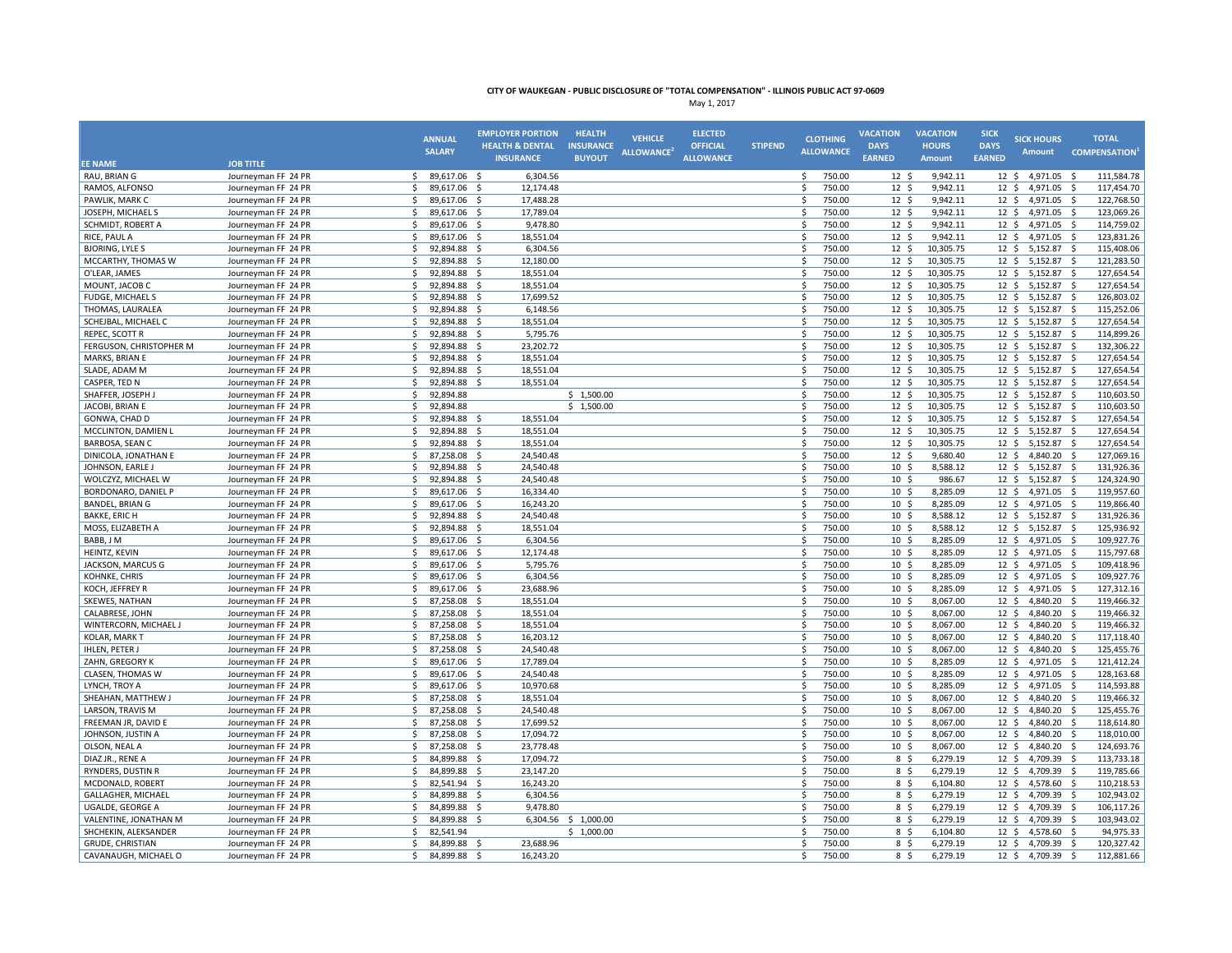|                           |                                          | <b>ANNUAL</b><br><b>SALARY</b>     | <b>EMPLOYER PORTION</b><br><b>HEALTH &amp; DENTAL</b> | <b>HEALTH</b><br><b>INSURANCE</b> | <b>VEHICLE</b><br>ALLOWANCE <sup>2</sup> | <b>ELECTED</b><br><b>OFFICIAL</b> | <b>STIPEND</b> |                    | <b>CLOTHING</b><br><b>ALLOWANCE</b> | <b>VACATION</b><br><b>DAYS</b>     | <b>VACATION</b><br><b>HOURS</b> | <b>SICK</b><br><b>DAYS</b> | <b>SICK HOURS</b><br><b>Amount</b>      |            | <b>TOTAL</b><br><b>COMPENSATION</b> |
|---------------------------|------------------------------------------|------------------------------------|-------------------------------------------------------|-----------------------------------|------------------------------------------|-----------------------------------|----------------|--------------------|-------------------------------------|------------------------------------|---------------------------------|----------------------------|-----------------------------------------|------------|-------------------------------------|
| <b>EE NAME</b>            | <b>JOB TITLE</b>                         |                                    | <b>INSURANCE</b>                                      | <b>BUYOUT</b>                     |                                          | <b>ALLOWANCE</b>                  |                |                    |                                     | <b>EARNED</b>                      | Amount                          | <b>EARNED</b>              |                                         |            |                                     |
| JOHNSON, EDWARD           | Journeyman FF 24 PR                      | 84,899.88<br>\$                    |                                                       |                                   |                                          |                                   |                | \$.                | 750.00                              | 8\$                                | 6,279.19                        |                            | 12 \$ 4,709.39                          | - Ś        | 96,638.46                           |
| PELLEGRINO, MICHAEL       | Journeyman FF 24 PR                      | \$<br>84,899.88                    | - \$<br>6,151.68                                      |                                   |                                          |                                   |                | \$                 | 750.00                              | 8\$                                | 6,279.19                        |                            | $12 \div$<br>4,709.39                   | -S         | 102,790.14                          |
| AGOS, MICHAEL             | Journeyman FF 24 PR                      | \$<br>82,541.94 \$                 | 9,325.92                                              |                                   |                                          |                                   |                | \$                 | 750.00                              | 8\$                                | 6,104.80                        |                            | $12 \div$<br>4,578.60 \$                |            | 103,301.25                          |
| VANDENBROUCKE, SCOTT      | Journeyman FF 24 PR                      | \$<br>82,541.94                    | 9,478.80<br>- \$                                      |                                   |                                          |                                   |                | Ś                  | 750.00                              | 8 \$                               | 6,104.80                        | $12 \div$                  | 4,578.60                                | - Ś        | 103,454.13                          |
| THOMPSON, EDWARD          | Journeyman FF 24 PR                      | \$<br>82,541.94                    | - Ś<br>10,221.52                                      |                                   |                                          |                                   |                | \$                 | 750.00                              | 8 \$                               | 6,104.80                        |                            | 12 <sup>5</sup><br>4,578.60 \$          |            | 104,196.85                          |
| STANKEVICIUS, GYTIS       | Journeyman FF 24 PR                      | 82.541.94<br>Ŝ.                    | 17,094.72<br>- Ś                                      |                                   |                                          |                                   |                | Ŝ.                 | 750.00                              | 8\$                                | 6,104.80                        | 12 <sup>5</sup>            | 4,578.60                                | - Ś        | 111,070.05                          |
| MINOGUE, DANIEL           | Journeyman FF 24 PR                      | Š.<br>82,541.94                    | 5,795.76<br>- \$                                      |                                   |                                          |                                   |                | \$                 | 750.00                              | 8 \$                               | 6,104.80                        |                            | 4,578.60 \$<br>$12 \cdot 5$             |            | 99,771.09                           |
| VESELING, RYAN            | Journeyman FF 24 PR                      | \$<br>82,541.94                    | - \$<br>4,203.04                                      |                                   |                                          |                                   |                | \$                 | 750.00                              | 10 <sup>5</sup>                    | 7,631.00                        |                            | 12 <sup>5</sup><br>4,578.60             | - \$       | 99,704.57                           |
| ROSS, ALDEN               | Journeyman FF 24 PR                      | Ś<br>82,541.94                     |                                                       |                                   |                                          |                                   |                | Ś                  | 750.00                              | 8 \$                               | 6,104.80                        | 12 <sup>5</sup>            | 4,578.60                                | -S         | 93,975.33                           |
| OLAKOWSKI, MARK           | Journeyman FF 24 PR                      | 82,541.94 \$<br>\$.                | 7,374.80                                              |                                   |                                          |                                   |                | Ś                  | 750.00                              | 8\$                                | 6,104.80                        |                            | $12 \cdot 5$<br>4,578.60 \$             |            | 101,350.13                          |
| ADAMIAK, JULIA            | Laboratory Supervisor                    | Ś<br>67,217.02                     | 7,092.48<br>- \$                                      |                                   |                                          |                                   |                | Ś                  | 350.00                              | 15 <sup>5</sup>                    | 3,877.91                        | $12 \cdot 5$               | 3,102.32                                | - \$       | 81,639.73                           |
| TESSMANN, MATTHEW         | Laborer                                  | 49,394.02 \$<br>Ŝ.                 | 8,400.00                                              |                                   |                                          |                                   |                | Ś.                 | 360.00                              | $10 \;$ \$                         | 1,899.77                        |                            | $12 \div$<br>2,279.72 \$                |            | 62,333.51                           |
| PLASCENCIA, EPIGMENIO     | Laborer                                  | \$<br>49,394.02 \$                 | 21,600.00                                             |                                   |                                          |                                   |                | \$                 | 360.00                              | $10 \;$ \$                         | 1,899.77                        |                            | 12 \$ 2,279.72 \$                       |            | 75,533.51                           |
| <b>TORRES, MIGUEL</b>     | Laborer                                  | Ś.<br>49,394.02 \$                 | 21,600.00                                             |                                   |                                          |                                   |                | \$                 | 360.00                              | 10 <sup>5</sup>                    | 1,899.77                        |                            | $12 \cdot 5$<br>2,279.72 \$             |            | 75,533.51                           |
| JORDAN, MARCUS            | Laborer                                  | $\mathsf{s}$<br>49,394.02          | 21,600.00<br>- Ś                                      |                                   |                                          |                                   |                | Ś                  | 720.00                              | 10 <sup>5</sup>                    | 1,899.77                        |                            | 12 <sup>5</sup><br>2,279.72             | -\$        | 75,893.51                           |
| KUNSCH, JOSEPH            | Laborer                                  | Ŝ.<br>41,933.06                    | 21,600.00<br>- Ś                                      |                                   |                                          |                                   |                | \$                 | 360.00                              | 10 <sup>5</sup>                    | 1,612.81                        |                            | 12 \$ 1,935.37 \$                       |            | 67,441.24                           |
| LOPEZ, ANTONIO            | Laborer                                  | 41.933.06 \$<br>Ŝ.                 | 21,600.00                                             |                                   |                                          |                                   |                | Ŝ.                 | 360.00                              | 10 <sup>5</sup>                    | 1,612.81                        |                            | 12 <sup>5</sup><br>1,935.37             | - \$       | 67,441.24                           |
| MARQUEZ, ADOLFO           | Laborer                                  | Ś.<br>41,933.06 \$                 | 5,950.00                                              |                                   |                                          |                                   |                | \$                 | 360.00                              | 10 <sup>5</sup>                    | 1,612.81                        |                            | 12 \$ 1,935.37 \$                       |            | 51,791.24                           |
| DECKER, AUSTIN            | Laborer                                  | \$<br>41,312.96 \$                 | 4,900.00                                              |                                   |                                          |                                   |                | \$                 | 360.00                              | 10 <sup>5</sup>                    | 1,588.96                        |                            | $12 \cdot 5$<br>1,906.75 \$             |            | 50,068.67                           |
| CURTIS, EDWARD            | Laborer                                  | \$.<br>41,312.96                   |                                                       |                                   |                                          |                                   |                | $\mathsf{\hat{S}}$ | 360.00                              | 10 <sup>5</sup>                    | 1,588.96                        | 12 <sup>5</sup>            | 1,906.75                                | -S         | 45,168.67                           |
| NGUYEN, NGHIA THE         | Maintenance Worker                       | 64,136.98<br>S                     | 21,600.00<br>-S                                       |                                   |                                          |                                   |                | Ŝ                  | 360.00                              | 20 <sup>5</sup>                    | 4,933.61                        |                            | 2,960.17<br>$12 \cdot 5$                | - S        | 93,990.76                           |
| <b>BERRIOS, JOSE A</b>    | Maintenance Worker                       | Ś.<br>64,136.98                    | 21,600.00<br>-S                                       |                                   |                                          |                                   |                | Ś.                 | 360.00                              | 20 <sub>5</sub>                    | 4,933.61                        |                            | 12 <sup>5</sup><br>2,960.17             | - \$       | 93,990.76                           |
| ROBISON, DAVID C          | Maintenance Worker                       | \$<br>64,136.98 \$                 | 8,400.00                                              |                                   |                                          |                                   |                | \$                 | 360.00                              | $20 \frac{2}{3}$                   | 4,933.61                        |                            | $12 \div$<br>2,960.17                   | -\$        | 80,790.76                           |
| RIVERA, EDGAR             | Maintenance Worker                       | \$<br>64,136.98                    | 8,400.00<br>- \$                                      |                                   |                                          |                                   |                | \$                 | 360.00                              | $20 \frac{2}{3}$                   | 4,933.61                        |                            | $12 \div$<br>2,960.17                   | -\$        | 80,790.76                           |
| SMITH, THOMAS E           | Maintenance Worker                       | 64,136.98 \$<br>\$                 | 21,600.00                                             |                                   |                                          |                                   |                | Ś                  | 720.00                              | 20 <sub>5</sub>                    | 4,933.61                        |                            | $12 \quad$<br>2,960.17 \$               |            | 94,350.76                           |
| MAROCCO, JOSEPH           | Maintenance Worker                       | 64,136.98 \$<br>Ś.                 | 8,400.00                                              |                                   |                                          |                                   |                | Ŝ.                 | 360.00                              | 20 <sup>5</sup>                    | 4,933.61                        |                            | 12 \$ 2,960.17 \$                       |            | 80,790.76                           |
| VOINOVICH, MICHAEL A      | Maintenance Worker                       | Ś.<br>59,250.88                    | 21,600.00<br>- Ś                                      |                                   |                                          |                                   |                | Ŝ.                 | 720.00                              | 17 <sub>5</sub>                    | 3,874.10                        |                            | 12 <sup>5</sup><br>2,734.66 \$          |            | 88,179.63                           |
| DURKIN, WILLIAM K         | Maintenance Worker                       | \$<br>60,990.08                    | 8,400.00<br>- \$                                      |                                   |                                          |                                   |                | \$                 | 360.00                              | 20 <sub>5</sub>                    | 4,691.54                        |                            | $12 \cdot 5$<br>2,814.93                | - S        | 77,256.55                           |
| EVANS, EDDIE A            | Maintenance Worker                       | Ś.<br>60,990.08                    | 21,600.00<br>- \$                                     |                                   |                                          |                                   |                | \$                 | 360.00                              | 20 <sub>5</sub>                    | 4,691.54                        |                            | $12 \cdot 5$<br>2,814.93                | - S        | 90,456.55                           |
| NGUYEN, LUAN V            | Maintenance Worker                       | Ś.<br>55,449.88                    | - Ś<br>21,600.00                                      |                                   |                                          |                                   |                | Š.                 | 360.00                              | 20 <sub>5</sub>                    | 4,265.38                        |                            | 12 <sup>5</sup><br>2,559.23             | - S        | 84,234.48                           |
| JAMISON, JAMES            | Maintenance Worker                       | \$<br>55,449.88                    | - \$<br>8,400.00                                      |                                   |                                          |                                   |                | Ś                  | 360.00                              | 20 <sub>5</sub>                    | 4,265.38                        |                            | 12 <sup>5</sup><br>2,559.23             | -\$        | 71,034.48                           |
| PEETE, JOHN M             | Maintenance Worker                       | 60,590.08 \$<br>Ŝ.                 | 21,600.00                                             |                                   |                                          |                                   |                | Ś.                 | 360.00                              | 20 <sub>5</sub>                    | 4,660.78                        |                            | 12 <sup>5</sup><br>2,796.47             | - S        | 90,007.32                           |
| SMITH, ADAM J             | Maintenance Worker                       | \$<br>54,187.12                    | 8,400.00<br>-\$                                       |                                   |                                          |                                   |                | \$                 | 360.00                              | $15 \; \S$                         | 3,126.18                        | $12 \div$                  | 2,500.94                                | -S         | 68,574.24                           |
| CROWLEY, KEVIN            |                                          | \$<br>54,999.88 \$                 | 8,400.00                                              |                                   |                                          |                                   |                | \$                 | 720.00                              | 17 <sup>5</sup>                    | 3,596.15                        |                            | $12 \div$<br>2,538.46                   | - Ś        | 70,254.48                           |
| RILEY, J J                | Maintenance Worker<br>Maintenance Worker | \$<br>60,590.08                    | 21,600.00<br>- \$                                     |                                   |                                          |                                   |                | Ś                  | 360.00                              | $20 \frac{2}{3}$                   | 4,660.78                        |                            | $12 \div$<br>2,796.47                   | -\$        | 90,007.32                           |
| KING, CHRISTOPHER MICHAEL | Maintenance Worker                       | \$<br>63,336.98                    | - Ś<br>21,600.00                                      |                                   |                                          |                                   |                | \$                 | 360.00                              | 20 <sup>5</sup>                    | 4,872.08                        |                            | 12 \$ 2,923.25 \$                       |            | 93,092.30                           |
| <b>FRAGASSI, MARK</b>     | Maintenance Worker                       | 59,250.88<br>Ŝ.                    | 21,600.00<br>- Ś                                      |                                   |                                          |                                   |                | Ŝ.                 | 360.00                              | 17 <sup>5</sup>                    | 3,874.10                        |                            | 12 <sup>5</sup><br>2,734.66             | - S        | 87,819.63                           |
| HARRIS, MARSHALL A        | Maintenance Worker                       | Ś.<br>55,449.88                    | 21,600.00<br>- \$                                     |                                   |                                          |                                   |                | \$                 | 360.00                              | 20 <sub>5</sub>                    | 4,265.38                        |                            | $12 \cdot 5$<br>2,559.23                | - S        | 84,234.48                           |
| ALBINO, EDGAR             | Maintenance Worker                       | Ś.<br>60,590.08 \$                 | 21,600.00                                             |                                   |                                          |                                   |                | \$                 | 360.00                              | 20 <sub>5</sub>                    | 4,660.78                        |                            | 12 <sup>5</sup><br>2,796.47             | - \$       | 90,007.32                           |
| HERNANDEZ, DAVID          | Maintenance Worker                       | Ś<br>60,590.08                     | Ŝ.<br>21,600.00                                       |                                   |                                          |                                   |                | Ś                  | 720.00                              | 20 <sub>5</sub>                    | 4,660.78                        |                            | 12 <sup>5</sup><br>2,796.47             | -S         | 90,367.32                           |
| HICKS, OCTAVIUS           | Maintenance Worker                       | \$.<br>60,990.08 \$                | 21,600.00                                             |                                   |                                          |                                   |                | Ś                  | 720.00                              | 20 <sub>5</sub>                    | 4,691.54                        |                            | $12 \cdot 5$<br>2,814.93 \$             |            | 90,816.55                           |
| WARSHIP, TORREY D         | Maintenance Worker                       | Ś<br>55,849.88                     | 21,600.00<br>- \$                                     |                                   |                                          |                                   |                | Ś                  | 360.00                              | 20 <sup>5</sup>                    | 4,296.14                        | $12 \cdot 5$               | 2,577.69                                | - Ś        | 84,683.71                           |
| FORTIN, MARK R            | Maintenance Worker                       | 60,590.08 \$<br>Ŝ.                 | 21,600.00                                             |                                   |                                          |                                   |                | Ś                  | 360.00                              | $20 \frac{2}{3}$                   | 4,660.78                        |                            | $12 \div$<br>2,796.47                   | - S        | 90,007.32                           |
| FIGUEROA, JOSE I          |                                          | \$<br>60,590.08                    | -\$<br>21,600.00                                      |                                   |                                          |                                   |                | \$                 | 360.00                              | $20 \frac{2}{3}$                   | 4,660.78                        |                            | $12 \div$<br>2,796.47                   |            | 90,007.32                           |
| ALBA, FRANCISCO B         | Maintenance Worker                       | \$                                 |                                                       |                                   |                                          |                                   |                | \$                 | 720.00                              | 20 <sub>5</sub>                    |                                 |                            |                                         | -\$        | 84,594.48                           |
| CISNEROS, SALVADOR M      | Maintenance Worker<br>Maintenance Worker | 55,449.88 \$<br>Ś.<br>54,999.88 \$ | 21,600.00<br>21,600.00                                |                                   |                                          |                                   |                | Ŝ.                 | 720.00                              | 17 <sub>5</sub>                    | 4,265.38<br>3,596.15            |                            | $12 \div$<br>2,559.23<br>12 \$ 2,538.46 | -\$<br>-\$ | 83,454.48                           |
| MILLER, SCOTT MADISON     | Maintenance Worker                       | 54,999.88<br>Ŝ.                    | 8,400.00<br>- Ś                                       |                                   |                                          |                                   |                | \$                 | 360.00                              | 17 <sup>5</sup>                    | 3,596.15                        |                            | 12 \$ 2,538.46 \$                       |            | 69,894.48                           |
| <b>FUERST, EDWARD C</b>   |                                          | 54.999.88<br>Ŝ.                    |                                                       |                                   |                                          |                                   |                | Ŝ.                 | 360.00                              |                                    |                                 |                            | 12 <sup>5</sup>                         |            | 83.094.48                           |
| NEVAREZ, EFRAIN           | Maintenance Worker<br>Maintenance Worker | Ś.<br>54,999.88 \$                 | 21,600.00<br>- Ś<br>21,600.00                         |                                   |                                          |                                   |                | \$                 | 360.00                              | 17 <sub>5</sub><br>17 <sub>5</sub> | 3,596.15<br>3,596.15            |                            | 2,538.46<br>$12 \cdot 5$                | - S        | 83,094.48                           |
| RIOS, HIRAM               | Maintenance Worker                       | Ś.<br>54,999.88                    | 21,600.00<br>- S                                      |                                   |                                          |                                   |                | Ś                  | 720.00                              | 17 <sub>5</sub>                    | 3,596.15                        |                            | 2,538.46 \$<br>$12 \cdot 5$<br>2,538.46 |            | 83,454.48                           |
| RICCHIO, MICHAEL A        | Maintenance Worker                       | Ś.<br>59,700.88                    | 21,600.00<br>- \$                                     |                                   |                                          |                                   |                | Ś                  | 360.00                              | 20 <sub>5</sub>                    | 4,592.38                        |                            | 12 <sup>5</sup><br>2,755.43             | - S<br>- Ś | 89,008.68                           |
|                           |                                          |                                    | 21,600.00                                             |                                   |                                          |                                   |                | Ś                  | 360.00                              |                                    |                                 |                            |                                         |            | 83,094.48                           |
| SALGADO, EDUARDO J        | Maintenance Worker                       | 54,999.88 \$<br>S                  |                                                       |                                   |                                          |                                   |                |                    |                                     | 17 <sup>5</sup>                    | 3,596.15                        |                            | $12 \cdot 5$<br>2,538.46 \$             |            |                                     |
| JENKINS, ALONZO C         | Maintenance Worker                       | Ś.<br>56,275.12 \$                 | 21,600.00                                             |                                   |                                          |                                   |                | Ś.                 | 720.00                              | 20 <sub>5</sub>                    | 4,328.86                        |                            | 12 <sup>5</sup><br>2,597.31             | - \$       | 85,521.29                           |
| JONES, DOUGLAS            | Maintenance Worker                       | \$<br>56,275.12 \$                 | 21,600.00                                             |                                   |                                          |                                   |                | \$                 | 720.00                              | $20 \frac{2}{3}$                   | 4,328.86                        |                            | $12 \div$<br>2,597.31                   | -\$        | 85,521.29                           |
| CACCAMO, JAMES A          | Maintenance Worker                       | Ś.<br>54,187.12 \$                 | 21,600.00                                             |                                   |                                          |                                   |                | Ś                  | 360.00                              | 17 <sub>5</sub>                    | 3,543.00                        |                            | $12 \div$<br>2,500.94                   | -S         | 82,191.07                           |
| ARCHIBALD, JERRY          | Maintenance Worker                       | 54,187.12 \$<br>Ś.                 | 21,600.00                                             |                                   |                                          |                                   |                | Ś.                 | 360.00                              | 17 <sub>5</sub>                    | 3,543.00                        |                            | 12 \$ 2,500.94 \$                       |            | 82,191.07                           |
| HUMMEL, DANIEL I          | Maintenance Worker                       | Ś.<br>54.999.88 \$                 | 21.600.00                                             |                                   |                                          |                                   |                | Ŝ.                 | 720.00                              | 17 <sub>5</sub>                    | 3.596.15                        |                            | 12 \$ 2,538.46 \$                       |            | 83.454.48                           |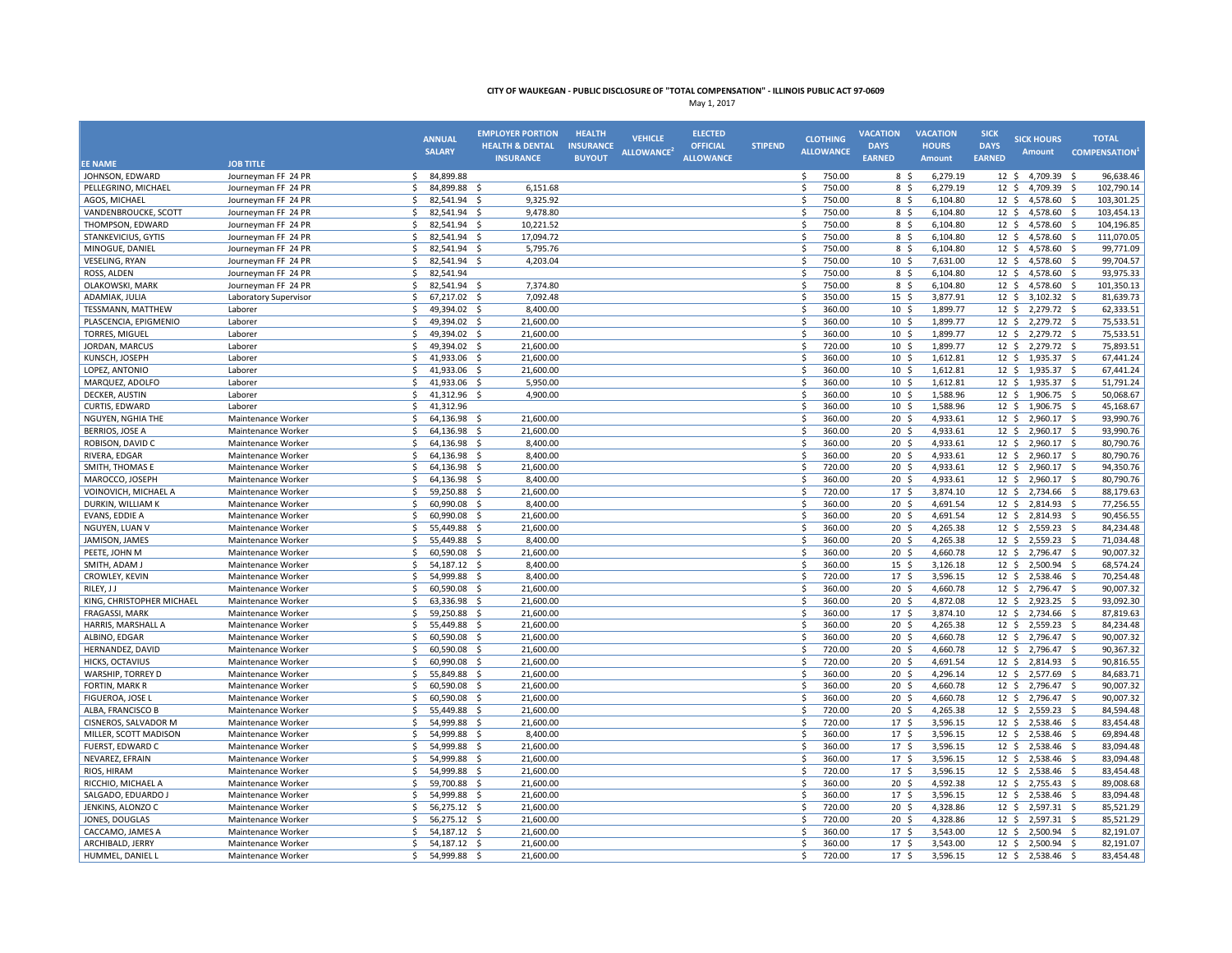|                                   |                                  | <b>ANNUAL</b><br><b>SALARY</b>        | <b>EMPLOYER PORTION</b><br><b>HEALTH &amp; DENTAL</b> | <b>HEALTH</b><br><b>INSURANCE</b> | <b>VEHICLE</b><br>ALLOWANCE <sup>2</sup> | <b>ELECTED</b><br><b>OFFICIAL</b> | <b>STIPEND</b> | <b>CLOTHING</b><br><b>ALLOWANCE</b> | <b>VACATION</b><br><b>DAYS</b>      | <b>VACATION</b><br><b>HOURS</b> | <b>SICK</b><br><b>DAYS</b>   | <b>SICK HOURS</b><br><b>Amount</b> | <b>TOTAL</b><br><b>COMPENSATION</b>    |
|-----------------------------------|----------------------------------|---------------------------------------|-------------------------------------------------------|-----------------------------------|------------------------------------------|-----------------------------------|----------------|-------------------------------------|-------------------------------------|---------------------------------|------------------------------|------------------------------------|----------------------------------------|
| <b>EE NAME</b>                    | <b>JOB TITLE</b>                 |                                       | <b>INSURANCE</b>                                      | <b>BUYOUT</b>                     |                                          | <b>ALLOWANCE</b>                  |                |                                     | <b>EARNED</b>                       | <b>Amount</b>                   | <b>EARNED</b>                |                                    |                                        |
| ZACKERY, MARCUS C                 | Maintenance Worker               | 54,187.12 \$<br>\$                    | 21,600.00                                             |                                   |                                          |                                   |                | 360.00<br>\$.                       | 15 <sup>5</sup>                     | 3,126.18                        |                              | 12 \$ 2,500.94                     | 81,774.24<br>- S                       |
| CRUMP, LATODD R                   | Maintenance Worker               | Ś.<br>54,187.12 \$                    | 21,600.00                                             |                                   |                                          |                                   |                | Ś.<br>720.00                        | 17 <sup>5</sup>                     | 3,543.00                        | 12 <sup>5</sup>              | 2,500.94                           | 82,551.07<br>-S                        |
| WASHINGTON, DAMON D               | Maintenance Worker               | \$<br>54,187.12 \$                    | 21,600.00                                             |                                   |                                          |                                   |                | \$<br>360.00                        | $15 \frac{2}{3}$                    | 3,126.18                        | $12 \div$                    | 2,500.94 \$                        | 81,774.24                              |
| AGUILAR, LUIS R                   | Maintenance Worker               | \$<br>54,187.12 \$                    | 21,600.00                                             |                                   |                                          |                                   |                | Ś<br>360.00                         | $15 \; \S$                          | 3,126.18                        | $12 \div$                    | 2,500.94                           | 81,774.24<br>-S                        |
| RIPPENTROP, AARON C               | Maintenance Worker               | \$<br>54,187.12 \$                    | 8,400.00                                              |                                   |                                          |                                   |                | Ś.<br>360.00                        | $15 \; \S$                          | 3,126.18                        |                              | 12 \$ 2,500.94 \$                  | 68,574.24                              |
| MAYFIELD, DALLAS                  | Maintenance Worker               | \$<br>54,187.12 \$                    | 21,600.00                                             |                                   |                                          |                                   |                | 720.00<br>Ś.                        | 15 <sup>5</sup>                     | 3,126.18                        |                              | 12 \$ 2,500.94                     | 82,134.24<br>S,                        |
| ALBA GALVAN. J F                  | Maintenance Worker               | 54,187.12 \$<br>\$                    | 8,400.00                                              |                                   |                                          |                                   |                | \$<br>720.00                        | 15 <sup>5</sup>                     | 3,126.18                        |                              | 12 \$ 2,500.94 \$                  | 68,934.24                              |
| DIMON, PAUL                       | Maintenance Worker               | Ś.<br>53.387.10 \$                    | 21.600.00                                             |                                   |                                          |                                   |                | Ŝ.<br>360.00                        | 10 <sup>5</sup>                     | 2,053.35                        | $12 \cdot 5$                 | 2,464.02                           | 79,864.47<br>- S                       |
| THOMAS, WILLIAM                   | Maintenance Worker               | Ś.<br>52,598.00                       |                                                       |                                   |                                          |                                   |                | Š.<br>360.00                        | 10 <sup>5</sup>                     | 2,023.00                        | $12 \cdot 5$                 | 2,427.60                           | 57,408.60<br>- \$                      |
| MAHONEY, MICHAEL                  | Maintenance Worker               | \$<br>52,598.00                       |                                                       |                                   |                                          |                                   |                |                                     | 10 <sup>5</sup>                     | 2,023.00                        |                              | $12 \div 2,427.60 \div$            | 57,048.60                              |
| <b>BEACH, JUSTIN</b>              | Master Mechanic Fire             | Ś.<br>59,686.90                       | 18,052.08<br>-S                                       |                                   |                                          |                                   |                |                                     | 10 <sup>5</sup>                     | 2,295.65                        | 12 <sup>5</sup>              | 2,754.78                           | 82,789.41<br>- \$                      |
| CUNNINGHAM JR, SAMUEL D           | Mayor                            | \$<br>118,502.02                      | - Ś<br>13,696.08                                      |                                   |                                          | $$18,900.00$$ \$ 10,000.00        |                |                                     | Ś                                   | $\sim$                          |                              | Ś                                  | 161,098.10<br>-Ś                       |
| DOMINOWSKI, BRENT M               | Mechanic Supervisor              | \$<br>78,583.96 \$                    | 21,600.00                                             |                                   |                                          |                                   |                | \$<br>350.00                        | 15 <sup>5</sup>                     | 4,533.69                        | $12 \quad$                   | 3,626.95                           | - \$<br>108,694.60                     |
| REPP, KEITH R                     | Mechanic/Welder                  | \$<br>64,046.12 \$                    | 21,600.00                                             |                                   |                                          |                                   |                | \$1,560.00                          | 20 <sub>5</sub>                     | 4,926.62                        | $12 \cdot 5$                 | 2,955.97                           | -\$<br>95,088.72                       |
| JAUHIAINEN, WILLIAM J             | Mechanic/Welder                  | \$<br>59,543.12                       | 8,400.00<br>- \$                                      |                                   |                                          |                                   |                | \$1,560.00                          | $20 \frac{2}{3}$                    | 4,580.24                        | $12 \div$                    | 2,748.14                           | 76,831.50<br>-S                        |
| CRUZ, DANIEL L                    | Mechanic/Welder                  | \$<br>59,993.12 \$                    | 21,600.00                                             |                                   |                                          |                                   |                | \$1,560.00                          | $20 \frac{2}{3}$                    | 4,614.86                        |                              | 12 \$ 2,768.91 \$                  | 90,536.89                              |
| CRAIGEN, ALVIN I                  | Mechanic/Welder                  | \$<br>59,993.12 \$                    | 21,600.00                                             |                                   |                                          |                                   |                | \$1,560.00                          | 20 <sup>5</sup>                     | 4,614.86                        |                              | 12 \$ 2,768.91 \$                  | 90,536.89                              |
| PEDDICORD, STEVEN K               | Mechanic/Welder                  | \$<br>63,646.12 \$                    | 8,400.00                                              |                                   |                                          |                                   |                | \$1,560.00                          | 20 <sup>5</sup>                     | 4,895.86                        |                              | 12 \$ 2,937.51 \$                  | 81,439.49                              |
| NAHF, BLAKE S                     | Mechanic/Welder                  | 59,543.12 \$<br>\$                    | 21,600.00                                             |                                   |                                          |                                   |                | \$1,560.00                          | 15 <sup>5</sup>                     | 3,435.18                        |                              | 12 \$ 2,748.14 \$                  | 88,886.44                              |
| PETERSEN. RAY H                   | Mechanic/Welder                  | 63.196.12 \$<br>Ŝ.                    | 21,600.00                                             |                                   |                                          |                                   |                | \$1,560.00                          | 15 <sup>5</sup>                     | 3,645.93                        | 12 <sup>5</sup>              | 2,916.74 \$                        | 92,918.79                              |
| VRABEL, DANIEL                    | Mechanic/Welder                  | Ŝ.<br>54,453.88 \$                    | 21,600.00                                             |                                   |                                          |                                   |                | \$1,560.00                          | 10 <sup>5</sup>                     | 2,094.38                        |                              | $12 \div 2,513.26 \div$            | 82,221.52                              |
| VELA, ERIK TINO                   | <b>MIS Director</b>              | \$<br>108,919.12 \$                   | 27,607.68                                             |                                   |                                          |                                   |                |                                     | 20 <sub>5</sub>                     | 8,378.39                        | $12 \div$                    | 5,027.04 \$                        | 149,932.23                             |
| HOLMAN, DEBRA M                   | Office Supervisor                | \$<br>56,223.88 \$                    | 10,663.68                                             |                                   |                                          |                                   |                |                                     | 20 <sub>5</sub>                     | 4,324.91                        | $12 \cdot 5$                 | 2,594.95 \$                        | 73,807.42                              |
| HUGHES, JULIE M                   | Office Supervisor                | \$<br>53,895.92                       | - \$<br>526.55                                        |                                   |                                          |                                   |                |                                     | 10 <sup>5</sup>                     | 2,072.92                        | $12 \cdot 5$                 | 2,487.50                           | 58,982.89<br>- Ś                       |
| MARQUEZ, ELIZABETH MARTINEZ       | Office Supervisor                | 59,505.94 \$<br>S                     | 20,869.68                                             |                                   |                                          |                                   |                |                                     | 17 <sub>5</sub>                     | 3,890.77                        | $12 \cdot 5$                 | 2,746.43 \$                        | 87,012.82                              |
| <b>FERRY, JANE</b>                | Office Supervisor                | Ś.<br>49,792.08 \$                    | 7,109.12                                              |                                   |                                          |                                   |                |                                     | $10 \;$ \$                          | 1,915.08                        |                              | 12 \$ 2,298.10 \$                  | 61,114.38                              |
| <b>GRANGER, THOMAS J</b>          | Patrol Officer                   | Ś.<br>95,986.28 \$                    | 17,094.72                                             |                                   |                                          |                                   |                | \$1,100.00                          | 20 <sub>5</sub>                     | 7,383.56                        |                              | 12 \$ 4,430.14 \$                  | 125,994.70                             |
| TAPIA, JAY M                      | Patrol Officer                   | \$<br>95,986.28 \$                    | 18,551.04                                             |                                   |                                          |                                   |                | \$1,280.00                          | 20 <sub>5</sub>                     | 7,383.56                        | $12 \div$                    | 4,430.14 \$                        | 127,631.02                             |
| VANANROOY, MARTIN A               | Patrol Officer                   | \$<br>95,986.28 \$                    | 12,174.48                                             |                                   |                                          |                                   |                | \$1,460.00                          | 20 <sub>5</sub>                     | 7,383.56                        | $12 \div$                    | 4,430.14 \$                        | 121,434.46                             |
| <b>FLORES, ARTURO I</b>           | Patrol Officer                   | 95,986.28 \$<br>Ś.                    | 17,699.52                                             |                                   |                                          |                                   |                | \$1,100.00                          | 20 <sup>5</sup>                     | 7,383.56                        | 12 <sup>5</sup>              | 4,430.14 \$                        | 126,599.50                             |
| SCHLETZ, CHARLES W                | Patrol Officer                   | \$<br>95,986.28 \$                    | 18,551.04                                             |                                   |                                          |                                   |                | \$1,100.00                          | 20 <sub>5</sub>                     | 7,383.56                        | 12 <sup>5</sup>              | 4,430.14 \$                        | 127,451.02                             |
| CAPPELLUTI, DOMENIC               | Patrol Officer                   | \$<br>95,986.28 \$                    | 17,699.52                                             |                                   |                                          |                                   |                | \$1,100.00                          | 20 <sub>5</sub>                     | 7,383.56                        | $12 \cdot 5$                 | $4,430.14$ \$                      | 126,599.50                             |
| REED, MICHAEL D                   | Patrol Officer                   | Ś<br>95,986.28                        |                                                       |                                   |                                          |                                   |                | \$1,100.00                          | 20 <sub>5</sub>                     | 7,383.56                        | $12 \cdot 5$                 | 4,430.14                           | 108,899.98<br>- S                      |
| FERDINA, JEFFREY S                | Patrol Officer                   | 95,986.28<br>Ŝ.                       | -S                                                    |                                   |                                          |                                   |                | \$1,460.00                          | $20 \frac{2}{3}$                    | 7,383.56                        | $12 \div$                    | 4,430.14 \$                        | 127,811.02                             |
|                                   |                                  | \$<br>95,986.28                       | 18,551.04<br>-S                                       |                                   |                                          |                                   |                |                                     | 20 <sub>5</sub>                     | 7,383.56                        | 12 <sup>5</sup>              | 4,430.14                           | 115,051.66<br>- \$                     |
| NIEVES, JOSE A<br>LUKA, KRISTIN N | Patrol Officer<br>Patrol Officer | \$<br>95,986.28 \$                    | 6,151.68<br>23,778.48                                 |                                   |                                          |                                   |                | \$1,100.00<br>\$1,400.00            | $20 \frac{2}{3}$                    | 7,383.56                        | $12 \div$                    | 4,430.14                           | - \$<br>132,978.46                     |
| ALLBEE, CHRISTOPHER S             | Patrol Officer                   | \$<br>95,986.28                       | 9,478.80<br>- \$                                      |                                   |                                          |                                   |                | \$1,100.00                          | $20 \frac{2}{3}$                    | 7,383.56                        | $12 \div$                    | $4,430.14$ \$                      | 118,378.78                             |
| SANTIAGO, LOYDA E                 | Patrol Officer                   | \$<br>95,986.28                       |                                                       |                                   |                                          |                                   |                | \$1,100.00                          | 20 <sub>5</sub>                     | 7,383.56                        | 12 <sup>5</sup>              | 4,430.14 \$                        | 108,899.98                             |
| FONG, JOHN                        | Patrol Officer                   | Ś.<br>95,986.28                       | 18,551.04<br>- \$                                     |                                   |                                          |                                   |                | \$1,340.00                          | 20 <sup>5</sup>                     | 7,383.56                        | 12 <sup>5</sup>              | 4,430.14 \$                        | 127,691.02                             |
|                                   |                                  |                                       |                                                       |                                   |                                          |                                   |                |                                     |                                     |                                 |                              |                                    |                                        |
| ULLOA, ANDREW<br>VALKO, GEORGE A  | Patrol Officer<br>Patrol Officer | \$<br>95,986.28<br>95,986.28 \$<br>Ŝ. | - \$<br>6,041.87<br>24,540.48                         |                                   |                                          |                                   |                | \$1,100.00<br>\$1,100.00            | $20 \frac{2}{3}$<br>20 <sub>5</sub> | 7,383.56<br>7,383.56            | $12 \div$<br>12 <sup>5</sup> | 4,430.14 \$<br>4,430.14            | 114,941.85<br>133,440.46<br>- S        |
| HAKEEM, BILAL A                   | Patrol Officer                   | Ś.<br>95,986.28                       | - \$<br>10,599.52                                     |                                   |                                          |                                   |                | \$1,100.00                          | 20 <sub>5</sub>                     | 7,383.56                        | 12 <sup>5</sup>              | 4,430.14 \$                        | 119,499.50                             |
| AMARO, RIGOBERTO                  | Patrol Officer                   | Ś.<br>95,986.28 \$                    | 18,551.04                                             |                                   |                                          |                                   |                | \$1,400.00                          | 20 <sup>5</sup>                     | 7,383.56                        | 12 <sup>5</sup>              | 4,430.14 \$                        | 127,751.02                             |
|                                   |                                  | \$<br>95,986.28 \$                    |                                                       |                                   |                                          |                                   |                |                                     | 20 <sub>5</sub>                     | 7,383.56                        | $12 \div$                    | 4,430.14 \$                        | 132,750.70                             |
| SHEPHERD, DANIEL L                | Patrol Officer                   | Ŝ.                                    | 23,490.72                                             |                                   |                                          |                                   |                | \$1,460.00                          | 17 <sub>5</sub>                     |                                 | 12 <sup>5</sup>              |                                    |                                        |
| KATRALIS, IRENE                   | Patrol Officer                   | 95,986.28<br>Ś<br>95,986.28           | - Ś<br>9,478.80<br>-\$<br>10,491.36                   |                                   |                                          |                                   |                | \$1,100.00<br>\$1,160.00            | $20 \frac{2}{3}$                    | 6,276.03<br>7,383.56            | $12 \; \text{S}$             | 4,430.14<br>4,430.14               | 117,271.24<br>- S<br>-\$<br>119,451.34 |
| HEIDLER, EDWARD F                 | Patrol Officer                   |                                       |                                                       |                                   |                                          |                                   |                |                                     |                                     |                                 |                              |                                    |                                        |
| BAYSINGER, JOSEPH J               | Patrol Officer                   | \$<br>95,986.28 \$                    | 24,540.48                                             |                                   |                                          |                                   |                | \$1,100.00                          | $20 \frac{2}{3}$                    | 7,383.56                        | $12 \div$                    | 4,430.14 \$                        | 133,440.46                             |
| VILLAFUERTE, ROLANDO H            | Patrol Officer                   | \$<br>95,986.28 \$                    | 18,551.04                                             |                                   |                                          |                                   |                | \$1,460.00                          | $20 \frac{2}{3}$                    | 7,383.56                        | $12 \div$                    | 4,430.14 \$                        | 127,811.02                             |
| FONTANILLA, RAYMOND A             | Patrol Officer                   | \$<br>95,986.28 \$                    | 9,478.80                                              |                                   |                                          |                                   |                | \$1,100.00                          | 20 <sub>5</sub>                     | 7,383.56                        | 12 <sup>5</sup>              | 4,430.14                           | - Ś<br>118,378.78                      |
| HOLLISTER, STEVEN EDWARD          | Patrol Officer                   | \$<br>95,986.28 \$                    | 18,551.04                                             |                                   |                                          |                                   |                | \$1,460.00                          | 20 <sub>5</sub>                     | 7,383.56                        | 12 <sup>5</sup>              | 4,430.14                           | - Ś<br>127,811.02                      |
| HODO, MARVIN L                    | Patrol Officer                   | 95,986.28 \$<br>Ŝ.                    | 6,304.56                                              |                                   |                                          |                                   |                | \$1,100.00                          | 20 <sup>5</sup>                     | 7,383.56                        | 12S                          | 4,430.14 \$                        | 115,204.54                             |
| LOPEZ, SANTIAGO                   | Patrol Officer                   | Š.<br>95,986.28 \$                    | 18,551.04                                             |                                   |                                          |                                   |                | \$1,100.00                          | $20 \div$                           | 7,383.56                        | $12 \div$                    | 4,430.14 \$                        | 127,451.02                             |
| JIMENEZ, JOHNNY                   | Patrol Officer                   | \$<br>95,986.28                       | 18,551.04<br>- \$                                     |                                   |                                          |                                   |                | \$1,100.00                          | 20 <sub>5</sub>                     | 7,383.56                        | 12 <sup>5</sup>              | 4,430.14                           | S,<br>127,451.02                       |
| AGALIANOS, ELIAS                  | Patrol Officer                   | \$<br>95,986.28 \$                    | 18,551.04                                             |                                   |                                          |                                   |                | \$1,460.00                          | 20 <sub>5</sub>                     | 7,383.56                        | 12 <sup>5</sup>              | 4,430.14                           | -\$<br>127,811.02                      |
| KIDD, KEITH                       | Patrol Officer                   | Ś<br>95,986.28                        | -\$<br>9,478.80                                       |                                   |                                          |                                   |                | \$1,100.00                          | 20 <sub>5</sub>                     | 7,383.56                        | $12 \cdot 5$                 | 4,430.14                           | 118,378.78<br>- \$                     |
| CANCINO, ADRIANA L                | Patrol Officer                   | Ś.<br>95,986.28                       |                                                       |                                   |                                          |                                   |                | \$1,100.00                          | 17 <sup>5</sup>                     | 6,276.03                        |                              | 12 \$ 4,430.14 \$                  | 107,792.44                             |
| KIRBY, JAMES A                    | Patrol Officer                   | Ś.<br>95,986.28                       | 18,551.04<br>- Ś                                      |                                   |                                          |                                   |                | \$1,460.00                          | 20 <sub>5</sub>                     | 7,383.56                        |                              | 12 \$ 4,430.14                     | 127,811.02<br>- S                      |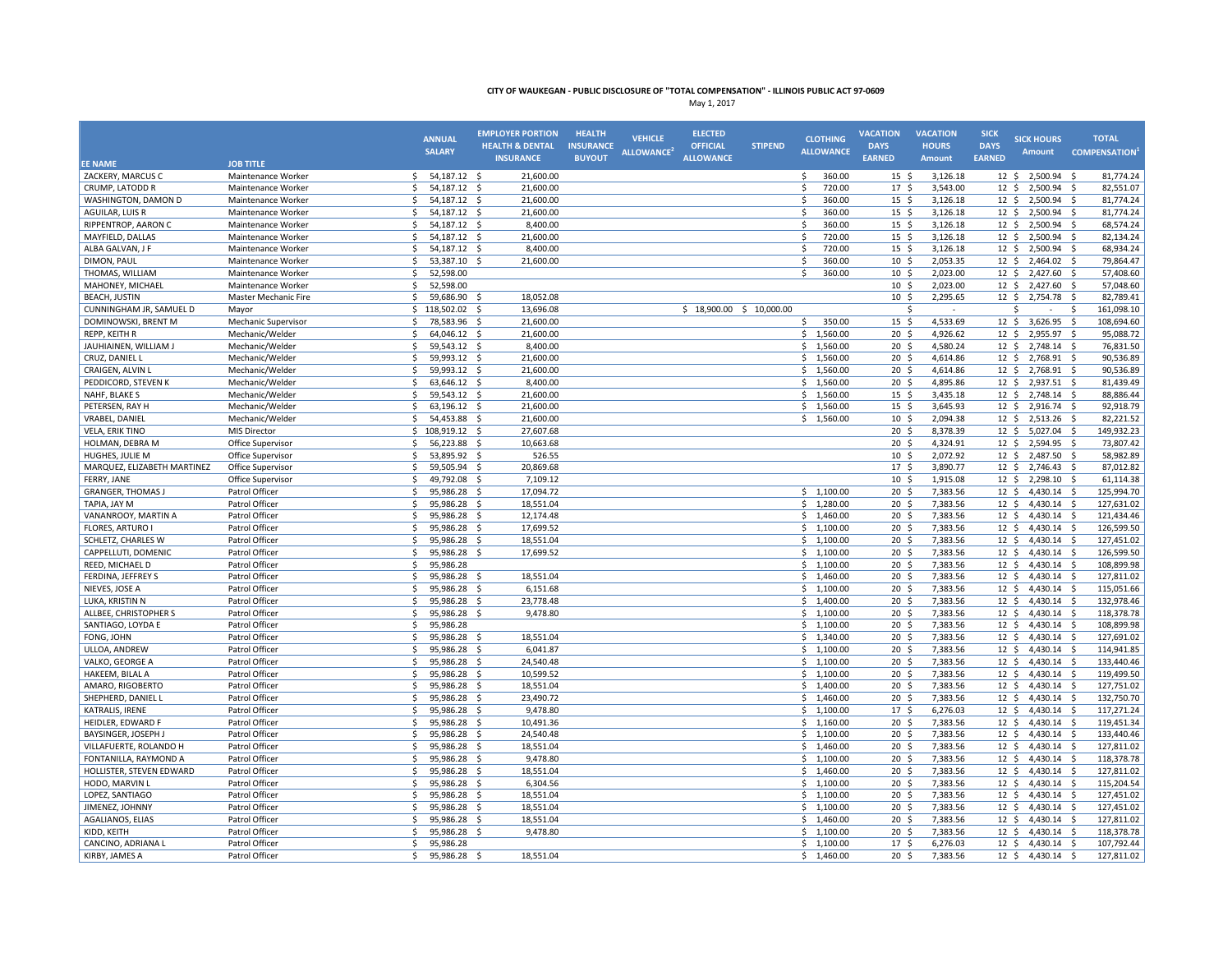|                                       |                                  |                    | <b>EMPLOYER PORTION</b>      |                        | <b>HEALTH</b>    |                        | <b>ELECTED</b>   |                |                          | <b>VACATION</b>                    | <b>VACATION</b>      | <b>SICK</b>     |                                     |                                  |
|---------------------------------------|----------------------------------|--------------------|------------------------------|------------------------|------------------|------------------------|------------------|----------------|--------------------------|------------------------------------|----------------------|-----------------|-------------------------------------|----------------------------------|
|                                       |                                  | <b>ANNUAL</b>      | <b>HEALTH &amp; DENTAL</b>   |                        | <b>INSURANCE</b> | <b>VEHICLE</b>         | <b>OFFICIAL</b>  | <b>STIPEND</b> | <b>CLOTHING</b>          | <b>DAYS</b>                        | <b>HOURS</b>         | <b>DAYS</b>     | <b>SICK HOURS</b>                   | <b>TOTAL</b>                     |
|                                       |                                  | <b>SALARY</b>      | <b>INSURANCE</b>             |                        | <b>BUYOUT</b>    | ALLOWANCE <sup>2</sup> | <b>ALLOWANCE</b> |                | <b>ALLOWANCE</b>         | <b>EARNED</b>                      | <b>Amount</b>        | <b>EARNED</b>   | <b>Amount</b>                       | <b>COMPENSATION</b>              |
| <b>EE NAME</b>                        | <b>JOB TITLE</b>                 |                    |                              |                        |                  |                        |                  |                |                          |                                    |                      |                 |                                     |                                  |
| CANCINO, FRANCISCO                    | Patrol Officer                   | 95,986.28 \$<br>S. |                              | 18,551.04              |                  |                        |                  |                | \$1,460.00               | 17 <sub>5</sub>                    | 6,276.03             |                 | 12 \$ 4,430.14 \$                   | 126,703.48                       |
| <b>BAKER, MALLORY E</b>               | Patrol Officer                   | Ś.                 | 95,986.28 \$                 | 6,151.68               |                  |                        |                  |                | \$1,460.00               | 20 <sup>5</sup>                    | 7,383.56             |                 | $12 \div 4,430.14 \div$             | 115,411.66                       |
| GORDON, KELLY L                       | Patrol Officer                   | Ŝ.                 | 95,986.28 \$                 | 6,304.56               |                  |                        |                  |                | \$1,460.00               | 17 <sub>5</sub>                    | 6,276.03             |                 | 12 \$ 4,430.14 \$                   | 114,457.00                       |
| ROHLOFF, CHRISTOPHER                  | Patrol Officer                   | \$<br>95,986.28    | -Ś                           | 17,699.52              |                  |                        |                  |                | \$1,400.00               | 20 <sub>5</sub>                    | 7,383.56             | $12 \cdot 5$    | 4,430.14 \$                         | 126,899.50                       |
| GRZEDA, JAROSLAW                      | Patrol Officer                   | \$                 | 95,986.28 \$                 | 24,540.48              |                  |                        |                  |                | \$1,100.00               | 20 <sub>5</sub>                    | 7,383.56             |                 | 12 \$ 4,430.14 \$                   | 133,440.46                       |
| MAHONEY, DAVID M                      | Patrol Officer                   | Š.                 | 95,986.28 \$                 | 18,551.04              |                  |                        |                  |                | \$1,460.00               | 20 <sub>5</sub>                    | 7,383.56             |                 | $12 \div 4,430.14 \div$             | 127,811.02                       |
| IVES, TIMOTHY J                       | Patrol Officer                   | \$.                | 95,986.28 \$                 | 1,337.76               |                  |                        |                  |                | \$1,100.00               | $20 \frac{1}{2}$                   | 7,383.56             |                 | $12 \div 4,430.14 \div$             | 110,237.74                       |
| HIRD, PHILIP J                        | Patrol Officer                   | Ś.                 | 95,986.28 \$                 | 18,551.04              |                  |                        |                  |                | \$1,100.00               | 20 <sub>5</sub>                    | 7,383.56             |                 | $12 \div 4,430.14 \div$             | 127,451.02                       |
| CANCINO, ALFONSO                      | Patrol Officer                   | \$                 | 95,986.28 \$                 | 21,355.20              |                  |                        |                  |                | \$1,100.00               | 17 <sup>5</sup>                    | 6,276.03             | $12 \cdot 5$    | 4,430.14 \$                         | 129,147.64                       |
| STOKES, ANITA A                       | Patrol Officer                   | Ś.                 | 95,986.28 \$                 | 6,304.56               |                  |                        |                  |                | \$1,100.00               | 17 <sup>5</sup>                    | 6,276.03             | $12 \cdot 5$    | 4,430.14 \$                         | 114,097.00                       |
| LAMANNA, KEITH                        | Patrol Officer                   | Ŝ.                 | 95,986.28 \$                 | 12,174.48              |                  |                        |                  |                | \$1,460.00               | 20 <sup>5</sup>                    | 7,383.56             |                 | 12 \$ 4,430.14 \$                   | 121,434.46                       |
| VILLALOBOS, ALEJOS J                  | Patrol Officer                   | Ŝ.                 | 95,986.28 \$                 | 18,551.04              |                  |                        |                  |                | \$1,400.00               | $20 \;$ \$                         | 7,383.56             |                 | $12 \div 4,430.14 \div$             | 127,751.02                       |
| NEAL, CRAIG E                         | Patrol Officer                   | \$                 | 95,986.28 \$                 | 18,511.04              |                  |                        |                  |                | \$1,100.00               | 20 <sup>5</sup>                    | 7,383.56             |                 | $12 \div 4,430.14 \div$             | 127,411.02                       |
| PERLEY, APRIL LYNN                    | Patrol Officer                   | Ś.                 | 95,986.28 \$                 | 12,180.00              |                  |                        |                  |                | \$1,100.00               | 20 <sub>5</sub>                    | 7,383.56             |                 | $12 \div 4,430.14 \div$             | 121,079.98                       |
| NOYER, MICHAEL J                      | Patrol Officer                   | \$<br>95,986.28    | -Ś                           | 17,699.52              |                  |                        |                  |                | \$1,100.00               | 20 <sub>5</sub>                    | 7,383.56             | 12 <sup>5</sup> | 4,430.14 \$                         | 126,599.50                       |
| ALEXANDER, ARMANDO T                  | Patrol Officer                   | Ŝ.                 | 95,986.28 \$                 | 17,699.52              |                  |                        |                  |                | \$1,100.00               | 20 <sub>5</sub>                    | 7,383.56             |                 | $12 \div 4,430.14 \div$             | 126,599.50                       |
| PAULSEN, DONALD L                     | Patrol Officer                   | Š.                 | 95,986.28 \$                 | 16,046.40              |                  |                        |                  |                | \$1,460.00               | $20 \;$ \$                         | 7,383.56             |                 | 12 \$ 4,430.14 \$                   | 125,306.38                       |
| WHITE, ANDREW L                       | Patrol Officer                   | Ś.                 | 95,986.28 \$                 | 17,699.52              |                  |                        |                  |                | \$1,340.00               | 20 <sub>5</sub>                    | 7,383.56             |                 | $12 \div 4,430.14 \div$             | 126,839.50                       |
| NEWMAN, LAINIE A                      | Patrol Officer                   | Š.                 | 95,986.28 \$                 | 575.76                 |                  |                        |                  |                | \$1,400.00               | 20 <sup>5</sup>                    | 7,383.56             |                 | 12 \$ 4,430.14 \$                   | 109,775.74                       |
| POGUE. ANGELA M                       | Patrol Officer                   | Ś.                 | 95,986.28 \$                 | 22,515.92              |                  |                        |                  |                | \$1,100.00               | 17 <sub>5</sub>                    | 6,276.03             | $12 \cdot 5$    | 4,430.14 \$                         | 130,308.36                       |
| PAULSEN, ANTHONY MICHAEL              | Patrol Officer                   | Ŝ.                 | 95,986.28 \$                 | 24,540.48              |                  |                        |                  |                | \$1,460.00               | 17 <sub>5</sub>                    | 6,276.03             | $12 \cdot 5$    | 4,430.14 \$                         | 132,692.92                       |
| <b>GUTKE, JASON A</b>                 | Patrol Officer                   | $\mathsf{s}$       | 95,986.28 \$                 | 16,044.96              |                  |                        |                  |                | \$1,100.00               | 17 <sup>5</sup>                    | 6,276.03             | $12 \div$       | $4,430.14$ \$                       | 123,837.40                       |
| SPIEWAK, JOHN R                       | Patrol Officer                   | Ŝ.                 | 95,986.28 \$                 | 17,699.52              |                  |                        |                  |                | \$1,460.00               | 17 <sub>5</sub>                    | 6,276.03             |                 | $12 \div 4,430.14 \div$             | 125,851.96                       |
| SUMMERS, DREW G                       | Patrol Officer                   | Ś.<br>95,986.28    | -S                           | 17,699.52              |                  |                        |                  |                | \$1,460.00               | 17 <sup>5</sup>                    | 6,276.03             |                 | 12 \$ 4,430.14 \$                   | 125,851.96                       |
| DRISCOLL, STEPHEN A                   | Patrol Officer                   | 95,986.28<br>Ś.    |                              |                        |                  |                        |                  |                | \$1,460.00               | 17 <sup>5</sup>                    | 6,276.03             | $12 \quad$      | 4,430.14 \$                         | 108,152.44                       |
| TRAN, JOSHUA F                        | Patrol Officer                   | \$                 | 95,986.28 \$                 | 11,432.64              |                  |                        |                  |                | \$1,100.00               | 17 <sup>5</sup>                    | 6,276.03             | $12 \cdot 5$    | 4,430.14 \$                         | 119,225.08                       |
| SLIOZIS, MICHAEL J                    | Patrol Officer                   | Š.                 | 95,986.28 \$                 | 18,551.04              |                  |                        |                  |                | \$1,460.00               | 17S                                | 6,276.03             |                 | 12 \$ 4,430.14 \$                   | 126,703.48                       |
| <b>GRABERT II., BARRY A</b>           | Patrol Officer                   | Ś.                 | 95,986.28 \$                 | 14,034.31              |                  |                        |                  |                | \$1,460.00               | 17 <sub>5</sub>                    | 6,276.03             |                 | 12 \$ 4,430.14 \$                   | 122,186.75                       |
| FALOTICO, BRIAN J                     | Patrol Officer                   | Ś.                 | 95,986.28 \$                 | 24,540.48              |                  |                        |                  |                | \$1,400.00               | 17 <sub>5</sub>                    | 6,276.03             |                 | $12 \div 4,430.14 \div$             | 132,632.92                       |
| HARWOOD, MARK T                       | Patrol Officer                   | Š.                 | 95,986.28 \$                 | 17,094.72              |                  |                        |                  |                | \$1,100.00               | 17 <sup>5</sup>                    | 6,276.03             | 12S             | 4,430.14 \$                         | 124,887.16                       |
| OROZCO, ANDREW J                      | Patrol Officer                   | \$                 | 95,986.28 \$                 | 11,874.48              |                  |                        |                  |                | \$1,460.00               | 17 <sup>5</sup>                    | 6,276.03             | $12 \cdot 5$    | 4,430.14 \$                         | 120,026.92                       |
| VAZQUEZ, GERARDO                      | Patrol Officer                   | Ŝ.                 | 95,986.28 \$                 | 18,551.04              |                  |                        |                  |                | \$1,100.00               | 17 <sup>5</sup>                    | 6,276.03             |                 | 12 \$ 4,430.14 \$                   | 126,343.48                       |
| SZOSTAK, JOHN W                       | Patrol Officer                   | Ŝ.                 | 95,986.28 \$                 | 24,540.48              |                  |                        |                  |                | \$1,460.00               | 15 <sup>5</sup>                    | 5,537.67             |                 | $12 \div 4,430.14 \div$             | 131,954.57                       |
| VALKO, ANDREW T                       | Patrol Officer                   | Ŝ.                 | 95,986.28 \$                 | 24,540.48              |                  |                        |                  |                | \$1,100.00               | 17 <sub>5</sub>                    | 6,276.03             |                 | $12 \div 4,430.14 \div$             | 132,332.92                       |
| <b>BRADFIELD, BRILLIASOL R</b>        | Patrol Officer                   | \$<br>95,986.28    |                              |                        |                  |                        |                  |                | \$1,100.00               | 15 <sup>5</sup>                    | 5,537.67             | $12 \cdot 5$    | 4,430.14 \$                         | 107,054.09                       |
| SHIELDS, JUSTIN                       | Patrol Officer                   | Ś.                 | 95,986.28 \$                 | 12,280.60              |                  |                        |                  |                | \$1,460.00               | $15 \quad$                         | 5,537.67             |                 | 12 \$ 4,430.14 \$                   | 119,694.69                       |
| AMANN, JOSHUA                         | Patrol Officer                   | Š.<br>95,986.28    |                              |                        |                  |                        |                  |                | \$1,460.00               | 15 <sup>5</sup>                    | 5,537.67             |                 | $12 \div 4,430.14 \div$             | 107,414.09                       |
| GARCIA, CESAR                         | Patrol Officer                   | \$.                | 95,986.28 \$                 | 18,551.04              |                  |                        |                  |                | \$1,460.00               | $15 \; \S$                         | 5,537.67             |                 | $12 \div 4,430.14 \div$             | 125,965.13                       |
| LAWRENCE, CHAD F                      | Patrol Officer                   | Ś.                 | 95,986.28 \$                 | 1,337.76               |                  |                        |                  |                | \$1,460.00               | $15 \; \S$                         | 5,537.67             |                 | $12 \div 4,430.14 \div$             | 108,751.85                       |
| JUREK, JOSEPH M                       | Patrol Officer                   | Ś.                 | 95,986.28 \$                 | 23,778.48              |                  |                        |                  |                | \$1,460.00               | $15 \t5$                           | 5,537.67             | $12 \cdot 5$    | 4,430.14 \$                         | 131,192.57                       |
| TZAVARAS, KONSTANTINE                 | Patrol Officer                   | Ś.                 | 95,986.28 \$                 | 17,213.28              |                  |                        |                  |                | \$1,100.00               | 15 <sup>5</sup>                    | 5,537.67             | $12 \cdot 5$    | 4,430.14 \$                         | 124,267.37                       |
| LYONS, PETER V                        | Patrol Officer                   | Ŝ.                 | 95,986.28 \$                 | 9,478.80               |                  |                        |                  |                | \$1,460.00               | 15 <sup>5</sup>                    | 5,537.67             |                 | 12 \$ 4,430.14 \$                   | 116,892.89                       |
| PITON, KENNETH J                      | Patrol Officer                   | Ŝ.                 | 95,986.28 \$                 | 24,540.48              |                  |                        |                  |                | \$1,460.00               | $15 \; \text{S}$                   | 5,537.67             |                 | $12 \div 4,430.14 \div$             | 131,954.57                       |
|                                       |                                  | \$                 |                              |                        |                  |                        |                  |                |                          | 15 <sup>5</sup>                    |                      |                 |                                     |                                  |
| <b>BYRD, DANIEL K</b>                 | Patrol Officer                   | Ś.                 | 95,986.28 \$                 | 5,795.76               |                  |                        |                  |                | \$1,160.00               |                                    | 5,537.67             |                 | $12 \div 4,430.14 \div$             | 112,909.85                       |
| MASCHEK, BRIAN J<br>CARDENAS, ENRIQUE | Patrol Officer<br>Patrol Officer | Ś.                 | 95,986.28 \$<br>86,012.94 \$ | 24,540.48<br>11,636.03 |                  |                        |                  |                | \$1,460.00<br>\$1,100.00 | 15 <sup>5</sup><br>10 <sup>5</sup> | 5,537.67<br>3,308.19 |                 | 12 \$ 4,430.14 \$<br>12 \$ 3,969.83 | 131,954.57<br>106,026.99<br>- \$ |
|                                       |                                  |                    |                              |                        |                  |                        |                  |                |                          |                                    |                      |                 |                                     |                                  |
| ZENONI II., MICHAEL                   | Patrol Officer                   | Ŝ.                 | 86,012.94 \$                 | 1,337.76               |                  |                        |                  |                | \$                       | 10 <sup>5</sup>                    | 3,308.19             |                 | $12 \div 3,969.83 \div$             | 94,628.72                        |
| PANTOJA, MARIA D                      | Patrol Officer                   | Š.                 | 86,012.94 \$                 | 7,899.00               |                  |                        |                  |                | \$1,100.00               | $10 \pm$                           | 3,308.19             |                 | 12 \$ 3,969.83 \$                   | 102,289.96                       |
| REYES, MICHAEL R                      | Patrol Officer                   | \$                 | 86,012.94 \$                 | 5,795.76               |                  |                        |                  |                | \$1,100.00               | $10 \pm$                           | 3,308.19             |                 | $12 \div 3,969.83 \div$             | 100,186.72                       |
| <b>GATTONE, VANCE A</b>               | Patrol Officer                   | Ŝ.                 | 86,012.94 \$                 | 9,478.80               |                  |                        |                  |                | \$1,100.00               | 10 <sup>5</sup>                    | 3,308.19             |                 | 12 \$ 3,969.83                      | 103,869.76<br>- \$               |
| LYTLE, KEVIN J                        | Patrol Officer                   | Ś.<br>86,012.94    | -\$                          | 5,795.76               |                  |                        |                  |                | \$1,460.00               | 10 <sup>5</sup>                    | 3,308.19             |                 | 12 \$ 3,969.83 \$                   | 100,546.72                       |
| WOLFE, NEIL J                         | Patrol Officer                   | Ŝ.                 | 86,012.94 \$                 | 5,795.76               |                  |                        |                  |                | \$1,280.00               | 10 <sup>5</sup>                    | 3,308.19             | $12 \div$       | 3,969.83 \$                         | 100,366.72                       |
| STEEGE, BRIAN R                       | Patrol Officer                   | $\mathsf{s}$       | 86,012.94 \$                 | 9,478.80               |                  |                        |                  |                | \$1,100.00               | $10 \frac{2}{3}$                   | 3,308.19             | $12 \div$       | 3,969.83                            | 103,869.76<br>- S                |
| MAYS, BARRETT                         | Patrol Officer                   | S.                 | 86,012.94 \$                 | 17,094.72              |                  |                        |                  |                | \$1,100.00               | 10 <sup>5</sup>                    | 3,308.19             |                 | 12 \$ 3,969.83 \$                   | 111,485.68                       |
| SIMONCELLI, JOHN                      | Patrol Officer                   | Ś.<br>86,012.94    | -\$                          | 24,540.48              |                  |                        |                  |                | \$1,220.00               | 10 <sup>5</sup>                    | 3,308.19             | $12 \cdot 5$    | 3,969.83                            | 119,051.44<br>- Ś                |
| <b>BEHNE, BRIAN</b>                   | Patrol Officer                   | \$                 | 77,631.32 \$                 | 6,304.56               |                  |                        |                  |                | \$1,100.00               | 10 <sup>5</sup>                    | 2,985.82             |                 | 12 \$ 3,582.98 \$                   | 91,604.68                        |
| LAU, JASON                            | Patrol Officer                   | ς.                 | 77,631.32 \$                 | 5,795.76               |                  |                        |                  |                | \$1,460.00               | 10 <sub>5</sub>                    | 2,985.82             |                 | 12 \$ 3,582.98 \$                   | 91,455.88                        |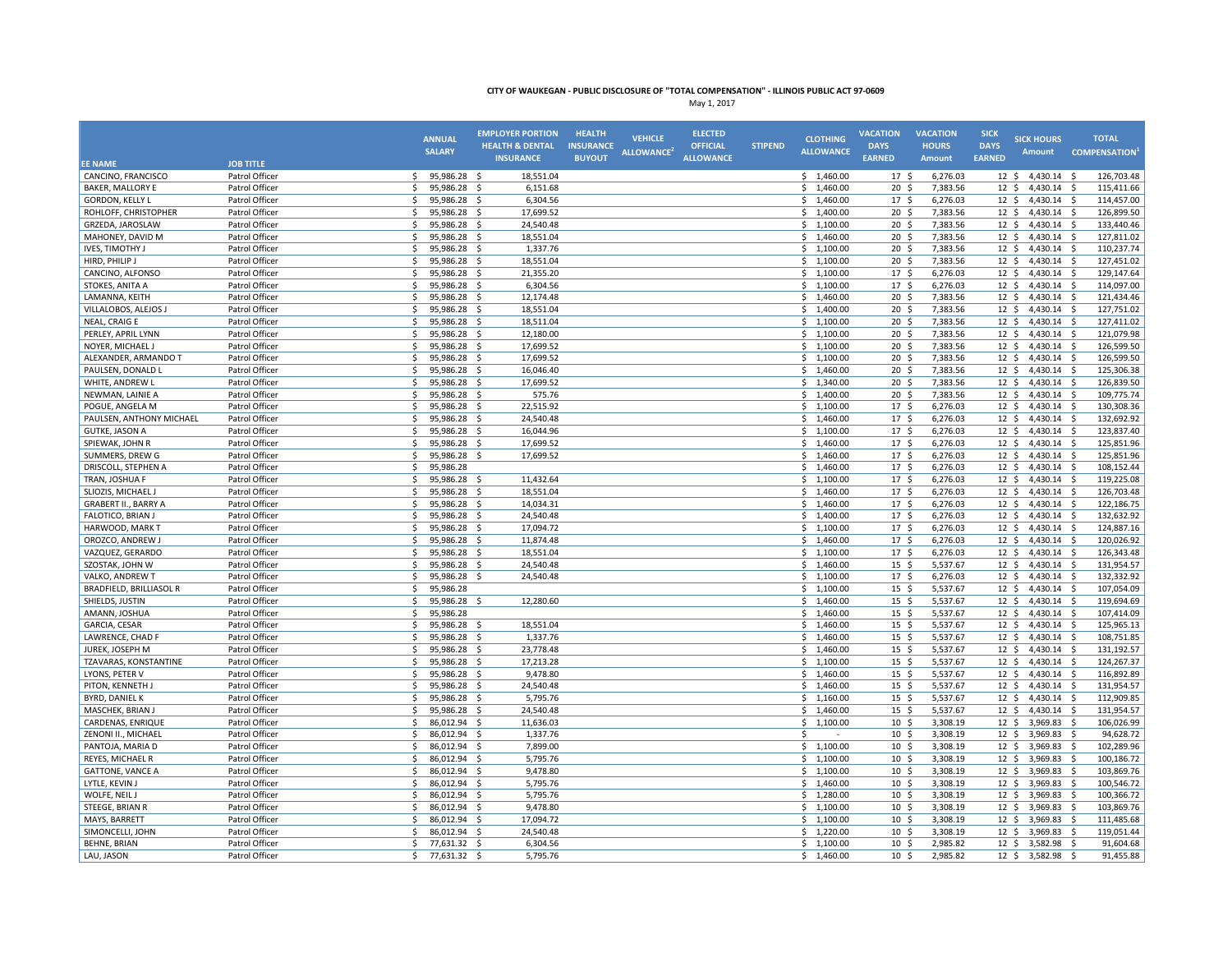|                            |                               |                      |              | <b>EMPLOYER PORTION</b>    | <b>HEALTH</b>    |                        | <b>ELECTED</b>   |                |                  | <b>VACATION</b>  | <b>VACATION</b> | <b>SICK</b>     |                         |                     |
|----------------------------|-------------------------------|----------------------|--------------|----------------------------|------------------|------------------------|------------------|----------------|------------------|------------------|-----------------|-----------------|-------------------------|---------------------|
|                            |                               | <b>ANNUAL</b>        |              | <b>HEALTH &amp; DENTAL</b> | <b>INSURANCE</b> | <b>VEHICLE</b>         | <b>OFFICIAL</b>  | <b>STIPEND</b> | <b>CLOTHING</b>  | <b>DAYS</b>      | <b>HOURS</b>    | <b>DAYS</b>     | <b>SICK HOURS</b>       | <b>TOTAL</b>        |
|                            |                               | <b>SALARY</b>        |              | <b>INSURANCE</b>           | <b>BUYOUT</b>    | ALLOWANCE <sup>2</sup> | <b>ALLOWANCE</b> |                | <b>ALLOWANCE</b> | <b>EARNED</b>    | <b>Amount</b>   | <b>EARNED</b>   | <b>Amount</b>           | <b>COMPENSATION</b> |
| <b>EE NAME</b>             | <b>JOB TITLE</b>              |                      |              |                            |                  |                        |                  |                |                  |                  |                 |                 |                         |                     |
| FLEMING, MATTHEW           | Patrol Officer                | \$.                  | 95,986.28 \$ | 16,203.12                  |                  |                        |                  |                | \$1,100.00       | 10 <sup>5</sup>  | 3,691.78        |                 | 12 \$ 4,430.14 \$       | 121,411.32          |
| DIVIRGILIO, SARAH          | Patrol Officer                | Š.                   | 77,631.32 \$ | 5,795.76                   |                  |                        |                  |                | \$1,280.00       | $10 \;$ \$       | 2,985.82        | $12 \div$       | 3,582.98                | 91,275.88<br>- S    |
| SWING, DANIELLE            | Patrol Officer                | Ś.                   | 75,078.38 \$ | 6,304.56                   |                  |                        |                  |                | \$1,460.00       | 10 <sup>5</sup>  | 2,887.63        | $12 \div$       | $3,465.16$ \$           | 89,195.73           |
| <b>BUDRIS, BRIAN</b>       | Patrol Officer                | \$                   | 75,078.38    | \$<br>16,203.12            |                  |                        |                  |                | \$1,280.00       | 10 <sup>5</sup>  | 2,887.63        | 12 <sup>5</sup> | 3,465.16                | 98,914.29<br>-\$    |
| SMITH, JAMES               | Patrol Officer                | \$                   | 75,078.38 \$ | 9,325.92                   |                  |                        |                  |                | \$1,100.00       | 10 <sup>5</sup>  | 2,887.63        | 12 <sup>5</sup> | $3,465.16$ \$           | 91,857.09           |
| RAMIREZ, DANIEL            | Patrol Officer                | \$                   | 72,895.16 \$ | 9,478.80                   |                  |                        |                  |                | \$1,100.00       | 10 <sup>5</sup>  | 2,803.66        | $12 \div$       | 3,364.39                | 89,642.01<br>- S    |
| LLENZA, CHRISTOPHER        | Patrol Officer                | Ŝ.                   | 77,631.32 \$ | 5,642.88                   |                  |                        |                  |                | \$1,100.00       | 10 <sup>5</sup>  | 2,985.82        |                 | 12 \$ 3,582.98 \$       | 90,943.00           |
| RASMUSSEN, ALEX            | Patrol Officer                | \$                   | 72,895.16 \$ | 9,478.80                   |                  |                        |                  |                | \$1,100.00       | $10 \frac{2}{3}$ | 2,803.66        | $12 \div$       | 3,364.39 \$             | 89,642.01           |
| MAGPALI JR., OSCAR         | Patrol Officer                | \$                   | 72,895.16 \$ | 5,795.76                   |                  |                        |                  |                | \$1,100.00       | 10 <sup>5</sup>  | 2,803.66        | 12 <sup>5</sup> | 3,364.39                | 85,958.97<br>- Ś    |
| MAYER, MICHAEL             | Patrol Officer                | \$                   | 92,014.00    | 5,795.76<br>- \$           |                  |                        |                  |                | \$1,100.00       | 10 <sup>5</sup>  | 3,539.00        | 12 <sup>5</sup> | 4,246.80                | 106,695.56<br>- S   |
| KRUPICA, MICHAEL           | Patrol Officer                | Ś.                   | 72,895.16 \$ | 18,551.04                  |                  |                        |                  |                | \$1,100.00       | 10 <sup>5</sup>  | 2,803.66        | $12 \cdot 5$    | 3,364.39                | 98,714.25<br>- S    |
| JONES, ANDREW              | Patrol Officer                | \$                   | 72,895.16 \$ | 5,642.88                   |                  |                        |                  |                | \$1,100.00       | 10 <sup>5</sup>  | 2,803.66        | 12 <sup>5</sup> | 3,364.39 \$             | 85,806.09           |
| AINES, SEAN M              | Patrol Officer                | $\mathsf{s}$         | 77,631.32 \$ | 5,642.88                   |                  |                        |                  |                | \$1,100.00       | 10 <sup>5</sup>  | 2,985.82        | $12 \div$       | 3,582.98                | 90,943.00<br>- S    |
| KEATING, JAMES             | Patrol Officer                | \$                   | 72,895.16 \$ | 16,243.20                  |                  |                        |                  |                | \$1,100.00       | 10 <sup>5</sup>  | 2,803.66        | $12 \div$       | 3,364.39                | 96,406.41<br>- S    |
| NEWMAN, ANDREW             | Patrol Officer                | Ś                    | 72,895.16    | 5,795.76<br>-\$            |                  |                        |                  |                | \$1,100.00       | 10 <sup>5</sup>  | 2,803.66        | 12 <sup>5</sup> | 3,364.39                | 85,958.97<br>- Ś    |
| SALINAS, DANTE             | Patrol Officer                | Ś.                   | 72,895.16 \$ | 16,203.12                  |                  |                        |                  |                | \$1,100.00       | 10 <sup>5</sup>  | 2,803.66        | $12 \div$       | 3,364.39 \$             | 96,366.33           |
| DIVIRGILIO, ANGELA         | Patrol Officer                | \$                   | 77,631.32 \$ | 6,151.68                   |                  |                        |                  |                | \$1,100.00       | 10 <sup>5</sup>  | 2,985.82        | $12 \div$       | 3,582.98                | 91,451.80<br>- \$   |
| HAMILTON, BLAKE            | Patrol Officer                | \$<br>72,895.16      |              |                            |                  |                        |                  |                | \$1,100.00       | 10 <sup>5</sup>  | 2,803.66        |                 | 12 \$ 3,364.39 \$       | 80,163.21           |
| GRUM, MICHAEL              | Patrol Officer                | \$                   | 62,709.14 \$ | 2,369.70                   |                  |                        |                  |                | \$1,100.00       | 10 <sup>5</sup>  | 2,411.89        |                 | 12 \$ 2,894.27          | 71,485.00<br>- \$   |
| RODRIGUEZ, LISANDRA        | Patrol Officer                | \$                   | 62,709.14 \$ | 1,410.72                   |                  |                        |                  |                | \$1,100.00       | 10 <sup>5</sup>  | 2,411.89        | $12 \div$       | 2,894.27 \$             | 70,526.02           |
| HARRIS, CHRISTOPHER        | Patrol Officer                | \$                   | 62,709.14 \$ | 1,576.14                   |                  |                        |                  |                | \$1,100.00       | 10 <sup>5</sup>  | 2,411.89        | 12 <sup>5</sup> | 2,894.27 \$             | 70,691.44           |
| TAVAJIAN, BROOKE           | Patrol Officer                | \$<br>62,709.14      |              |                            |                  |                        |                  |                | \$1,100.00       | 10 <sup>5</sup>  | 2,411.89        | 12 <sup>5</sup> | 2,894.27 \$             | 69,115.30           |
| SAMUEL, MARCUS             | Patrol Officer                | \$<br>62,709.14      |              |                            |                  |                        |                  |                | \$1,100.00       | 10 <sup>5</sup>  | 2,411.89        | $12 \cdot 5$    | 2,894.27 \$             | 69,115.30           |
| <b>BIANG, WILLIAM</b>      | Patrol Officer                | Ś.<br>62,709.14      |              |                            |                  |                        |                  |                | \$1,100.00       | $10 \;$ \$       | 2,411.89        | $12 \div$       | 2,894.27                | 69,115.30<br>- S    |
| TABISZ, RICHARD D          | Patrol Officer                | Ś.<br>62,709.14      |              |                            |                  |                        |                  |                | \$1,100.00       | 10 <sup>5</sup>  | 2,411.89        | 12 <sup>5</sup> | 2,894.27 \$             | 69,115.30           |
| CAHUE, YANSEY              | Patrol Officer                | \$<br>62,709.14      |              |                            |                  |                        |                  |                | \$1,100.00       | 10 <sup>5</sup>  | 2,411.89        | $12 \div$       | 2,894.27                | 69,115.30<br>-\$    |
| BERGQUIST, MICHAEL D       | Plumbing Inspector            | \$                   | 77,463.88 \$ | 9,766.56                   |                  |                        |                  |                |                  | 17 <sup>5</sup>  | 5,064.95        | $12 \div$       | 3,575.26 \$             | 95,870.64           |
| RUIZ, CARLOS               | Police Auxiliary Group        | \$                   | 53,113.12 \$ | 21,600.00                  |                  |                        |                  |                | \$<br>360.00     | 20 <sub>5</sub>  | 4,085.62        | $12 \div$       | 2,451.37                | 81,610.12<br>-\$    |
| AMBROSE, BRANDON E         | <b>Police Auxiliary Group</b> | Ś.                   | 46,159.04 \$ | 21,600.00                  |                  |                        |                  |                | Ś<br>360.00      | 20 <sup>5</sup>  | 3,550.70        |                 | 12 \$ 2,130.42 \$       | 73,800.15           |
| RAVY GARZA, NICOLE L       | Police Auxiliary Group        | Š.                   | 48,513.92    | - \$<br>21,600.00          |                  |                        |                  |                | Š.<br>360.00     | $15 \; \S$       | 2,798.88        | $12 \div$       | 2,239.10 \$             | 75,511.90           |
| MANLEY, AMBER              | Police Auxiliary Group        | Ś.                   | 45,709.04 \$ | 21,600.00                  |                  |                        |                  |                | \$<br>360.00     | 10 <sup>5</sup>  | 1,758.04        | $12 \cdot 5$    | 2,109.65 \$             | 71,536.73           |
| CODY, BRETT J              | <b>Police Auxiliary Group</b> | Ś.                   | 44,367.96 \$ | 21,600.00                  |                  |                        |                  |                | \$1,080.00       | 10 <sup>5</sup>  | 1,706.46        | 12 <sup>5</sup> | 2,047.75 \$             | 70,802.17           |
| WALLES, WAYNE MICHAEL      | Police Chief                  | Ś.<br>145,141.92 \$  |              | 27,607.68                  |                  |                        |                  |                | \$1,000.00       | 20 <sub>5</sub>  | 11,164.76       | 12 <sup>5</sup> |                         | 191,613.22<br>-\$   |
|                            |                               |                      |              | 13,696.08                  |                  |                        |                  |                | \$1,000.00       | 20 <sub>5</sub>  | 9,061.15        | 12 <sup>5</sup> | 6,698.86<br>5,436.69 \$ | 146,988.93          |
| GRIMES, IRVIN E            | Police Commander              | \$117,795.00\$<br>Š. |              |                            |                  |                        |                  |                |                  |                  |                 |                 |                         |                     |
| FLORIP, JOSEPH H           | Police Commander              | 119,875.90           |              | 27,607.68<br>.S            |                  |                        |                  |                | \$1,000.00       | 20 <sub>5</sub>  | 9,221.22        | 12 <sup>5</sup> | 5,532.73                | - Ś<br>163,237.54   |
| NAVARRO, EDGARDO           | Police Commander              | \$114,760.12\$       |              | 19,911.84                  |                  |                        |                  |                | \$1,000.00       | $20 \frac{2}{3}$ | 8,827.70        | $12 \div$       | 5,296.62                | 149,796.28<br>-\$   |
| QUINN, MICHAEL C           | Police Lieutenant             | \$111,741.90         |              | 324.00<br>-\$              | \$1,500.00       |                        |                  |                | \$1,270.00       | $20 \frac{2}{3}$ | 8,595.53        | $12 \div$       | 5,157.32                | 128,588.75<br>-\$   |
| GOINS, MICHAEL J           | Police Lieutenant             | \$111,741.90         |              | 20,869.68<br>- \$          |                  |                        |                  |                | \$1,270.00       | 20 <sub>5</sub>  | 8,595.53        | $12 \div$       | $5,157.32$ \$           | 147,634.43          |
| LEONARD, JAMES P           | Police Lieutenant             | \$111,741.90         |              |                            | \$1,500.00       |                        |                  |                | \$1,270.00       | $20 \frac{2}{3}$ | 8,595.53        | $12 \div$       | $5,157.32$ \$           | 128,264.75          |
| FITZGERALD, EDWARD T       | Police Lieutenant             | \$111,741.90         |              | 20,869.68<br>-S            |                  |                        |                  |                | \$1,270.00       | 20 <sup>5</sup>  | 8,595.53        | $12 \cdot 5$    | 5,157.32 \$             | 147,634.43          |
| OLIVER, JONATHAN M         | Police Lieutenant             | \$111,741.90         |              | 13,696.08<br>.S            |                  |                        |                  |                | \$1,270.00       | 20 <sup>5</sup>  | 8,595.53        | $12 \cdot 5$    | 5,157.32 \$             | 140,460.83          |
| <b>BEACH, ROBERTS</b>      | Police Lieutenant             | $$110,841.90$ \$     |              | 18,228.72                  |                  |                        |                  |                | \$1,270.00       | $20 \frac{2}{3}$ | 8,526.30        |                 | 12 \$ 5,115.78 \$       | 143,982.70          |
| JOSEPH, ANTHONY.           | Police Lieutenant             | $$110,841.90$ \$     |              | 20,869.68                  |                  |                        |                  |                | \$1,270.00       | 20 <sub>5</sub>  | 8,526.30        | $12 \cdot 5$    | $5,115.78$ \$           | 146,623.66          |
| <b>BUCKINGHAM, TIMOTHY</b> | Police Lieutenant             | Ś.<br>110,841.90 \$  |              | 20,545.68                  |                  |                        |                  |                | \$1,270.00       | 20 <sub>5</sub>  | 8,526.30        | $12 \cdot 5$    | 5,115.78 \$             | 146,299.66          |
| <b>KELLY, CORY I</b>       | Police Lieutenant             | \$110,841.90         |              | 12,637.20<br>-S            |                  |                        |                  |                | \$1,270.00       | 20 <sub>5</sub>  | 8,526.30        | $12 \cdot 5$    | 5,115.78 \$             | 138,391.18          |
| WHITE, BEATRICE D          | Police Records Supervisor     | Ś.<br>74,007.88      |              | 7,092.48<br>-\$            |                  |                        |                  |                |                  | 20 <sup>5</sup>  | 5,692.91        | $12 \cdot 5$    | 3,415.75                | 90,209.02<br>- S    |
| DEBAUFER, DAVID M          | Police Sergeant               | \$101,704.08\$       |              | 27,607.68                  |                  |                        |                  |                | \$1,000.00       | $20 \frac{2}{3}$ | 7,823.39        | $12 \div$       | 4,694.03 \$             | 142,829.19          |
| KREPPEIN, JOSEPH H         | <b>Police Sergeant</b>        | 101,704.08 \$<br>\$  |              | 20,869.68                  |                  |                        |                  |                | \$1,000.00       | $20 \frac{2}{3}$ | 7,823.39        | $12 \div$       | 4,694.03                | 136,091.19<br>-\$   |
| DIXON, GERALD L            | Police Sergeant               | \$                   | 97,880.00 \$ | 19,911.84                  |                  |                        |                  |                | \$1,000.00       | 20 <sub>5</sub>  | 7,529.23        | 12 <sup>5</sup> | 4,517.54                | - Ś<br>130,838.61   |
| SRICHARMORN, PRACHAYA      | Police Sergeant               | \$<br>101,704.08     |              | 27,607.68<br>- \$          |                  |                        |                  |                | \$1,000.00       | 20 <sub>5</sub>  | 7,823.39        | 12 <sup>5</sup> | 4,694.03                | 142,829.19<br>- Ś   |
| GUZMAN, GABRIEL A          | Police Sergeant               | 101,704.08 \$<br>\$  |              | 13,696.08                  |                  |                        |                  |                | \$1,120.00       | 20 <sub>5</sub>  | 7,823.39        | $12 \cdot 5$    | 4,694.03 \$             | 129,037.59          |
| CHASTAIN, SCOTT D          | <b>Police Sergeant</b>        | \$101,704.08\$       |              | 20,869.68                  |                  |                        |                  |                | \$1,360.00       | 20 <sub>5</sub>  | 7,823.39        | 12 <sup>5</sup> | 4,694.03 \$             | 136,451.19          |
| MCGURN, TIMOTHY J          | <b>Police Sergeant</b>        | 101,704.08<br>\$     |              | 20,869.68<br>-\$           |                  |                        |                  |                | \$1,000.00       | 20 <sup>5</sup>  | 7,823.39        | 12 <sup>5</sup> | 4,694.03                | 136,091.19<br>- S   |
| ROUSH, DEVIN W             | <b>Police Sergeant</b>        | \$101,704.08         |              | 13,696.08<br>- \$          |                  |                        |                  |                | \$1,060.00       | 20 <sup>5</sup>  | 7,823.39        | 12 <sup>5</sup> | 4,694.03                | - Ś<br>128,977.59   |
| WALKER, WILLIAM G          | Police Sergeant               | Ś.<br>101,704.08     |              | - \$<br>19,231.44          |                  |                        |                  |                | \$1,000.00       | 20 <sub>5</sub>  | 7,823.39        | 12 <sup>5</sup> | 4,694.03                | 134,452.95<br>- Ś   |
| MULLEN, BRIAN W            | Police Sergeant               | \$101,704.08\$       |              | 20,869.68                  |                  |                        |                  |                | \$1,000.00       | 20 <sub>5</sub>  | 7,823.39        |                 | 12 \$ 4,694.03 \$       | 136,091.19          |
| LOPEZ, FRANCISCO C         | <b>Police Sergeant</b>        | Ś.<br>96,980.00      |              | 19,911.84<br>.S            |                  |                        |                  |                | \$1,180.00       | 20 <sup>5</sup>  | 7,460.00        |                 | 12 \$ 4,476.00          | 130,007.84<br>-\$   |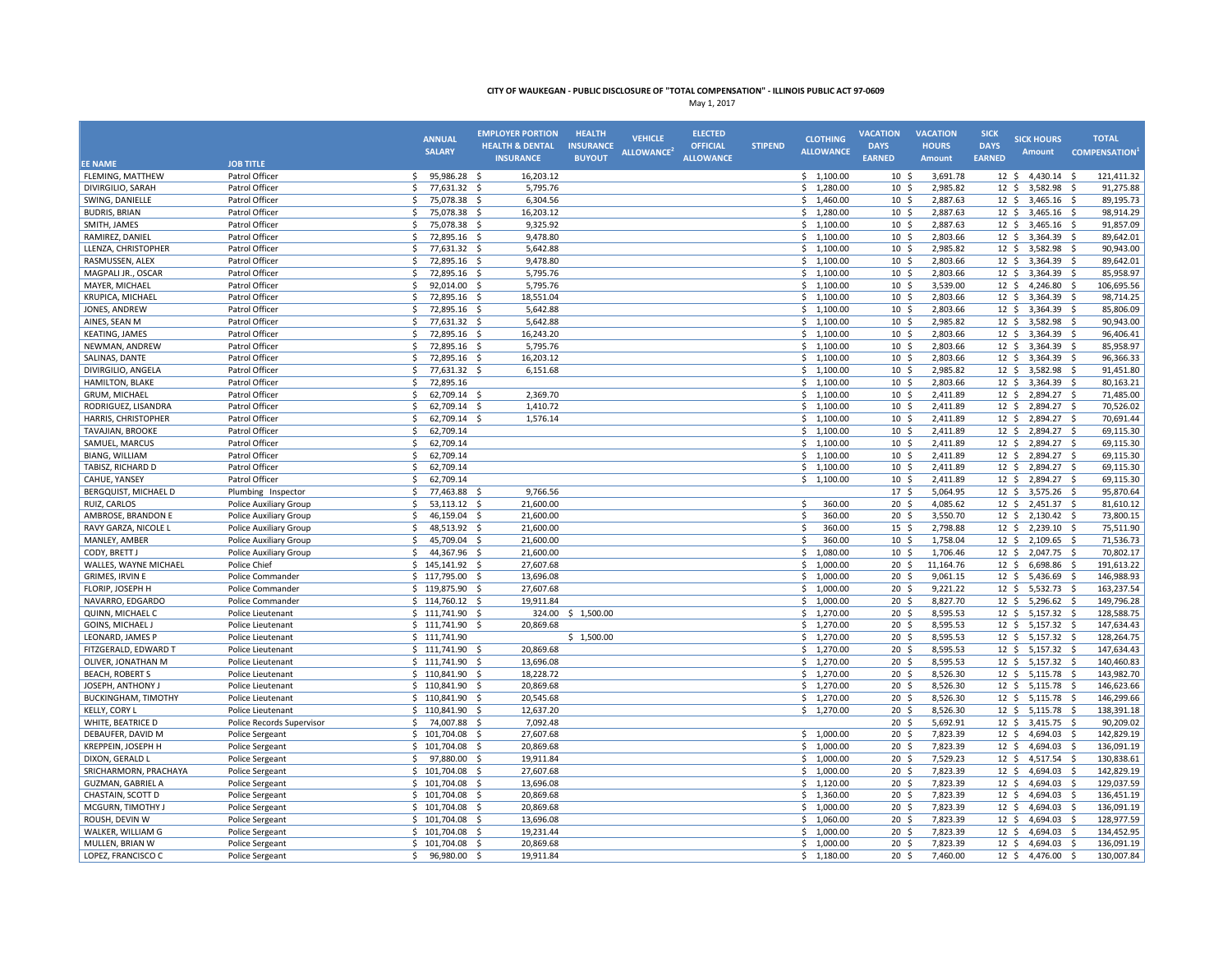|                           |                                      | <b>ANNUAL</b>                                   | <b>EMPLOYER PORTION</b><br><b>HEALTH &amp; DENTAL</b> | <b>HEALTH</b><br><b>INSURANCE</b> | <b>VEHICLE</b>         | <b>ELECTED</b><br><b>OFFICIAL</b> | <b>STIPEND</b> | <b>CLOTHING</b>    | <b>VACATION</b><br><b>DAYS</b> | <b>VACATION</b><br><b>HOURS</b> | <b>SICK</b><br><b>DAYS</b> | <b>SICK HOURS</b>              | <b>TOTAL</b>                    |
|---------------------------|--------------------------------------|-------------------------------------------------|-------------------------------------------------------|-----------------------------------|------------------------|-----------------------------------|----------------|--------------------|--------------------------------|---------------------------------|----------------------------|--------------------------------|---------------------------------|
|                           |                                      | <b>SALARY</b>                                   | <b>INSURANCE</b>                                      | <b>BUYOUT</b>                     | ALLOWANCE <sup>2</sup> | <b>ALLOWANCE</b>                  |                | <b>ALLOWANCE</b>   | <b>EARNED</b>                  | <b>Amount</b>                   | <b>EARNED</b>              | <b>Amount</b>                  | <b>COMPENSATION</b>             |
| <b>EE NAME</b>            | <b>JOB TITLE</b>                     |                                                 |                                                       |                                   |                        |                                   |                |                    |                                |                                 |                            |                                |                                 |
| THOMAS, SCOTT M           | Police Sergeant                      | \$<br>99,831.94 \$<br>$\mathsf{s}$<br>97,919.90 | 10,663.68                                             |                                   |                        |                                   |                | \$1,000.00         | 20 <sup>5</sup>                | 7,679.38                        |                            | $12 \quad$<br>4,607.63         | 123,782.63<br>- Ś<br>132,201.26 |
| MANDRO, MICHAEL D         | Police Sergeant                      |                                                 | $\zeta$<br>20,869.68                                  |                                   |                        |                                   |                | \$1,360.00         | $20 \frac{2}{3}$               | 7,532.30                        | $12 \; \text{S}$           | 4,519.38                       | -\$                             |
| JACKSON, MARC             | Police Sergeant                      | \$<br>100,804.08                                | - \$<br>20,869.68                                     |                                   |                        |                                   |                | \$1,000.00         | $20 \frac{2}{3}$               | 7,754.16                        | $12 \div$                  | $4,652.50$ \$                  | 135,080.42                      |
| HALL, MONTAGUE A          | Police Sergeant                      | \$<br>96,047.90                                 | 19,911.84<br>-\$                                      |                                   |                        |                                   |                | \$1,360.00         | $20 \frac{2}{3}$               | 7,388.30                        | 12 <sup>5</sup>            | 4,432.98                       | 129,141.02<br>- \$              |
| LANGLAIS, BRANDON J       | Police Sergeant                      | \$<br>100,804.08                                | - Ś<br>6,520.08                                       |                                   |                        |                                   |                | \$1,000.00         | 20 <sup>5</sup>                | 7,754.16                        |                            | $12 \quad$<br>4,652.50 \$      | 120,730.82                      |
| HAWBAKER, BRIAN K         | <b>Police Sergeant</b>               | 95,124.12 \$<br>Ŝ.                              | 24,796.08                                             |                                   |                        |                                   |                | \$1,000.00         | 17S                            | 6,219.65                        | 12 <sup>5</sup>            | 4,390.34                       | 131.530.20<br>- Ś               |
| BRADFIELD JR., BRIAN P    | Police Sergeant                      | \$<br>96,980.00                                 | 20,869.68<br>-\$                                      |                                   |                        |                                   |                | \$1,360.00         | 17 <sup>5</sup>                | 6,341.00                        | 12 <sup>5</sup>            | 4,476.00                       | 130,026.68<br>- \$              |
| CALIENDO, ANGELO J        | Property Evidence Manager            | \$<br>61,945.96 \$                              | 18,228.72                                             |                                   |                        |                                   |                |                    | 20 <sub>5</sub>                | 4,765.07                        | 12 <sup>5</sup>            | 2,859.04 \$                    | 87,798.80                       |
| SELLERS, MICHAEL F        | Property Evidence Manager            | \$<br>63,159.90                                 | <b>S</b><br>18,228.72                                 |                                   |                        |                                   |                |                    | 15 <sup>5</sup>                | 3,643.84                        | 12 <sup>5</sup>            | 2,915.07                       | 87,947.53<br>- \$               |
| MAROCCO, BARBARA          | PT Clerical Tech                     | \$<br>48,199.08                                 |                                                       |                                   |                        |                                   |                |                    | 20 <sub>5</sub>                | 3,707.62                        |                            | $12 \quad$<br>2,224.57 \$      | 54,131.27                       |
| HAWBAKER, BETH A          | PT Property Evidence                 | Ś<br>49,792.08                                  |                                                       |                                   |                        |                                   |                |                    | 10 <sup>5</sup>                | 1,915.08                        | $12 \cdot 5$               | 2,298.10                       | 54,005.26<br>-\$                |
| NEEDHAM, PATRICK R        | Public Works Superintendent          | \$<br>90,093.12                                 |                                                       | \$1,500.00                        |                        |                                   |                | 350.00<br>Ŝ.       | 17S                            | 5,890.70                        | $12 \div$                  | $4,158.14$ \$                  | 101,991.97                      |
| MCGUIRE, MARK R           | Public Works Supervisor              | \$<br>79,833.96 \$                              | 8,400.00                                              |                                   |                        |                                   |                | \$<br>350.00       | $20 \frac{2}{3}$               | 6,141.07                        | $12 \div$                  | 3,684.64                       | 98,409.68<br>- \$               |
| WOLWARK, JEFFREY          | Public Works Supervisor              | \$<br>79,833.96 \$                              | 21,600.00                                             |                                   |                        |                                   |                | \$<br>350.00       | 20 <sub>5</sub>                | 6,141.07                        | 12 <sup>5</sup>            | 3,684.64                       | 111,609.68<br>S.                |
| <b>TORRES, ARTURO S</b>   | Public Works Supervisor              | \$<br>79,833.96                                 | 21,600.00<br>- \$                                     |                                   |                        |                                   |                | $\zeta$<br>700.00  | 20 <sup>5</sup>                | 6,141.07                        | 12 <sup>5</sup>            | 3,684.64                       | 111,959.68<br>-\$               |
| JOHNSTON, DIANE L         | <b>Public Works Supervisor</b>       | \$<br>68,320.12 \$                              | 21,600.00                                             |                                   |                        |                                   |                | 350.00<br>Ŝ.       | 20 <sub>5</sub>                | 5,255.39                        |                            | 12S<br>$3,153.24$ \$           | 98,678.75                       |
| <b>GARLAND, CHRIS A</b>   | Public Works Supervisor              | \$<br>73.449.02 \$                              | 21,600.00                                             |                                   |                        |                                   |                | 700.00<br>Ŝ.       | 20 <sup>5</sup>                | 5,649.92                        | 12 <sup>5</sup>            | 3,389.95 \$                    | 104,788.90                      |
| MCKNIGHT, FELLIE          | <b>Public Works Supervisor</b>       | \$<br>79,033.96 \$                              | 21,600.00                                             |                                   |                        |                                   |                | \$<br>350.00       | 20 <sup>5</sup>                | 6,079.54                        |                            | $12 \quad$<br>3,647.72 \$      | 110,711.22                      |
| BETHKE, DAVID M           | Public Works Supervisor              | \$<br>67,520.12 \$                              | 21,600.00                                             |                                   |                        |                                   |                | Ŝ.<br>350.00       | 20 <sup>5</sup>                | 5,193.86                        |                            | $12 \quad$<br>$3,116.31$ \$    | 97,780.29                       |
| CELESNIK, RONALD F        | <b>Public Works Supervisor</b>       | $\mathsf{\hat{S}}$<br>79,033.96                 | Ŝ.<br>21,600.00                                       |                                   |                        |                                   |                | <b>S</b><br>350.00 | 20 <sub>5</sub>                | 6,079.54                        | 12 <sup>5</sup>            | 3,647.72                       | 110,711.22<br>- Ś               |
| <b>KENNEDY, BRUCE W</b>   | Public Works Supervisor              | 72,599.02<br>\$                                 | 21,600.00<br>-\$                                      |                                   |                        |                                   |                | 350.00<br>Ŝ.       | 17 \$                          | 4,746.86                        | $12 \cdot 5$               | 3,350.72 \$                    | 102,646.60                      |
| ZNIDERSIC, GARY F         | <b>Public Works Supervisor</b>       | \$<br>77,492.94                                 | - \$<br>21,600.00                                     |                                   |                        |                                   |                | 350.00<br><b>S</b> | 20 <sup>5</sup>                | 5,961.00                        | 12 <sup>5</sup>            | 3,576.60 \$                    | 108,980.53                      |
| O'DONOGHUE, PATRICK T     | Public Works Supervisor              | \$<br>68,411.98 \$                              | 21,600.00                                             |                                   |                        |                                   |                | \$<br>350.00       | 15 <sup>5</sup>                | 3,946.85                        |                            | $12 \div$<br>3,157.48 \$       | 97,466.30                       |
| JEFFRIES, PAMELA          | <b>Rehabilitation Coordinator</b>    | \$<br>50,787.88                                 | 27,607.68<br>-\$                                      |                                   |                        |                                   |                |                    | 10 <sup>5</sup>                | 1,953.38                        |                            | 2,344.06<br>$12 \div$          | 82,693.00<br>- \$               |
| FURLOW, SHAMIKIA T        | Seiu: Admin Asst                     | \$<br>63,038.06 \$                              | 6,304.56                                              |                                   |                        |                                   |                |                    | 20 <sub>5</sub>                | 4,849.08                        |                            | 12 <sup>5</sup><br>2,909.45 \$ | 77,101.15                       |
| KAY, KAREN                | Senior Accountant                    | 66,244.88<br>\$                                 | 18,228.72<br>- Ś                                      |                                   |                        |                                   |                |                    | 10 <sup>5</sup>                | 2,547.88                        |                            | $12 \quad$<br>3,057.46 \$      | 90,078.94                       |
| MARTINEZ, SHERI           | Senior Accountant                    | \$<br>63,671.92 \$                              | 10,663.68                                             |                                   |                        |                                   |                |                    | 10 <sup>5</sup>                | 2,448.92                        |                            | 12 <sup>5</sup><br>2,938.70 \$ | 79.723.22                       |
| KISCHER, NOELLE           | Senior Planner                       | \$114,783.94                                    | 18,228.72<br>- \$                                     |                                   |                        |                                   |                |                    | 20 <sup>5</sup>                | 8,829.53                        |                            | $12 \quad$<br>5,297.72 \$      | 147,139.91                      |
| TOMLIN, RUSSELL S         | Senior Planner                       | \$<br>124,023.94                                | 18,228.72<br>-\$                                      |                                   |                        |                                   |                |                    | 20 <sup>5</sup>                | 9,540.30                        |                            | $12 \cdot 5$<br>5,724.18 \$    | 157,517.14                      |
| PURTELL, MICHAEL V        | Senior Planner                       | Ś.<br>79,168.96                                 | -Ś<br>10,663.68                                       | 500.00<br>Ŝ                       |                        |                                   |                |                    | 17 <sup>5</sup>                | 5,176.43                        | 12 <sup>5</sup>            | 3,653.95 \$                    | 99,163.02                       |
| SABOURIN, STEVEN W        | Senior Planner                       | \$<br>79,668.96                                 | -Ś<br>17,884.80                                       |                                   |                        |                                   |                |                    | 20 <sub>5</sub>                | 6,128.38                        | 12 <sup>5</sup>            | 3,677.03                       | 107,359.17<br>- \$              |
| TEKAMPE, CINDY M          | <b>Special Projects Analysts</b>     | \$<br>86,694.96 \$                              | 18,052.08                                             |                                   |                        |                                   |                |                    | 20 <sup>5</sup>                | 6,668.84                        | 12 <sup>5</sup>            | $4,001.31$ \$                  | 115,417.19                      |
| MAGNUSON, DAVID S         | Sr. Telecommunicator                 | \$<br>66,015.08                                 | \$<br>9,478.80                                        |                                   |                        |                                   |                |                    | $20 \frac{2}{3}$               | 5,078.08                        | $12 \; \text{S}$           | 3,046.85                       | 83,618.81<br>-\$                |
| ARENAS, JAVIER D          | Sr. Telecommunicator                 | \$<br>61,515.10 \$                              | 17,699.52                                             |                                   |                        |                                   |                |                    | 17 <sup>5</sup>                | 4,022.14                        |                            | $12 \div$<br>2,839.16 \$       | 86,075.92                       |
| WALTERS, INGRID           | Sr. Telecommunicator                 | \$<br>60,063.90                                 | 9,478.80<br>-\$                                       |                                   |                        |                                   |                |                    | 10 <sup>5</sup>                | 2,310.15                        |                            | 12 <sup>5</sup><br>2,772.18    | 74,625.03<br>- \$               |
| AVALOS, MARY A            | <b>Staff Accountant</b>              | \$<br>62,597.88                                 | 20,869.68<br>- \$                                     |                                   |                        |                                   |                |                    | 20 <sup>5</sup>                | 4,815.22                        |                            | 12 \$ 2,889.13 \$              | 91,171.91                       |
| <b>GARCIA, JUAN</b>       | <b>Staff Accountant</b>              | 57,369.00<br>\$                                 | 12,637.20<br>Ŝ.                                       |                                   |                        |                                   |                |                    | 10 <sup>5</sup>                | 2,206.50                        |                            | $12 \quad$<br>2,647.80 \$      | 74,860.50                       |
| LUDOWISE, JONATHAN        | Summer Beach Ranger                  | Š.<br>9,989.98                                  |                                                       |                                   |                        |                                   |                |                    | Š.                             |                                 |                            | .S<br>$\sim$                   | -Ś<br>9,989.98                  |
| LOGAN, CHRISTOPHER        | Summer Lead Beach Ranger             | \$<br>13,986.18                                 |                                                       |                                   |                        |                                   |                |                    | \$.                            |                                 |                            | Ś<br>$\overline{\phantom{a}}$  | -S<br>13,986.18                 |
| GARZA, IRMA               | <b>Telecommunications Manager</b>    | \$<br>80,080.96                                 | 27,607.68<br>-Ś                                       |                                   |                        |                                   |                |                    | 20 <sup>5</sup>                | 6,160.07                        | 12 <sup>5</sup>            | 3,696.04                       | 117,544.76<br>- Ś               |
| BATZ, LYN A               | <b>Telecommunications Supervisor</b> | \$<br>72,955.92                                 | 13,702.56<br>-\$                                      |                                   |                        |                                   |                |                    | 20 <sub>5</sub>                | 5,611.99                        |                            | $12 \quad$<br>3,367.20         | S.<br>95,637.67                 |
| MONK, DONNA V             | <b>Telecommunications Supervisor</b> | Ś<br>67,494.88                                  | 10,663.68<br>-\$                                      |                                   |                        |                                   |                |                    | 20 <sup>5</sup>                | 5,191.91                        | $12 \cdot 5$               | 3,115.15                       | 86,465.62<br>-\$                |
| KUMAR, REBECCA A          | <b>Telecommunications Supervisor</b> | Ś.<br>64,945.92                                 | - Ś<br>7,092.48                                       |                                   |                        |                                   |                |                    | 17S                            | 4,246.46                        | $12 \div$                  | 2,997.50 \$                    | 79,282.37                       |
| <b>GALLEGOS, SHARON M</b> | Telecommunicator                     | \$<br>58,153.96 \$                              | 12,174.48                                             |                                   |                        |                                   |                |                    | $20 \frac{2}{3}$               | 4,473.38                        | $12 \div$                  | 2,684.03                       | 77,485.85<br>- \$               |
| <b>BUTLER, TYSLY R</b>    | Telecommunicator                     | \$<br>55,665.10 \$                              | 18,551.04                                             |                                   |                        |                                   |                |                    | 20 <sub>5</sub>                | 4,281.93                        |                            | $12 \div$<br>2,569.16 \$       | 81,067.23                       |
| YANCY, TONIA L            | Telecommunicator                     | \$<br>57,022.96                                 |                                                       | \$1,500.00                        |                        |                                   |                |                    | 20 <sup>5</sup>                | 4,386.38                        |                            | 12 \$ 2,631.83                 | 65,541.17<br>- \$               |
| RAMIREZ, DAWN D           |                                      | 55,665.10 \$                                    |                                                       |                                   |                        |                                   |                |                    | 17S                            | 3,639.64                        |                            | 12 \$ 2,569.16 \$              | 73,306.54                       |
| <b>MARION, NORMAN L</b>   | Telecommunicator                     | \$                                              | 11,432.64<br>6.151.68                                 |                                   |                        |                                   |                |                    | 17S                            |                                 |                            | 12 <sup>5</sup>                |                                 |
|                           | Telecommunicator                     | \$<br>55,665.10                                 | - S                                                   |                                   |                        |                                   |                |                    |                                | 3,639.64                        |                            | 2,569.16 \$                    | 68,025.58                       |
| CARDENAS, MEGAN M         | Telecommunicator                     | \$<br>56,772.96 \$                              | 262.69                                                |                                   |                        |                                   |                |                    | 17 <sup>5</sup>                | 3,712.08                        |                            | $12 \quad$<br>2,620.29 \$      | 63,368.02                       |
| ZELVIS, ALDONNA           | Telecommunicator                     | \$<br>48,792.90<br>Ś                            | -Ś<br>9,478.80                                        |                                   |                        |                                   |                |                    | 10 <sup>5</sup>                | 1,876.65                        | 12 <sup>5</sup>            | 2,251.98                       | 62,400.33<br>- \$               |
| VOSS, JULIE               | Telecommunicator                     | 48,792.90                                       | -\$<br>11,233.20                                      |                                   |                        |                                   |                |                    | 10 <sup>5</sup>                | 1,876.65                        | 12 <sup>5</sup>            | 2,251.98                       | 64,154.73<br>-\$                |
| MARTINEZ, CATHERINE       | Telecommunicator                     | 46,973.94 \$<br>Ŝ.                              | 7,066.32                                              |                                   |                        |                                   |                |                    | 10 <sup>5</sup>                | 1,806.69                        |                            | 2,168.03 \$<br>$12 \cdot 5$    | 58,014.98                       |
| MARTINEZ, ALEJANDRO       | Telecommunicator                     | \$<br>45,561.10                                 | 965.96<br>-\$                                         |                                   |                        |                                   |                |                    | 10 <sup>5</sup>                | 1,752.35                        |                            | $12 \quad$<br>2,102.82         | 50,382.23<br>- \$               |
| HUIZENGA, BRITTANY        | Telecommunicator                     | \$<br>45,561.10 \$                              | 940.48                                                |                                   |                        |                                   |                |                    | 10 <sup>5</sup>                | 1,752.35                        |                            | $12 \div$<br>2,102.82 \$       | 50,356.75                       |
| GROSSKOPF, BRADLEY        | Telecommunicator                     | \$<br>45,561.10                                 |                                                       |                                   |                        |                                   |                |                    | 10 <sup>5</sup>                | 1,752.35                        |                            | 2,102.82<br>$12 \div$          | 49,416.27<br>- \$               |
| SCHWAB, JOHN R            | Treasurer                            | 21,999.90<br>Ś.                                 | 18,228.72<br>- Ś                                      |                                   |                        | 3,000.00<br>\$                    |                |                    | Ś                              |                                 |                            | Ś                              | 43,228.62<br>Ś                  |
| HENRIQUEZ, JOSE L         | <b>Water Operator Group</b>          | Ś.<br>60.885.96 \$                              | 21.600.00                                             |                                   |                        |                                   |                | 360.00<br>Ŝ.       | 20 <sub>5</sub>                | 4.683.54                        |                            | 12 \$ 2,810.12 \$              | 90,339.62                       |